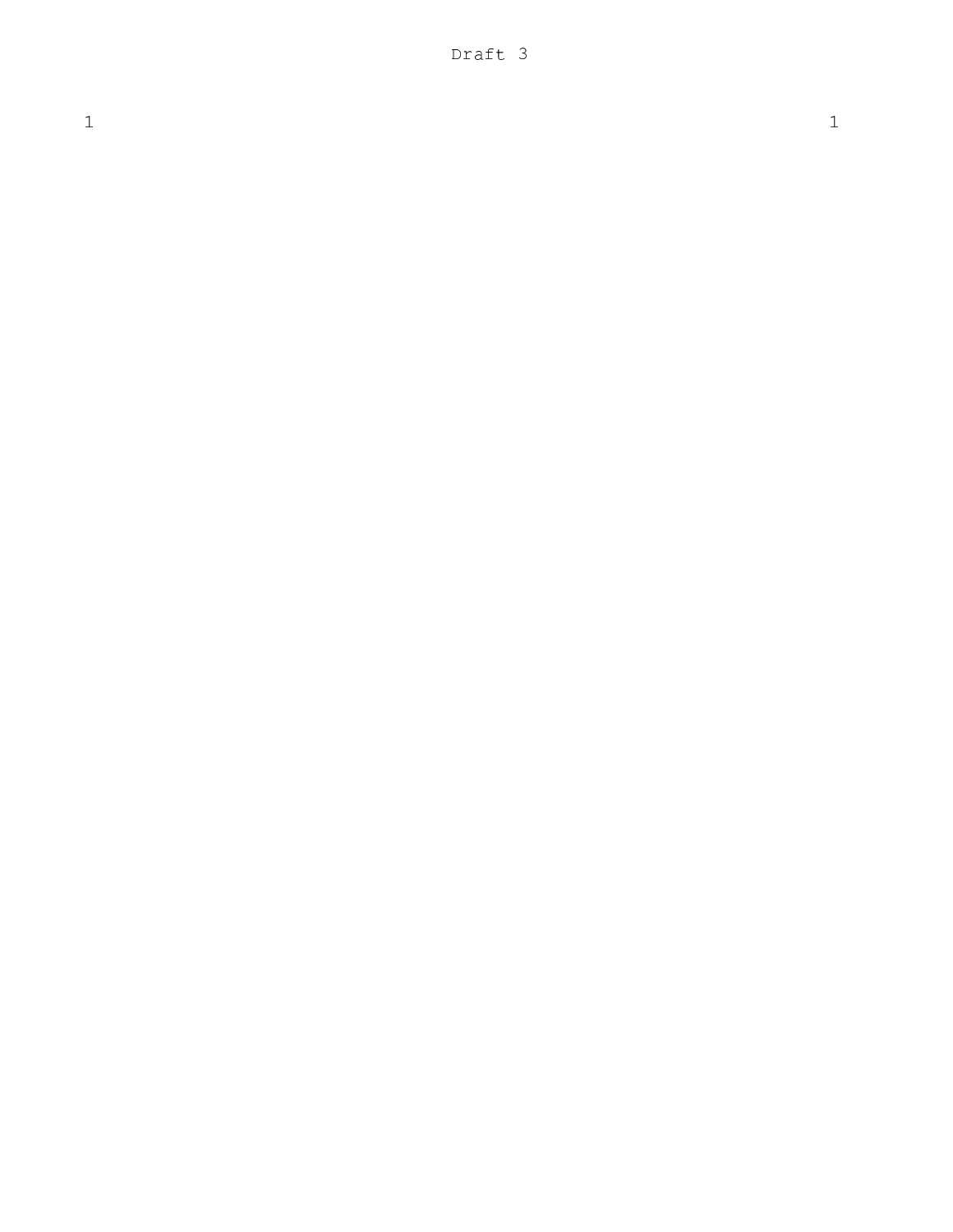### 2 THE MORNING AFTER 2

Tanner had an amazing party last night in his studio apartment. The entire floor is covered in an assortment of different cups, cans, and fluids. Christian is face down on the floor next to Tanner's hat which Christian threw up in and Mary. He cuddles a bottle of Ciroc. Tanner completely naked and asleep on the couch with a random petite Asian, she is on top of him. Two other women lay on the floor; an unattractive freshman fully clothed and a half naked girl laying under a trash can that spilled bear cans and bottles all over the floor. The TV is on. Tanner rolls in his sleep, causing the empty beer can on his chest to fall to the floor and the Asian girl to sink in a hole between Tanner's back and the couch. Amazingly, he balances himself and she remains fast asleep. Its quiet for a moment, when all of a sudden Tanner's phone rings in the loud speakers causing him to falls off the couch next to Christian who, despite all the noise, doesn't wake up. Tanner wakes up and searches for his hat.

> TANNER Ugh where is my hat. It's gonna be one of those hat and deodorant days.

Tanner discovers his hat covered with throw up, he takes one whiff and jolts back. He picks up a towel near him, it's still crispy with whatever it was used to clean up. He places it on top of Christian and tucks him in. Christian smiles and cuddles a little harder with the bottle.

> CHRISTIAN (Whisper/asleep) Thanks mommy

Tanner surveys the rest of the apartment then walks into the bathroom. A drunk girl lays next to the toilet. Tanner is not phased by it. He takes a shit right next to the her.

#### TANNER

Good morning Stranger, I hope you had a great welcome week party.

Tanner examines the college ID attached to her keys.

TANNER (cont'd)

April.

He washes his face and places a bottle of water in her hand and replaces the bottle of vodka Christian is still clutching with water. After, he makes his way to the kitchen (which isn't much of a kitchen and is more of a drink \* \*

(CONTINUED)

\*

\* \* \* \* \* \* \* \* \* \*  $\star$ \* \* \* \*  $\star$ \* \*

\* \* \* \*

\* \* \* \* \*

> \* \* \*

 $\star$ \* \*

\* \*  $\star$ 

\*

\* \*

> \* \*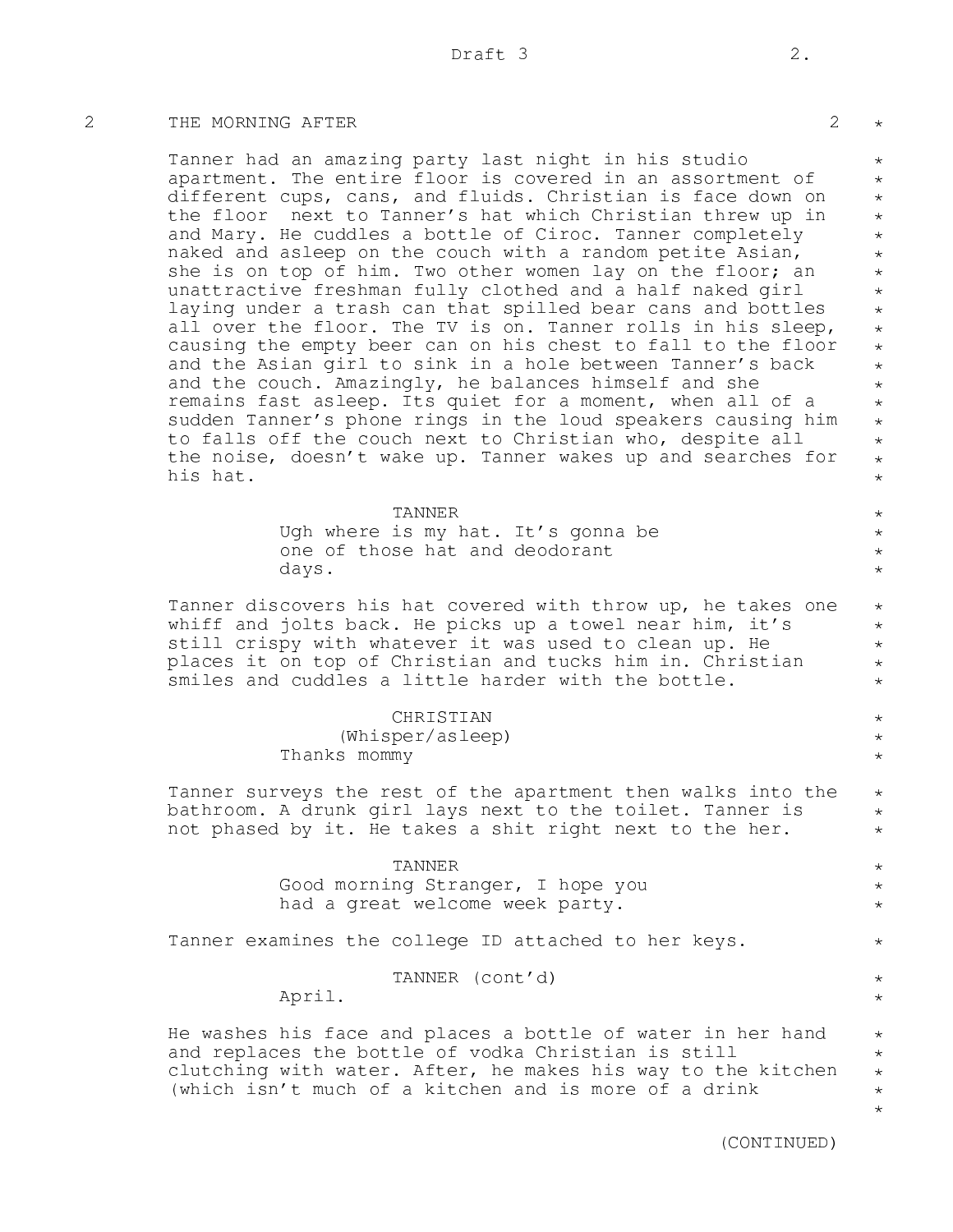station/dance floor) where his phone is still hooked up to the speakers. He grabs his phone and notices a few extra cracks in the screen that weren't there last night. However, his phone is still working so he's not concerned. He checks Tinder and sees he has a message from a whore (literally, she has her rates in her tinder bio).

# TANNER (cont'd) (Message): Hey babe

He chuckles to himself as he puts his phone in his pocket and slumps back onto the couch. The Asian girl wraps her arm around Tanner. He is annoyed by it and moves it.

> ASIAN FRESHMEN (Sleepy) Whats wrong baby?

Tanner sits back up.

TANNER Don't call me baby. I have class soon.

He lied.

ASIAN FRESHMEN Oh do you want me to go?

TANNER You read my mind.

The Asian girl hastily gets up.

ASIAN FRESHMEN So you are just going to fuck me and leave me?

Tanner leans in and kisses her

TANNER I'll never do that to you

He brushes her hair as she smiles at him

TANNER (cont'd) You can come over and bang me whenever you want. It doesn't have to be a one time thing.

\* \* \* \* \* \* \*

\* \*

\* \* \*

\* \* \*

\*

 $\star$ \* \*

\*

\* \*

\* \*

\*

\* \* \*

\*

\* \*

\*

\* \* \* \*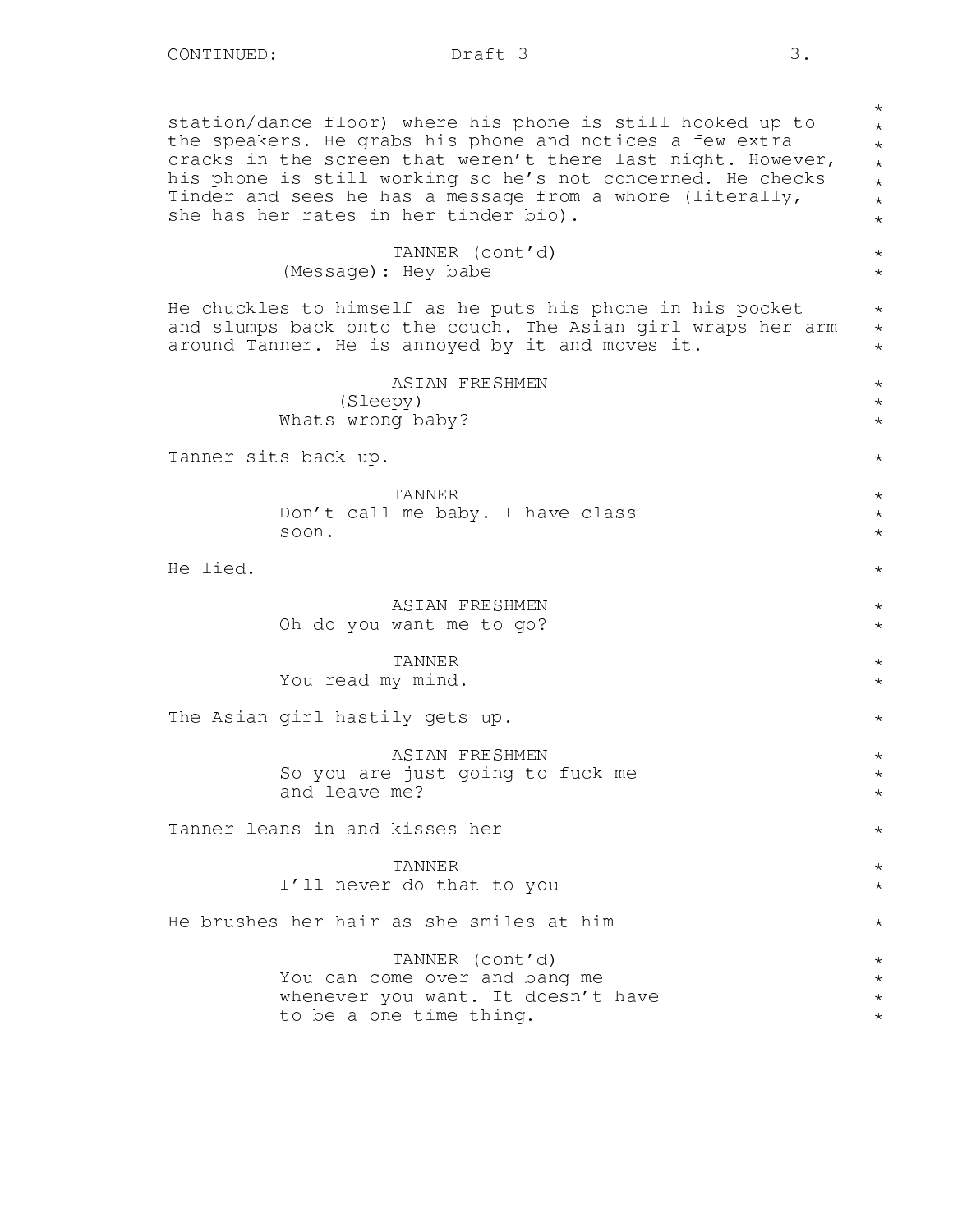| 3 | THE DREAM                                                                                                                                                                                                                                                                                                                              | 3<br>$\star$                                                   |
|---|----------------------------------------------------------------------------------------------------------------------------------------------------------------------------------------------------------------------------------------------------------------------------------------------------------------------------------------|----------------------------------------------------------------|
|   | An envelope slips through the cracks of the door. Chad<br>pounces off his bed and rushes towards the it. Tanner is on<br>his bed texting the spin instructor he met the day before.<br>Her name is Primavera; gorgeous, kind spirited, intelligent<br>lady with an ass so perfect its dangerous. She is three<br>years older than him. | $\star$<br>$\star$<br>$\star$<br>$\star$<br>$\star$<br>$\star$ |
|   | <b>CHAD</b><br>Tanner, this is it! I am about to<br>be a brother.                                                                                                                                                                                                                                                                      | $\star$<br>$\star$<br>$\star$                                  |
|   | Chad feels a sudden rush of accomplishment. Tanner remains<br>in bed, texting.                                                                                                                                                                                                                                                         | $\star$<br>$\star$                                             |
|   | TANNER<br>Tell your mom I'm not your<br>brother's father.                                                                                                                                                                                                                                                                              | $\star$<br>$^\star$<br>$\star$                                 |
|   | He sticks out his tongue at Chad.                                                                                                                                                                                                                                                                                                      | $\star$                                                        |
|   | CHAD<br>You see, that attitude will be the<br>reason a fraternity won't even<br>consider you.                                                                                                                                                                                                                                          | $\star$<br>$\star$<br>$\star$<br>$\star$                       |
|   | TANNER<br>(In a Spanish accent)<br>Take it easy.                                                                                                                                                                                                                                                                                       | $\star$<br>$\star$<br>$\star$                                  |
|   | Chad picks up the letter and a wave of disappointment washes<br>over his face. The name on the letter: Tanner Kelly.                                                                                                                                                                                                                   | $\star$<br>$\star$                                             |
|   | TANNER (cont'd)<br>Clearly you haven't been to the<br>parties I've been too.                                                                                                                                                                                                                                                           | $\star$<br>$^\star$<br>$\star$                                 |
|   | Tanner has a flash back of a quick montage of his times<br>partying with almost every frat.                                                                                                                                                                                                                                            | $^\star$<br>$\star$                                            |
|   | TANNER (cont'd)<br>Also I don't want to be in a<br>fraternity when I can just be<br>friends with them for free.                                                                                                                                                                                                                        | $\star$<br>$\star$<br>$\star$                                  |
|   | Chad tosses the envelope towards Tanner. It falls short and<br>Tanner has to get out of bed to pick it up.                                                                                                                                                                                                                             | $\star$<br>$^\star$                                            |
|   | CHAD<br>It's for you.                                                                                                                                                                                                                                                                                                                  | $^\star$<br>$\star$                                            |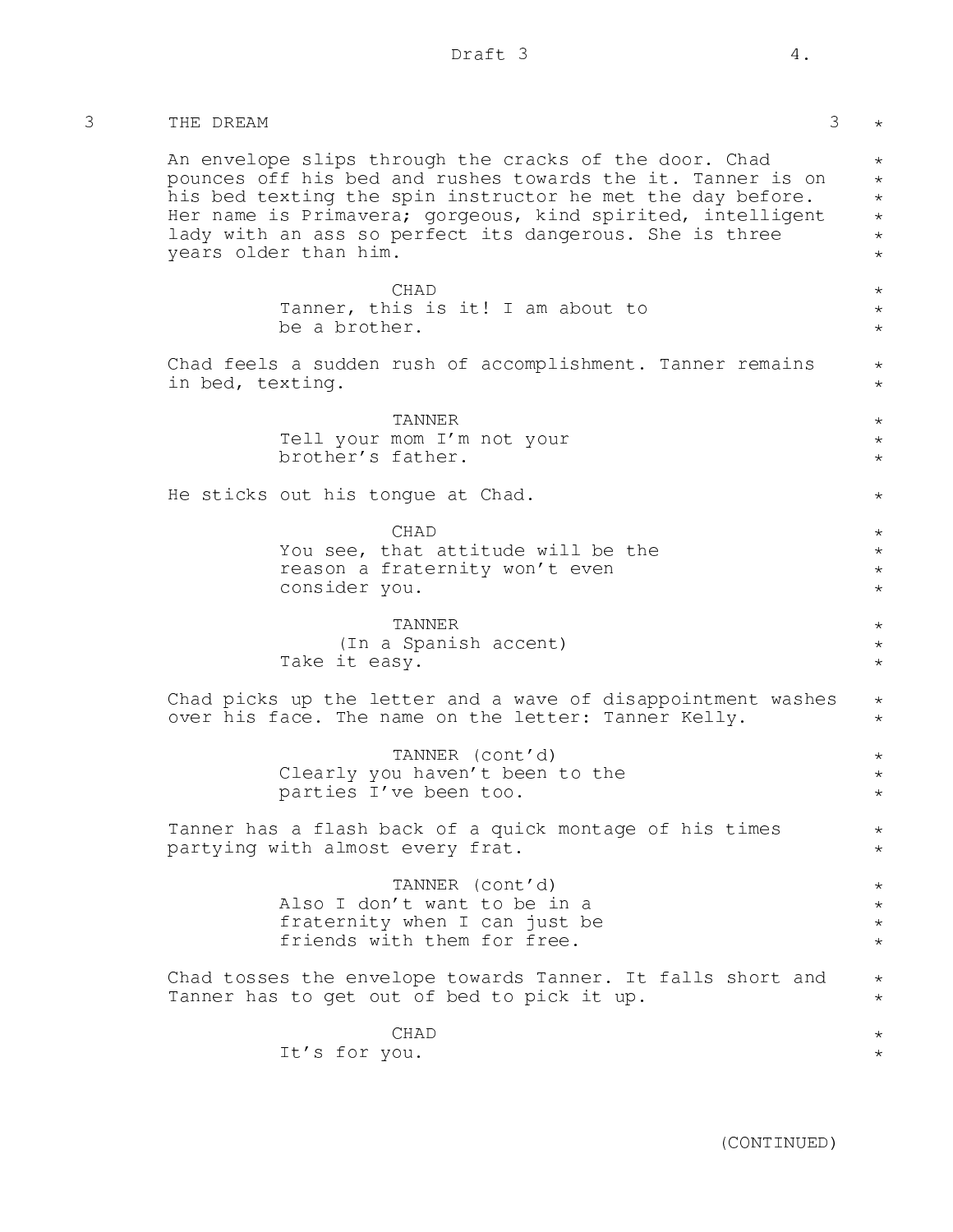TANNER Please tell me its my retraining order on my "psycho" -olgy professor. He grabs the envelope and places it next to him, continuing to text. CHAD Aren't you going to open it? TANNER Pshh, Why would I put a retraining order on free sex and an A? plus I got the number of one of the spin instructors and her ass is amazing. Tanner bites on his lips as Chad snatches the envelope and begins to open it himself. CHAD The world doesn't revolve around sex. TANNER That's not what Freud said. CHAD Do you even know who Freud is? Tanner stares deeply into the American flag that was hanging on the wall. Suddenly he stares back into Chad's eyes and jerked off his phone. TANNER I plead the 5th. Chad rips the envelop disrespectfully. Chad widens his eyes in amazement Its a bid from a popular frat. CHAD Bro! You got a bid from SigEp! That's dope! TANNER What's SigEp? CHAD What do you mean you don't know what SigEp is? Tanner stop letting life pass you by, you need to get serious. \* \* \* \* \* \*  $\star$ \* \* \* \* \* \* \*  $\star$ \* \* \* \*  $\star$ \* \* \* \* \* \*  $\star$  $\star$ \* \* \* \* \*  $\star$ \* \* \* \* \* \*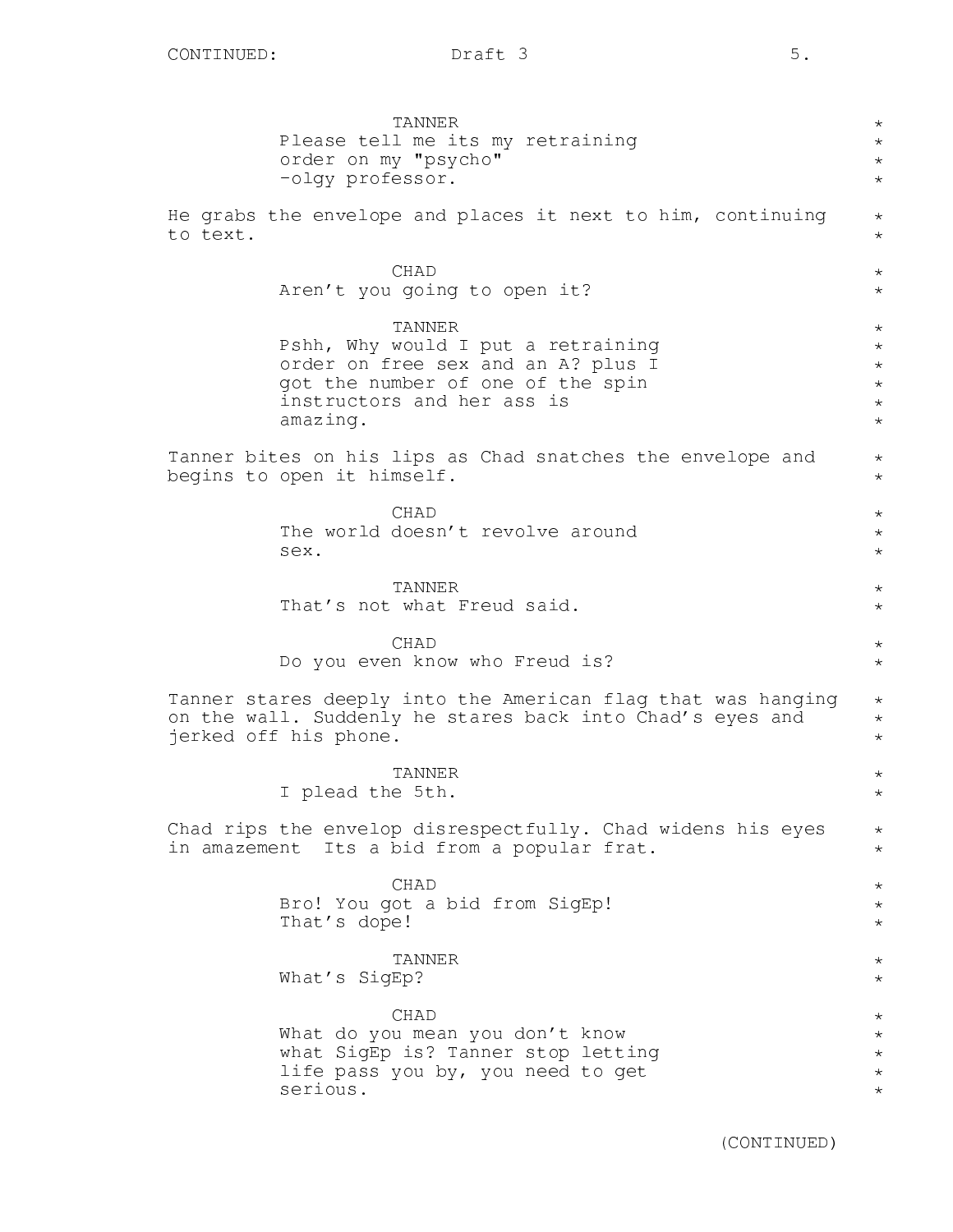Chad is getting angry. He snatches the phone from Tanner CHAD (cont'd) Pay attention Tanner, this is the opportunity of a life time Chad waves the phone at him, leaving Tanner to believe he is talking about the girl on the phone. TANNER I know, her ass is shaped like an upside down heart. CHAD What? Dude, I'm talking about the-Chad is interrupted by another envelope that slid under the door followed by a collection of nervous laughter a group of women. Chad stares at it. NARRATOR (Chad's mind) My dream of uniting under a brotherhood begins with this envelope. Chad rushes and picks this one up, leaving Tanners bid on the floor. He rips apart the second letter, its a bid from a sorority CHAD How did you get a bid from a sorority? Tanner gets up and places his headphones on. He grabs his phone and the envelop from Chad, skims through letter that smells like perfume, then shrugs his shoulders. TANNER Haha, looks like they want me to be the first man in their sorority's history. Tanner tosses it in the trash can. CHAD Where are you going? You just threw away history and in terms of your "Belief system," free pussy. Tanner didn't catch what he said. He walks past Chad. \* \* \* \* \*  $\star$ \* \* \*  $\star$ \* \* \* \* \* \* \* \* \* \* \* \* \* \* \* \* \* \* \* \* \* \* \* \* \* \* \* \*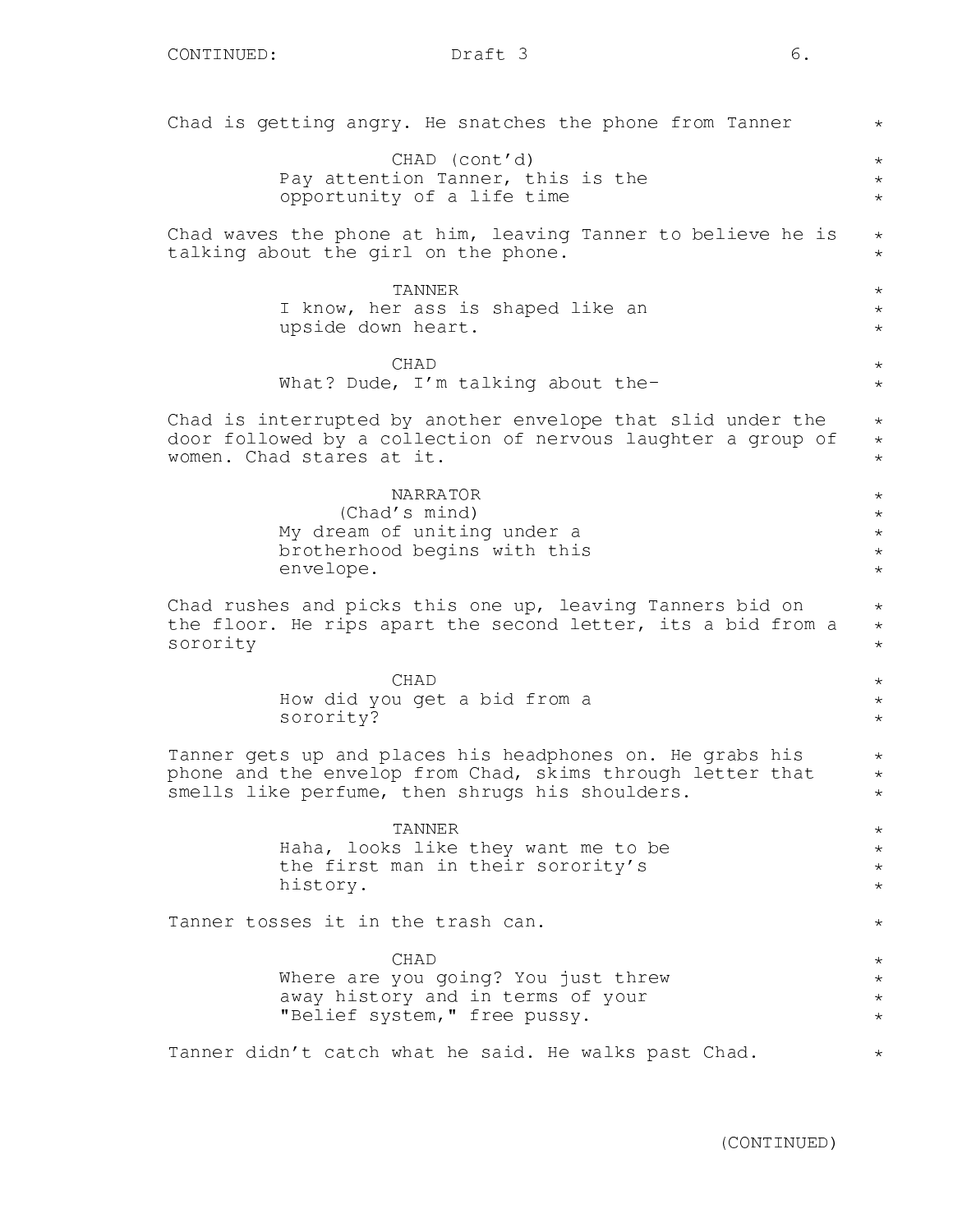| TANNER                                                      | $\star$ |
|-------------------------------------------------------------|---------|
| To the gym bro, going to try out                            | $\star$ |
| this spinning class.                                        | $\star$ |
|                                                             |         |
| He closes the door behind him. Chad grabs the envelope and  | $\star$ |
| notices Tanner's trash can is filled with bids from         | $\star$ |
| other fraternities.                                         | $\star$ |
|                                                             |         |
| <b>CHAD</b>                                                 | $\star$ |
| (In his mind)                                               | $\star$ |
| Why not me.                                                 | $\star$ |
| He receives a text from Tanner.                             | $\star$ |
|                                                             |         |
| <b>NARRATOR</b>                                             | $\star$ |
| (Yoda's voice, text message)                                | $\star$ |
| "If into the trash can you go, only                         | $\star$ |
| pain you will find."                                        | $\star$ |
|                                                             |         |
| Chad kicks the trash can, spilling all the envelopes on the | $\star$ |
| floor. Then he receives another text from Tanner.           | $\star$ |
|                                                             |         |
| NARRATOR (cont'd)                                           | $\star$ |
| (Yoda's voice, text message)                                | $\star$ |
| Free, pussy is not.                                         | $\star$ |
|                                                             |         |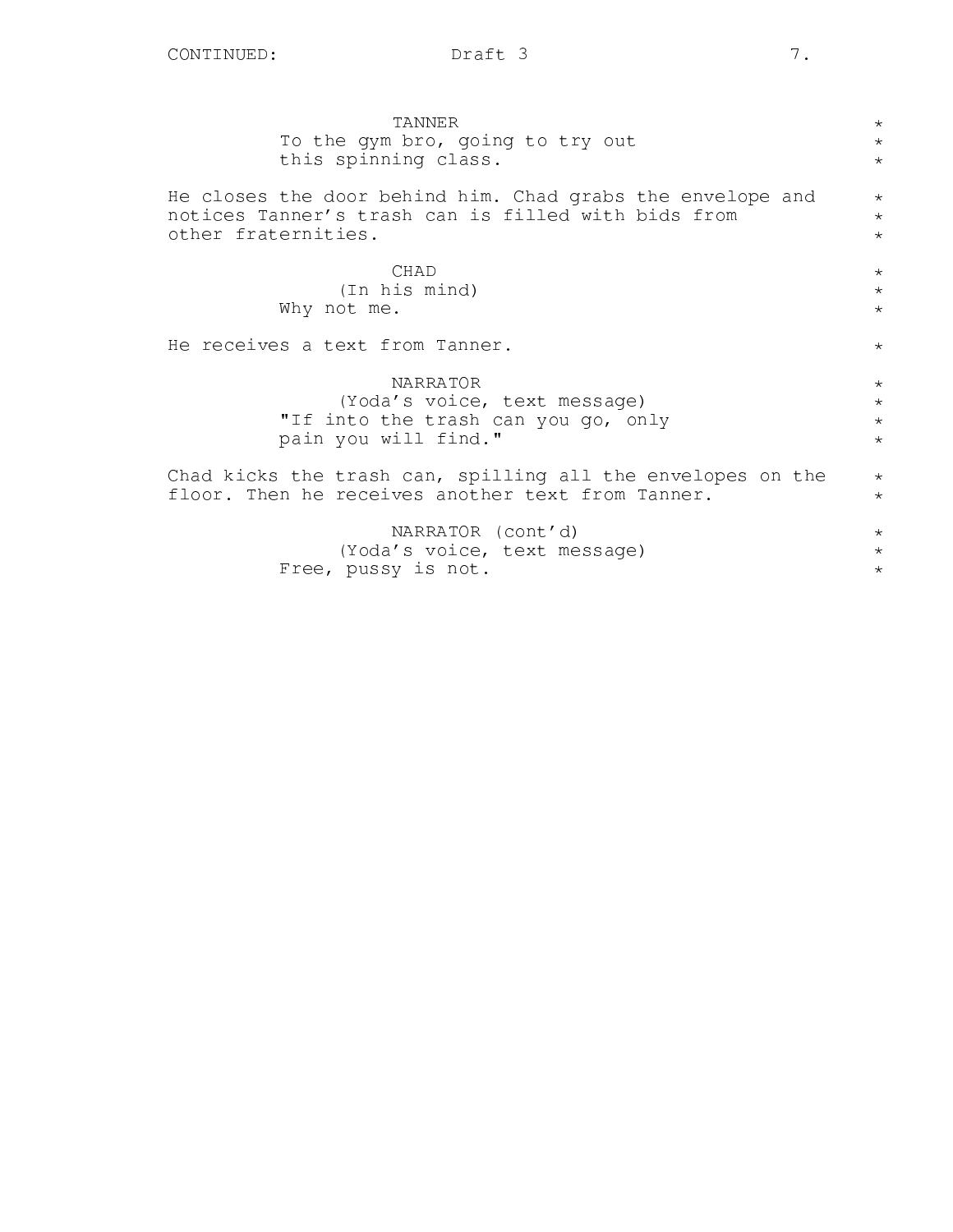### 4 BACK TO REALITY 4

The clock strikes 10:17 and Tanners alarm goes off. "I woke up this morning too turnt up my nigga I be ballin". Tanner wakes up from his dream, involving Chad and fraternities, and promptly forgets the entire thing. He sees Christian, who is now awake, slouched into a bean bag chair wearing a bright colored polo, khaki shorts, and boat shoes, playing a video game. Tanner grabs a controller and restarts the game without saying a word. Christian just continues to stare at the screen.

# TANNER

Ready to lose, dickbrain?

### **CHRISTIAN**

uuuuWhat?

Tanner tosses the wet towel from earlier at Christian. It lands on one of the pillows Christian has stacked on himself. Christian doesn't even flinch, as he's lost inside his own mind.

> TANNER You gotta stop smoking so much spice, nincompoop.

# CHRISTIAN Spice is not that bad for you.

Tanner observes Christian's stupid look.

CHRISTIAN (cont'd) Its just Chemicals, and isn't everything chemicals? I'm just trying to become one with myself.

TANNER By fucking your own asshole?

### CHRISTIAN

Fuck off I hope you meet your future wife, have an amazing marriage, have two kids, and then they all disappear in a freak avalanche accident while you're away on business and you never see them again.

### TANNER

That was beautiful. A true tragedy. You've really moved me.

\*

\* \* \* \* \* \* \* \* \*

> $\star$  $\star$

> \* \*

\* \* \* \*

\* \* \*

\* \*

\*

\* \* \*  $\star$ 

 $\star$ \*

\* \* \* \* \* \* \* \*

\* \* \*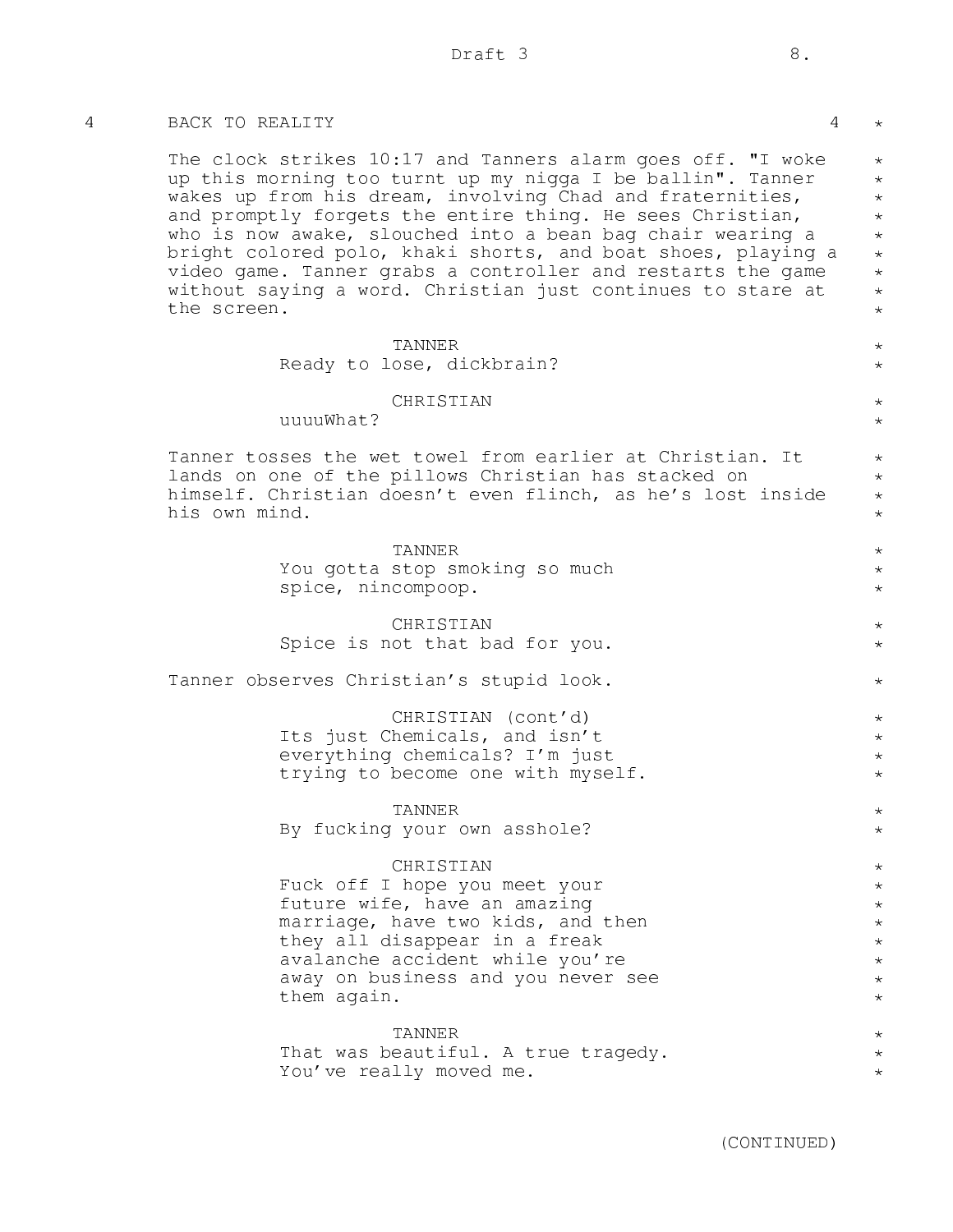| CHRISTIAN<br>I'm gonna move these nuts into your                                                                        | $\star$<br>$\star$    |
|-------------------------------------------------------------------------------------------------------------------------|-----------------------|
| mouth if you don't shut up.                                                                                             | $\star$               |
| Tanner gets up and grabs two beers from the fridge. He<br>tosses on to Christian, it lands on the wet towel that's      | $\star$<br>$\star$    |
| still on him. Christian reaches for the beer and touches the<br>towel, finally realizing that it's there.               | $\star$<br>$\star$    |
|                                                                                                                         |                       |
| CHRISTIAN (cont'd)<br>Ew what the fuck is this! It better                                                               | $\star$<br>$\star$    |
| not be semen. Hey, my arms are<br>stuck, I'll give you a GB if you                                                      | $\star$<br>$\star$    |
| move this towel.                                                                                                        | $\star$               |
| Tanner glances over at the pillows on top of Christian                                                                  | $\star$               |
| TANNER                                                                                                                  | $\star$               |
| Nigga, they're just pillows                                                                                             | $\star$               |
| CHRISTIAN                                                                                                               | $\star$               |
| (Whining)<br>Yeah but I am tired.                                                                                       | $\star$<br>$\star$    |
| Tanner grabs towel and throws it on Christian's face.                                                                   | $\star$               |
| CHRISTIAN (cont'd)<br>Ew!                                                                                               | $\star$<br>$\star$    |
| Without effort, Christian shakes his head to remove the                                                                 | $\star$               |
| towel. Tanner is laughing as he walks towards the gravity                                                               | $\star$               |
| bong.                                                                                                                   | $^{\star}$            |
| CHRISTIAN (cont'd)                                                                                                      | $\star$               |
| It smells like throw up and beer.<br>Get it off                                                                         | $\star$               |
|                                                                                                                         | $^{\star}$            |
| After he sets up the gravity bong, Tanner grabs the corner of                                                           | $\star$               |
| the towel and throws it as close to the laundry machine as<br>he can get it, falling on a big pile of dirty clothes and | $\star$<br>$^{\star}$ |
| towels. Christian watches Tanner packs the cap full of weed,                                                            | $\star$               |
| slowly pulls on the bottle, then takes off the cap. Tanner                                                              | $\star$               |
| prays, *the father, the son, and the holy spirit*, and then                                                             | $\star$               |
| inhales all of the smoke in the bottle. He exhales and his                                                              | $\star$               |
| face immediately turns red as he doubles over in a coughing                                                             | $\star$               |
| fit. He lays face down on the ground, still coughing. After                                                             | $^{\star}$            |
| 30 seconds, or 10 minutes, he gets up with glassy eyes and                                                              | $\star$               |
| grabs his controller again. His vision is a little blurred,                                                             | $\star$               |

and as he looks at his hands he notices the controller contorting and stretching farther away. He looks at Christian, back to the controller, then at the TV screen.

(CONTINUED)

\* \* \*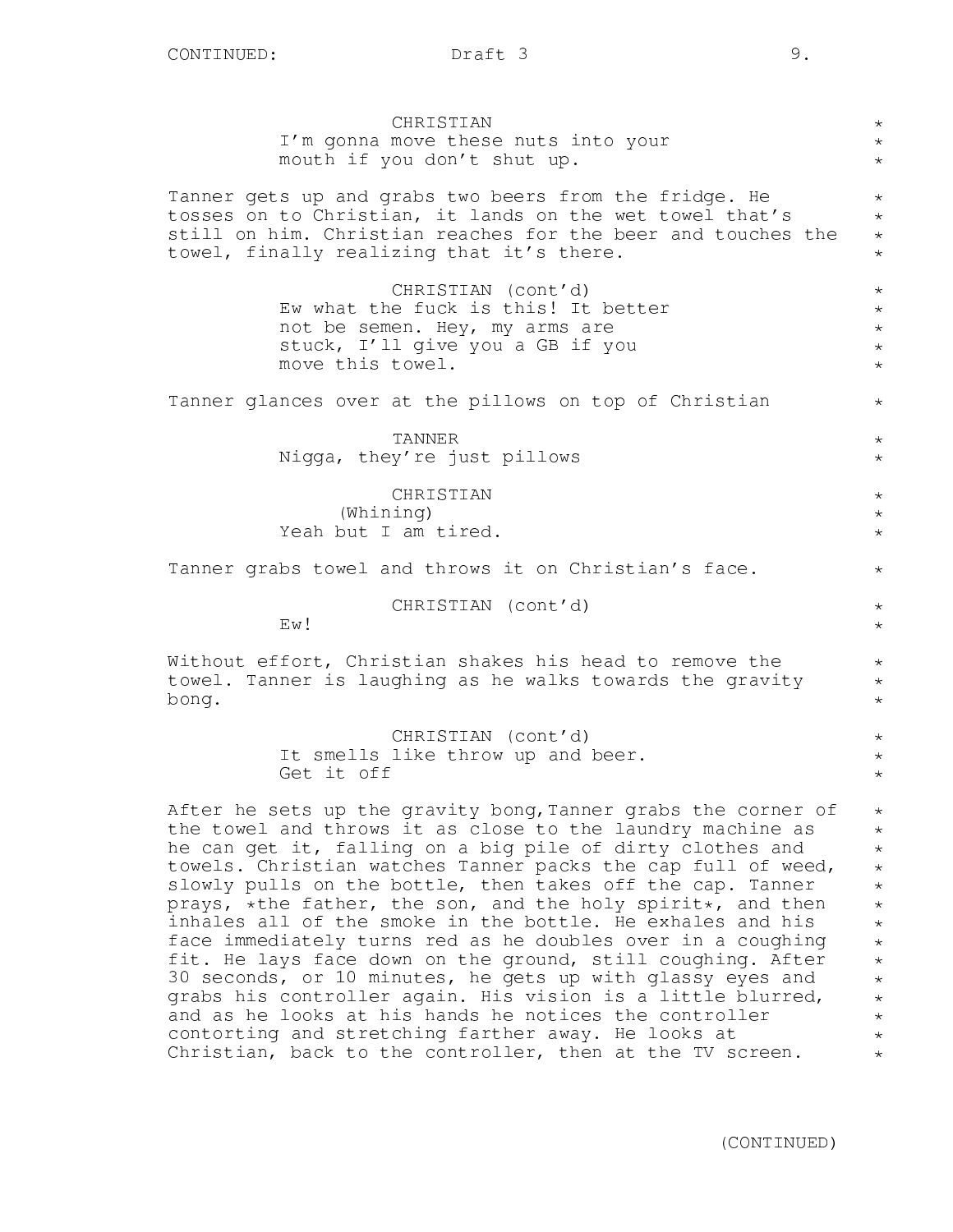| <b>NARRATOR</b>                                              | $^\star$   |
|--------------------------------------------------------------|------------|
| (Tanner's Mind)                                              | $^\star$   |
| Tanner only has moments to capture                           | $^\star$   |
| the one thing he truely desired.                             | $\star$    |
| He survey's the cluttered room.                              | $^{\star}$ |
| TANNER                                                       | $^\star$   |
| Hey, I think my chips are missing.                           | $^\star$   |
| The high hit him faster than an uppercut from a frightened   | $^\star$   |
| Mike Tyson and the next thing he knew he was slouched on the | $^\star$   |
| couch in a similar position to Christians.                   | $\star$    |
| CHRISTIAN                                                    | $^{\star}$ |
| Oh, I know where they are!                                   | $^\star$   |
| TANNER                                                       | $^\star$   |
| Nice, where?                                                 | $^\star$   |
| Christian points to his gut.                                 | $^\star$   |
| CHRISTIAN                                                    | $^\star$   |
| I ate them.                                                  | $\star$    |
| Tanner's stomach grumbles.                                   | $^\star$   |
| TANNER                                                       | $^\star$   |
| I just bought them last night.                               | $^\star$   |
| Christian stomach starts to act up too, he is still hungry.  | $^\star$   |
| They both stare at his stomach.                              | $^\star$   |
| CHRISTIAN                                                    | $^\star$   |
| (effortless)                                                 | $\star$    |
| Can you buy me a burito?                                     | $\star$    |
| Tanner tosses a smaller towel, covered with dried semen, at  | $^\star$   |
| Christian's face.                                            | $\star$    |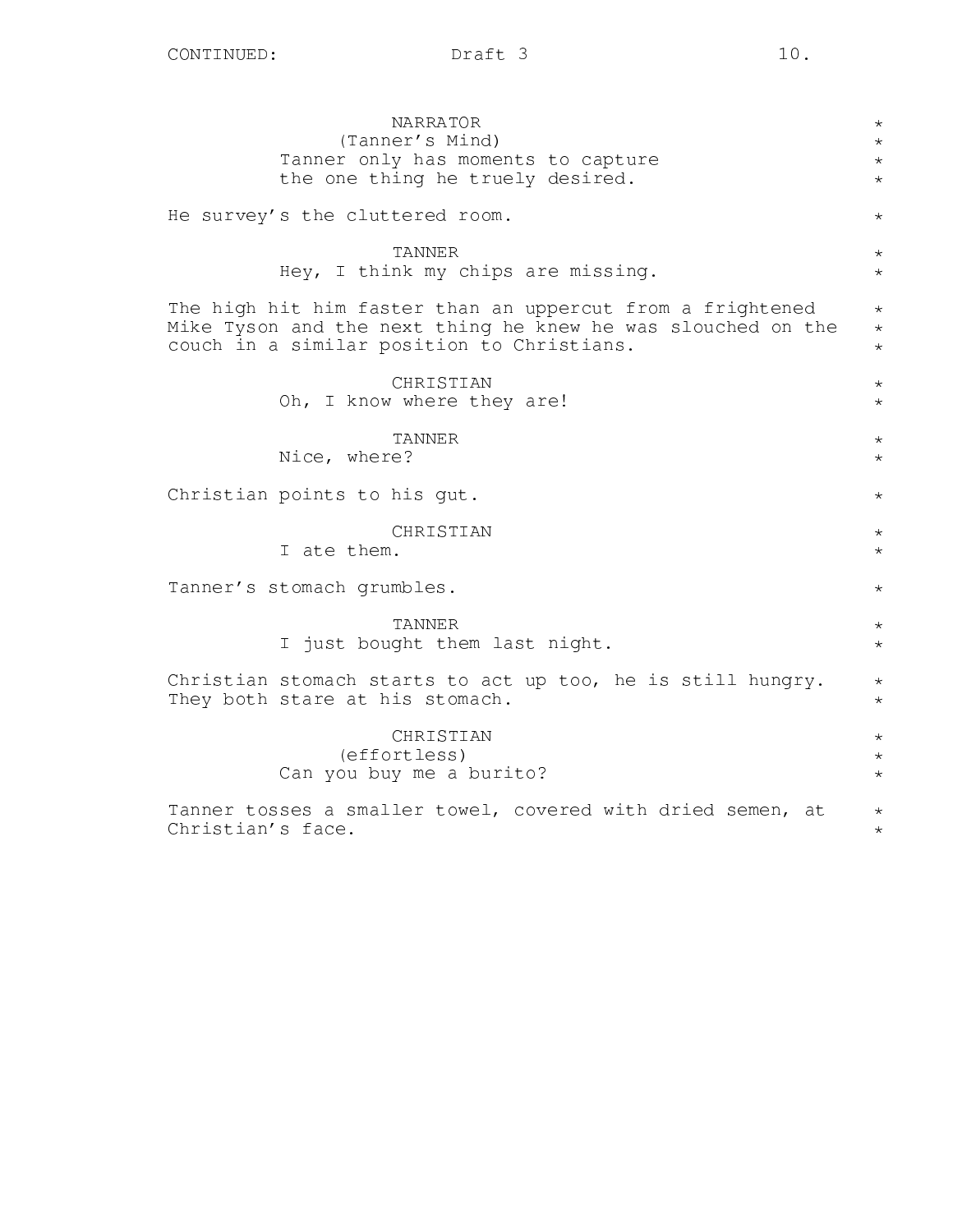5 BURRIT-OHHHH 5

| Tanner and Christian are sitting outside silently eating<br>their burritos. Christian is wearing colored shorts, a white<br>button up, and boat shoes. Tanner is wearing short shorts<br>that have the pattern of the American flag on them and his<br>University's lacrosse pinnie that was given to him by a<br>player that graduated a year before. Christian has two<br>watches on, Tanner is wearing one. Neither of them are<br>talking, just eating and looking around. Finally, Christian<br>notices something. |
|-------------------------------------------------------------------------------------------------------------------------------------------------------------------------------------------------------------------------------------------------------------------------------------------------------------------------------------------------------------------------------------------------------------------------------------------------------------------------------------------------------------------------|
| CHRISTIAN<br>Yo, check out those chicks.                                                                                                                                                                                                                                                                                                                                                                                                                                                                                |
| Tanner immediately gets up and starts looking around like a<br>prairie dog popping out of his hole. A group of freshmen<br>that Tanner hooked up with are walking to Chipotle.                                                                                                                                                                                                                                                                                                                                          |
| TANNER<br>Oh shit, I remember those girls. I<br>think I made out with one or both<br>of them at the party last night.                                                                                                                                                                                                                                                                                                                                                                                                   |
| Tanner ducks his head back down. Christian looks past them<br>at another group of girls, one of them looked like Mary from<br>behind.                                                                                                                                                                                                                                                                                                                                                                                   |
| CHRISTIAN<br>Can you believe Mary stayed with me<br>the last night? She is still dating<br>Chad, what a loser!                                                                                                                                                                                                                                                                                                                                                                                                          |
| Tanner tries to cut off Christian.                                                                                                                                                                                                                                                                                                                                                                                                                                                                                      |
| TANNER<br>Can you shut the fuck up about<br>Mary?                                                                                                                                                                                                                                                                                                                                                                                                                                                                       |
| CHRISTIAN<br>(Ignores Tanner)<br>Mary still likes me. She texted me<br>when you were asleep asking if I<br>wanted to go out for dinner.                                                                                                                                                                                                                                                                                                                                                                                 |
| Christian shows him the text                                                                                                                                                                                                                                                                                                                                                                                                                                                                                            |
| TANNER<br>DOOOOOON'T CAAAAAARE.                                                                                                                                                                                                                                                                                                                                                                                                                                                                                         |
| CHRISTIAN<br>Like honestly, even though she<br>cheated on me with Chad, then left<br>(MORE)                                                                                                                                                                                                                                                                                                                                                                                                                             |
| (CONTINUED)                                                                                                                                                                                                                                                                                                                                                                                                                                                                                                             |

 $5 \times$ 

 $\qquad \, \star$ \* \* \* \* \* \* \* \*

> \* \*

> \* \* \*

> \* \* \* \*

\* \* \*

\* \* \* \*

\*

\* \* \*

\* \* \* \* \*

\* \* \* \* \*

\*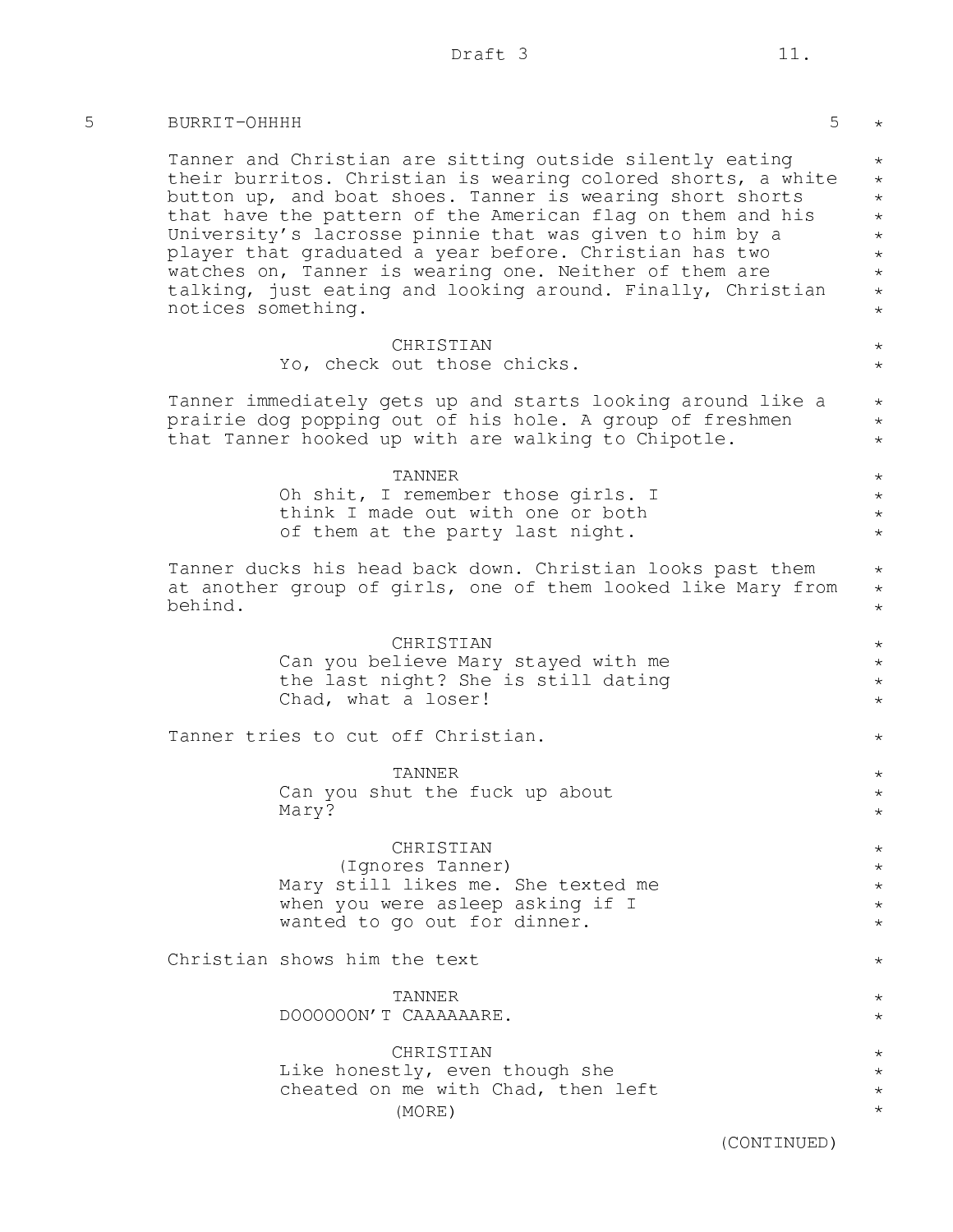CHRISTIAN (cont'd) me for him. I would still date her again. The group of girls walked into Chipotle and noticed Tanner. CHRISTIAN (cont'd) Weren't those the chicks that slept on our floor? They appear to be fighting among themselves about something. Finally, the girl that was past out on the floor walked up to Tanner. GIRL 1 Hey Tanner, awesome party last night. Thank you for the bottle of water this morning, you're so nice Christian thought he heard his name because he was chewing aggressively on his food and responded. **CHRISTIAN** Thanks, I bought all the beer. Girl 1 looks at Christian in disgust then smiles back at Tanner. GIRL 1 Will there be another party, big shot? Tanner took a big bite from the burrito and winked at the Asian freshman that slept on his couch, she rolled her eyes. TANNER There will never not be a party at the 1776. GIRL 1 Good, because next time my friends and I want to be included with your after party fun. The girls giggle after Tanner sneaked in a charming smile. They in line for chipotle. Girl 1 looks back and winks at Tanner, Tanner smiled in response but she looked away, The unattractive girl saw him smiling and thought it was directed her way. She smiles back, exposing her messed up teeth. Tanner diverts his gaze quickly. \* \* \* \* \* \* \* \* \* \* \* \* \* \* \* \* \* \* \* \* \* \* \* \* \* \* \* \* \* \* \* \* \* \* \* \* \* \* \* \* \* \* \* \* \* \* \* \* \* \* \* \* \* \* \* \* \* \* \* \* \* \* \* \* \* \* \* \* \* \* \* \* \* \* \* \* \* \* \* \* \* \* \* \* \* \* \* \* \* \* \*

(CONTINUED)

\* \* \*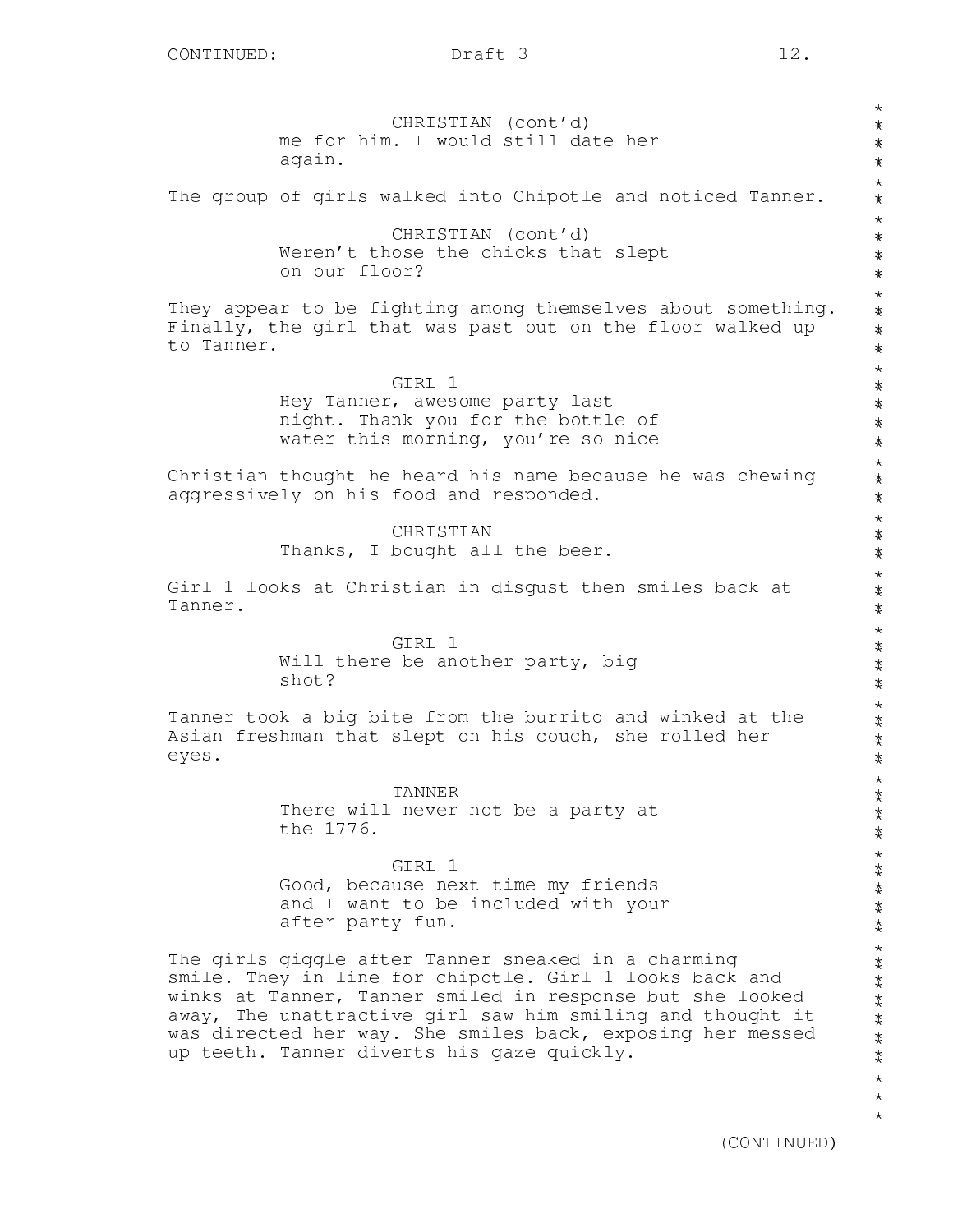needs my help. Call you later.

| TANNER                                                                                                                                                              | $\star$                       |
|---------------------------------------------------------------------------------------------------------------------------------------------------------------------|-------------------------------|
| (to Christian)                                                                                                                                                      | $\star$                       |
| Dawg, did you see that!? I fucked                                                                                                                                   | $\star$                       |
| her friend and they still want me.                                                                                                                                  | $\star$                       |
| You gotta love freshmen.                                                                                                                                            | $\star$                       |
| Tanner turns back only to notice Christian is no longer<br>there. He looks around but sees no sign of him when suddenly<br>he receives a text. It's from Christian. | $\star$<br>$\star$<br>$\star$ |
| CHAD                                                                                                                                                                | $\star$                       |
| (Message)                                                                                                                                                           | $\star$                       |
| Sorry, Mary texted me. She said she                                                                                                                                 | $\star$                       |
|                                                                                                                                                                     |                               |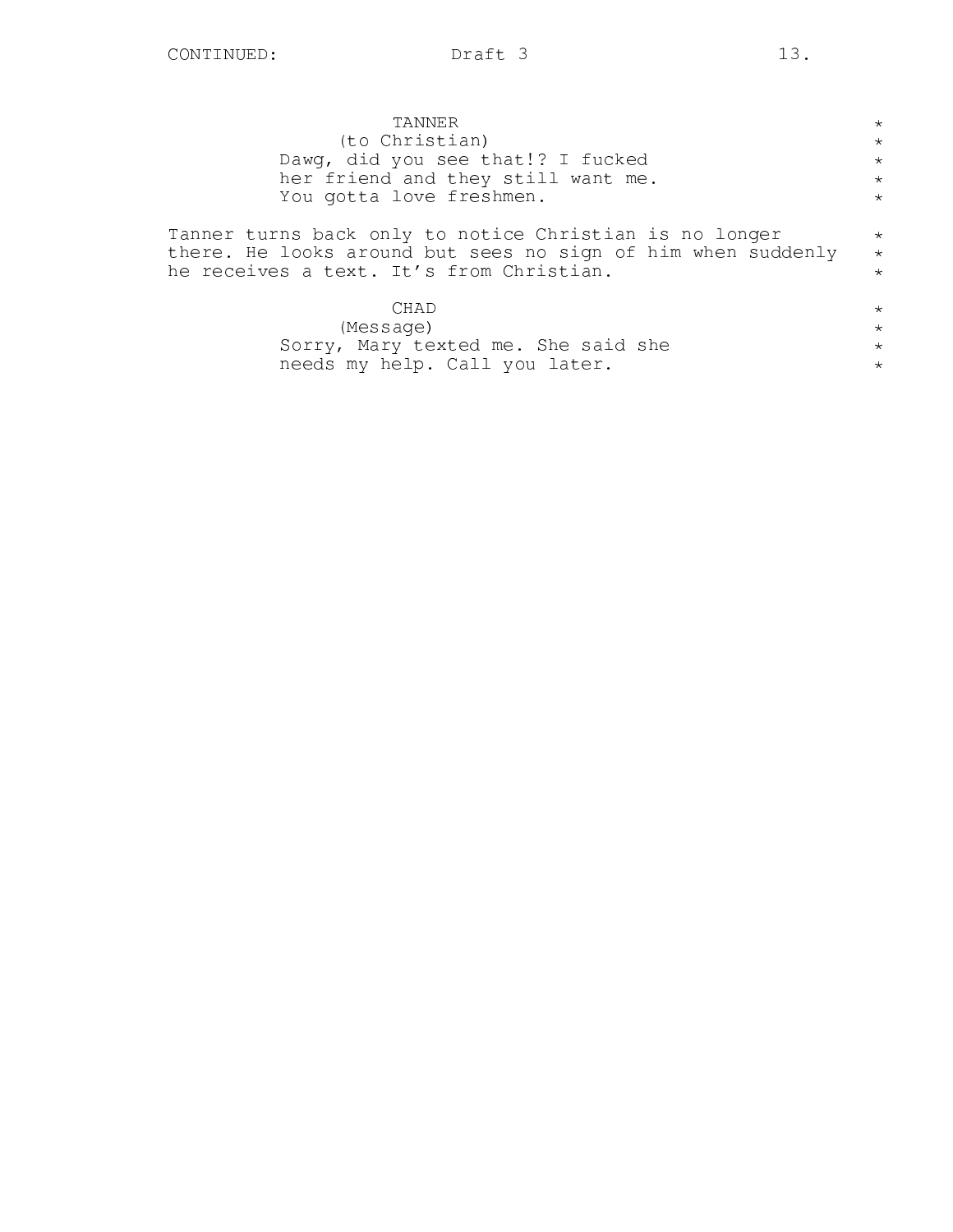| MR. STACY     |                                                                                                                                                                                                                                                                                                                                      | 6 |
|---------------|--------------------------------------------------------------------------------------------------------------------------------------------------------------------------------------------------------------------------------------------------------------------------------------------------------------------------------------|---|
|               | Mr. Stacy is not in class. Tanner is early for his first<br>class of the day and sits in front of the class where the<br>professor normally stands. Being the overachiever Tanner is,<br>he's also had a very finely worded review about Mr. Stacy<br>(the professor) online as to prevent upperclassmen from<br>taking this course. |   |
|               | <b>NARRATOR</b><br>His plan is at full effect.                                                                                                                                                                                                                                                                                       |   |
|               | Tanner looks up, reviewing the women that have walked in.<br>Its his second attempt taking the class. An<br>over anxious freshman walks up to Tanner.                                                                                                                                                                                |   |
|               | FRESHMAN MALE 1<br>Good morning professor, I am<br>excited to take your class. Is<br>there any study methods I should<br>consider to get an A.                                                                                                                                                                                       |   |
|               | Tanner decides to play along.                                                                                                                                                                                                                                                                                                        |   |
|               | TANNER<br>Study methods? Do even you know my<br>name?                                                                                                                                                                                                                                                                                |   |
| the syllabus. | The freshman panicked, he never got the chance to look over                                                                                                                                                                                                                                                                          |   |
|               | FRESHMAN MALE 1<br>Um, not yet professor. But I'll<br>look through it, do you have any<br>extra copies?                                                                                                                                                                                                                              |   |
|               | Tanner fakes his laugh                                                                                                                                                                                                                                                                                                               |   |
|               | TANNER<br>That's not my job freshman.                                                                                                                                                                                                                                                                                                |   |
|               | Tanner points with his pencil at the seat nearest to him.                                                                                                                                                                                                                                                                            |   |
|               | TANNER (cont'd)<br>Its going to be a long semester for<br>you bro.                                                                                                                                                                                                                                                                   |   |
|               | The guy walked to the seat with a pale look on his<br>face. Minutes before class begins, a freshman girl walks<br>into the classroom.                                                                                                                                                                                                |   |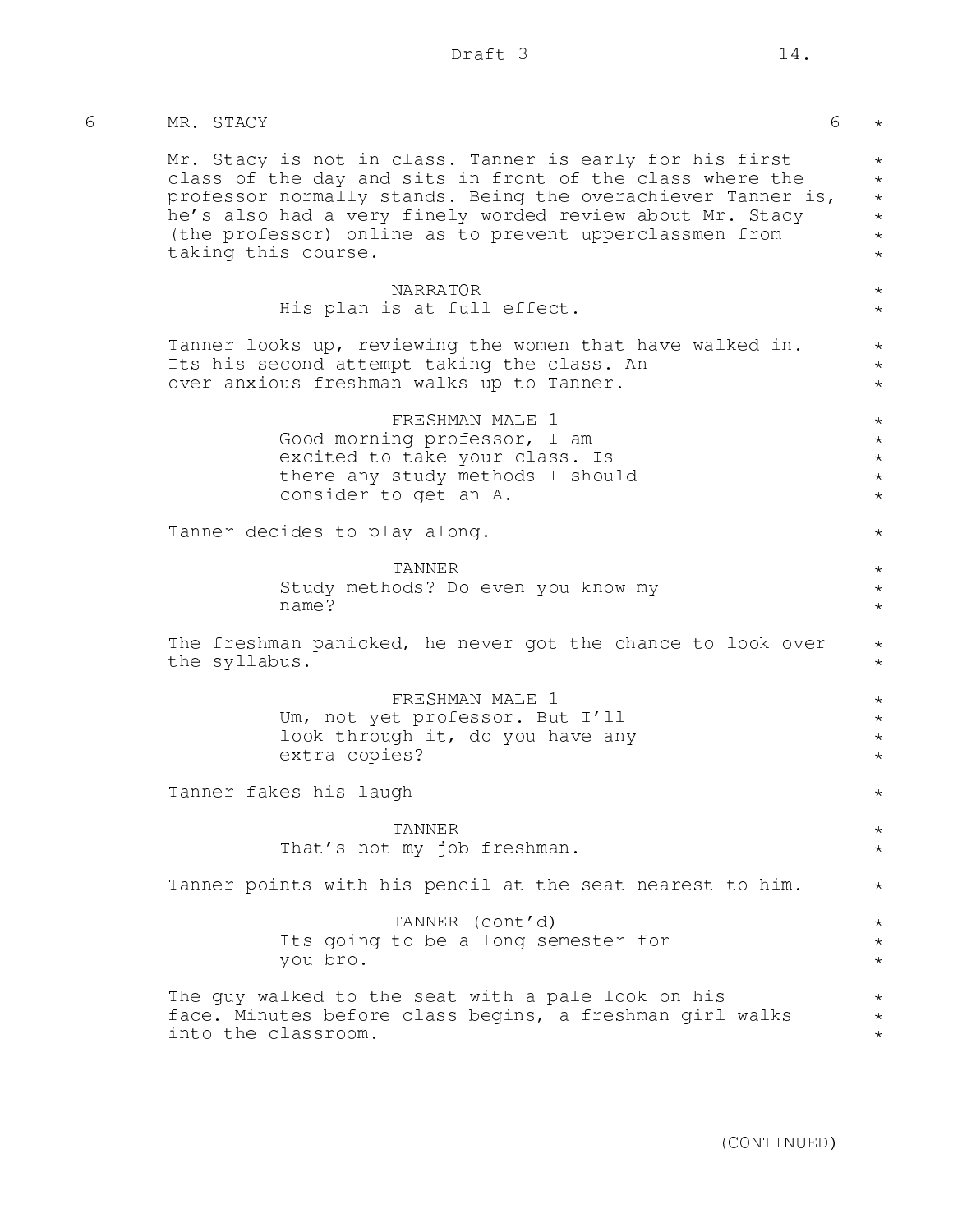|            | FRESHMAN 1<br>Good morning, professor.                                                                                                                                                                                                         | $\star$<br>$\star$                                      |
|------------|------------------------------------------------------------------------------------------------------------------------------------------------------------------------------------------------------------------------------------------------|---------------------------------------------------------|
| away.      | He stares at her ass as he takes a seat. Tanner tosses a<br>pencil in the general direction of the girl but it rolls                                                                                                                           | $\star$<br>$^\star$<br>$^\star$                         |
|            | TANNER<br>(whispers)<br>Shit.                                                                                                                                                                                                                  | $\star$<br>$^\star$<br>$\star$                          |
| classroom. | He looks for something else to throw, but only has his<br>phone. He tosses the phone near the girl. As it lands the<br>back pops off and the battery flies out, landing near a less<br>attractive, heavier TA, Sarah. Mr. Stacy walks into the | $^\star$<br>$^\star$<br>$\star$<br>$^\star$<br>$^\star$ |
|            | MR. STACY<br>Who threw that phone?                                                                                                                                                                                                             | $\star$<br>$\star$                                      |
| chair.     | Mr. Stacy looks over to see if it was Tanner sitting on his                                                                                                                                                                                    | $\star$<br>$\star$                                      |
|            | MR. STACY<br>Oh, it was you, Tanner. Surprise.                                                                                                                                                                                                 | $\star$<br>$\star$                                      |
| He sighs.  |                                                                                                                                                                                                                                                | $^\star$                                                |
|            | TANNER<br>Mr Stacy! I was just warming 'em up<br>for ya.                                                                                                                                                                                       | $^\star$<br>$^\star$<br>$\star$                         |
|            | Mr. Stacy drops his bag near Tanner.                                                                                                                                                                                                           | $\star$                                                 |
|            | MR STACY<br>How come I knew it was you. Were<br>you the one that wrote that amazing<br>essay on that rating site for me?                                                                                                                       | $^\star$<br>$^\star$<br>$^\star$<br>$^\star$            |
|            | <b>TANNER</b><br>Depends, am I in trouble?                                                                                                                                                                                                     | $^\star$<br>$\star$                                     |
|            | Mr Stacy places bag down on the table.                                                                                                                                                                                                         | $\star$                                                 |
|            | MR STACY<br>No, but the Dean wants to meet with<br>you.                                                                                                                                                                                        | $\star$<br>$^\star$<br>$\star$                          |
|            | Tanner gets up and collects the pieces of his phone.                                                                                                                                                                                           | $^\star$                                                |
|            | <b>TANNER</b><br>If its being apart of Honor<br>classes, no.                                                                                                                                                                                   | $^\star$<br>$^\star$<br>$^\star$                        |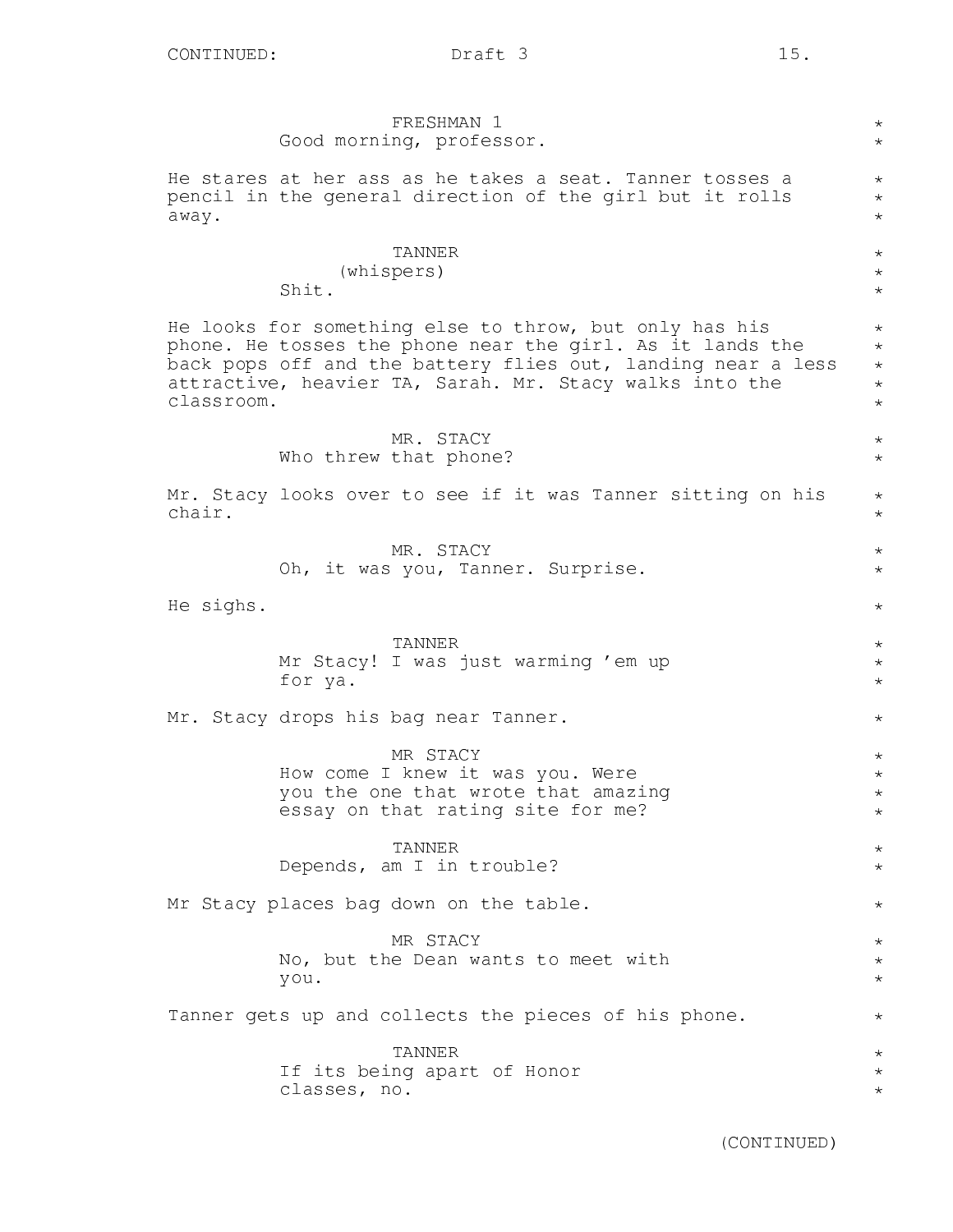Tanner sits next to the freshman. MR STACY By the way, young lady (Mr. Stacy turns to the girl Tanner was about to hit on), this man is not the type you want to fall for. Be careful. TANNER C'mon Mr. Stacy, why you gotta put me on blast like that on the first day. I just dropped my phone. MR STACY Please don't call me Mr.Stacy. Class has started. MR. STACY Now then, it's time to begin class. Welcome to energy! I am Professor Miller, your instructor. Your TA is Sarah Virginia. Sarah Virginia stands up and waves. Tanner makes eye contact with Sarah, and remembers he hooked up with her his freshman year. The memory causes him to shiver and sink into his chair with regret. MR STACY Lets review the syllabus, I expect as college students you all have read it before class. If not, it can mean the difference between a F and an A. Freshman male 1 places his head down in disappointment. KARLA (Whispers to herself) Oh my god, is he serious. TANNER (Whispers) Don't pay attention to him, He leans over to her TANNER (cont'd) this is the easiest class you can ever take, also I am the other TA for his lecture. \* \* \* \* \* \* \* \* \* \* \* \* \* \* \* \* \* \* \*  $\star$ \* \* \* \*  $\star$ \* \* \* \*  $\star$ \* \* \* \* \* \*  $\star$ \* \* \* \*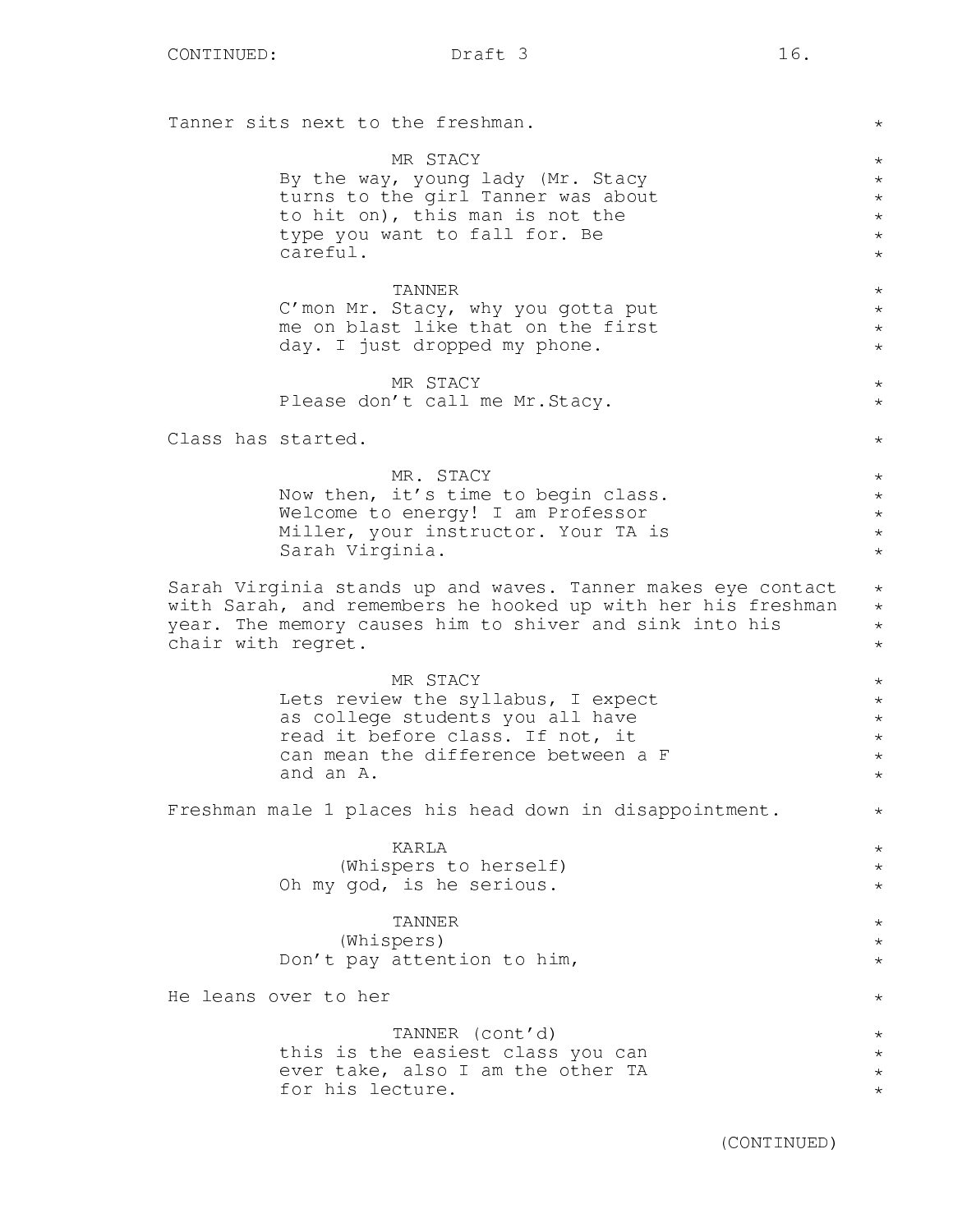Karla chuckles. Tanner sits down next her as he starts to put his phone back together. She is smiling at him and quickly turns bright red. Mr. Stacy is talking in the background about the syllabus.

> TANNER (cont'd) (Whispers) So hey, you should give me your number, that way we can both get A's in this class. Or a B. Or we can just C where it goes, and if you get an F I'll give you my D to make up for it?

KARLA Oh Tanner, you're so funny. You already have my number! Remember?

Tanner sits straight as his eyes widen. Suddenly he has a flashback to a previous party, where he was shirtless, drunkenly talking to two girls. They were trying to get into the party but he blocked them and said they can only get in if they make out with each other. Although he was joking and would've let them in anyways, before he could say it they began kissing. Coming back to reality, Tanner grabs his phone and finds her number. It's under the name "Makeout Girl". He deletes her number.

#### TANNER

(Shows her his phone) Its not in my phone, I must of forgotten to save it.

MR STACY

Tanner, quiet down. Don't make me move your seat next to the REAL and only TA.

Tanner looks over at Sarah, Sarah blushes. He is consumed with goosebumps.

#### TANNER

Mr. Stacy, you're upset and I get that, but just because your name is a female's name doesn't mean you have to take it out on me.

The class laughs.

MR. STACY Tanner, why don't you have a seat next to Sarah here.

\* \* \* \*

\* \* \* \* \* \* \* \*

\* \* \*

\* \* \* \* \* \* \* \* \*

> \* \* \* \*

> \* \* \* \*

\* \*

\* \* \* \* \*

 $\star$ 

\*  $\star$ \*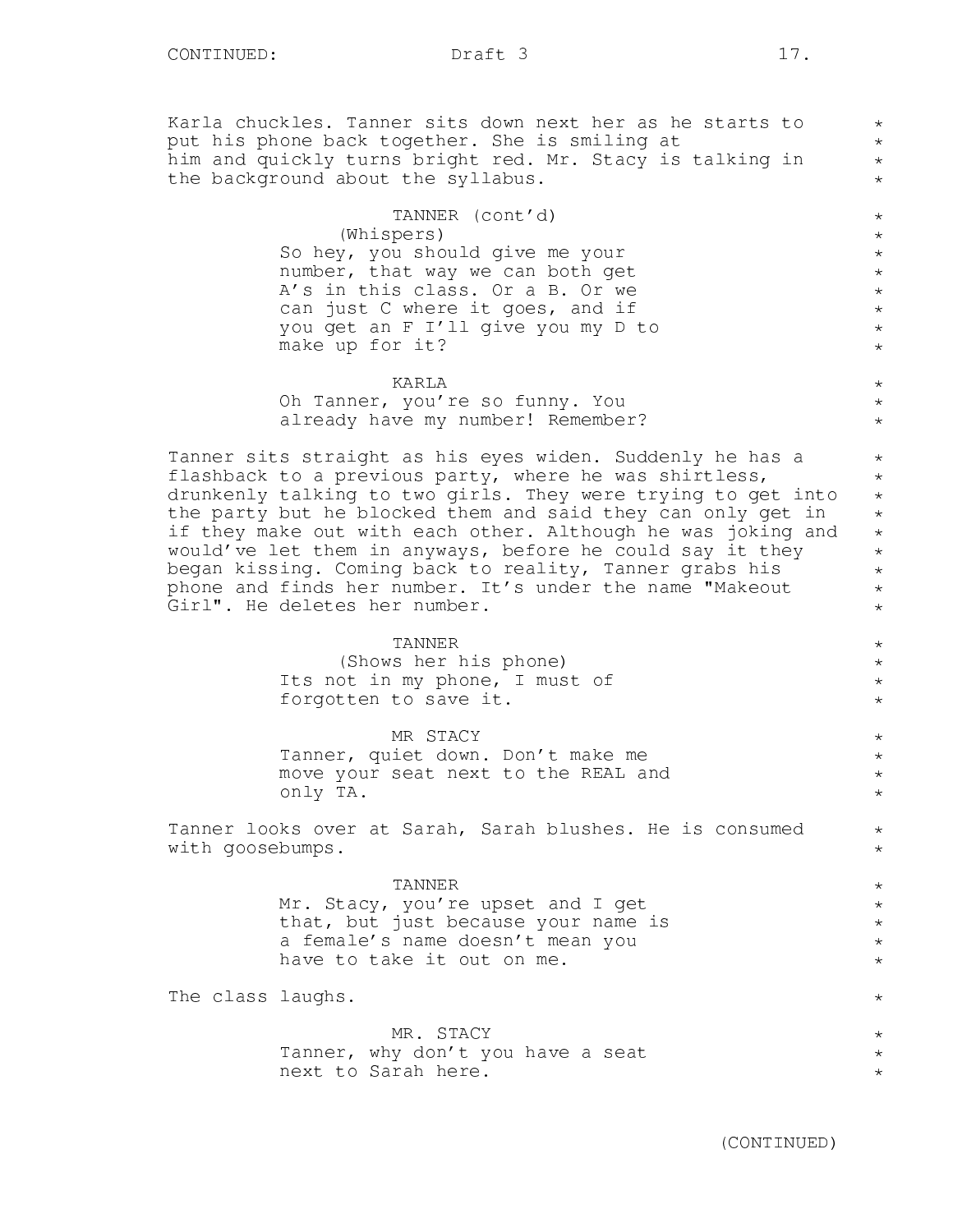Tanner acknowledges him, but instead of packing his stuff up he turns back to the freshman girl. TANNER So here, just make yourself a new contact and add your name and number. Karla inserts her number in his phone. MR STACY Tanner, I am not going to repeat myself. Move! She give Tanner back his phone, it's got a new contact in it under the name "Karla ;)". TANNER Karla, thats my mom's name. Its not his mother's name. MR STACY TANNER. NOW. Tanner stands up. TANNER Mr. Stacy, the first day of class barely started and you're already punishing me. As any red, white, and blue-blooded American should I'm exercising my God-given rights. The 8th amendment protects me from cruel and unusual punishment, and that's exactly what this is. Tanner walks backwards, blowing a kiss at Mr. Stacy as he exits class. MR. STACY Well, class, there was a prime example of how NOT to pass my class. As you can see on the syllabus, attendance is necessary and Tanner will be deducted points before the semester even starts. He looks at Karla. MR. STACY (cont'd) I recommend you never talk to him again. \* \* \* \* \* \* \* \* \* \*  $\star$ \*  $\star$  $\star$ \*  $\star$  $\star$ \* \* \* \* \* \* \* \* \* \* \* \* \* \* \* \* \* \* \*  $\star$ \* \* \*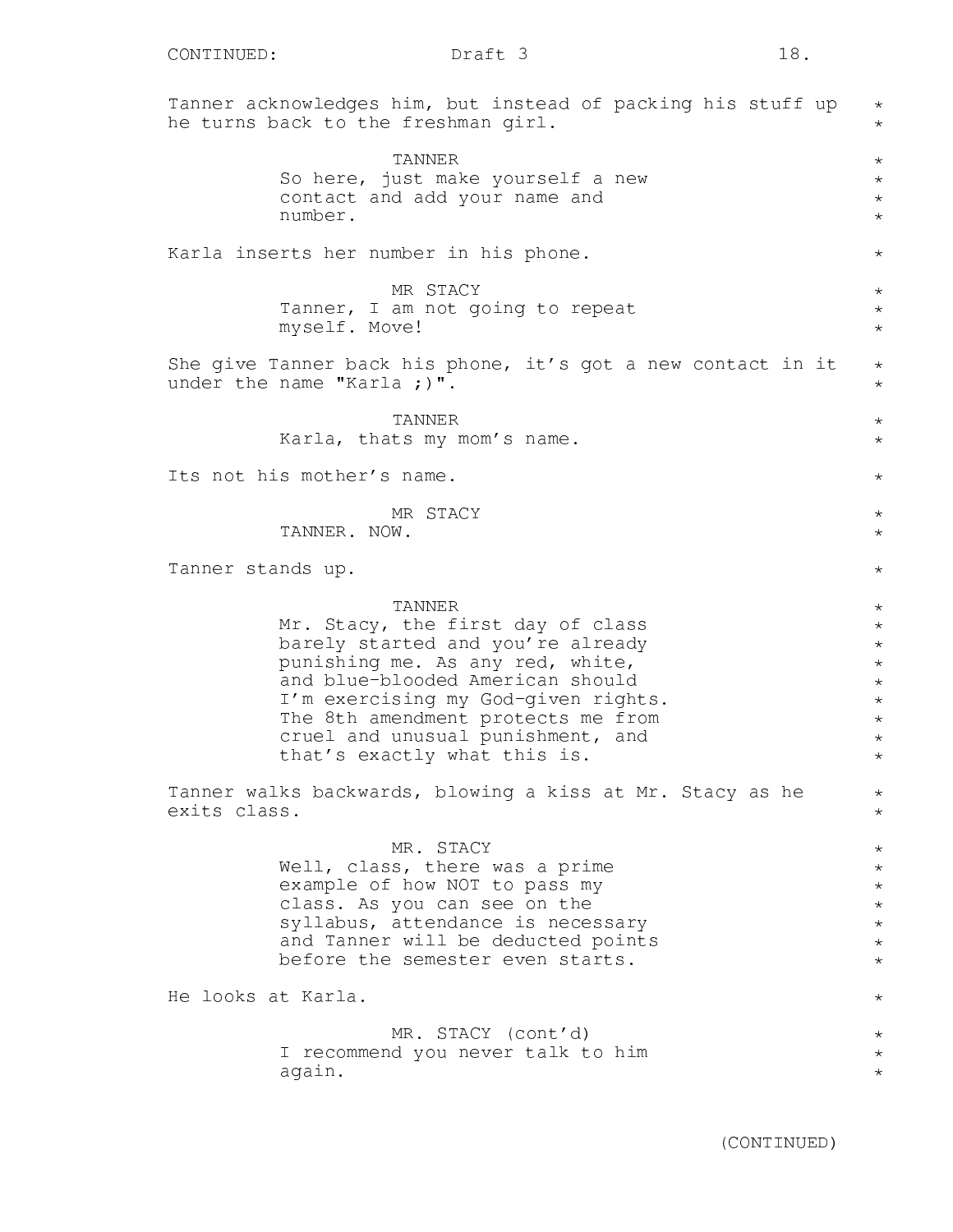|                  | KARLA<br>Yes sir                                                                                                                                                                                                                                                                                                     | $^\star$<br>$\star$                                                                                     |
|------------------|----------------------------------------------------------------------------------------------------------------------------------------------------------------------------------------------------------------------------------------------------------------------------------------------------------------------|---------------------------------------------------------------------------------------------------------|
|                  | <b>NARRATOR</b><br>(Mr. Stacy's mind)<br>It's a shame so much talent is<br>wasted on a gifted man.                                                                                                                                                                                                                   | $^\star$<br>$\star$<br>$\star$<br>$^{\star}$                                                            |
| classroom.       | Tanner hears Mr. Stacy talking about him and reenters the                                                                                                                                                                                                                                                            | $^\star$<br>$^{\star}$                                                                                  |
|                  | TANNER<br>At least I don't have a female name<br>and teach a joke class!                                                                                                                                                                                                                                             | $^\star$<br>$^\star$<br>$^\star$                                                                        |
|                  | The class awaits Mr. Stacy's response.                                                                                                                                                                                                                                                                               | $^{\star}$                                                                                              |
|                  | MR. STACY<br>Says the man that failed this<br>class, twice.                                                                                                                                                                                                                                                          | $\star$<br>$^{\star}$<br>$^\star$                                                                       |
|                  | Tanner leaves the classroom half way through that sentence<br>and flicks him off right before the door closes.                                                                                                                                                                                                       | $\star$<br>$\star$                                                                                      |
|                  | MR STACY<br>Anyways, let's begin. Welcome to<br>Energy!                                                                                                                                                                                                                                                              | $\star$<br>$^\star$<br>$^{\star}$                                                                       |
| He rubs his face |                                                                                                                                                                                                                                                                                                                      | $^{\star}$                                                                                              |
|                  | MR STACY (cont'd)<br>Wait, I already said that. We'll be<br>studying all about global energy<br>demands, how these demands are met,<br>and their consequences on the<br>environment. We will also discuss<br>alternative energy sources and the<br>problems there. Any questions<br>before I move on with due dates. | $\star$<br>$^\star$<br>$^\star$<br>$^\star$<br>$^\star$<br>$^\star$<br>$^\star$<br>$^\star$<br>$^\star$ |
|                  | A student raises his hand.                                                                                                                                                                                                                                                                                           | $^\star$                                                                                                |
|                  | MR. STACY<br>Yes                                                                                                                                                                                                                                                                                                     | $^\star$<br>$^\star$                                                                                    |
|                  | FRESHMAN MALE 1<br>Is he really your TA, Mr. Stacy?                                                                                                                                                                                                                                                                  | $^\star$<br>$\star$                                                                                     |
|                  | STUDENT <sub>2</sub><br>(From a distance)<br>Yeah, he was really cute!                                                                                                                                                                                                                                               | $^\star$<br>$^\star$<br>$^\star$                                                                        |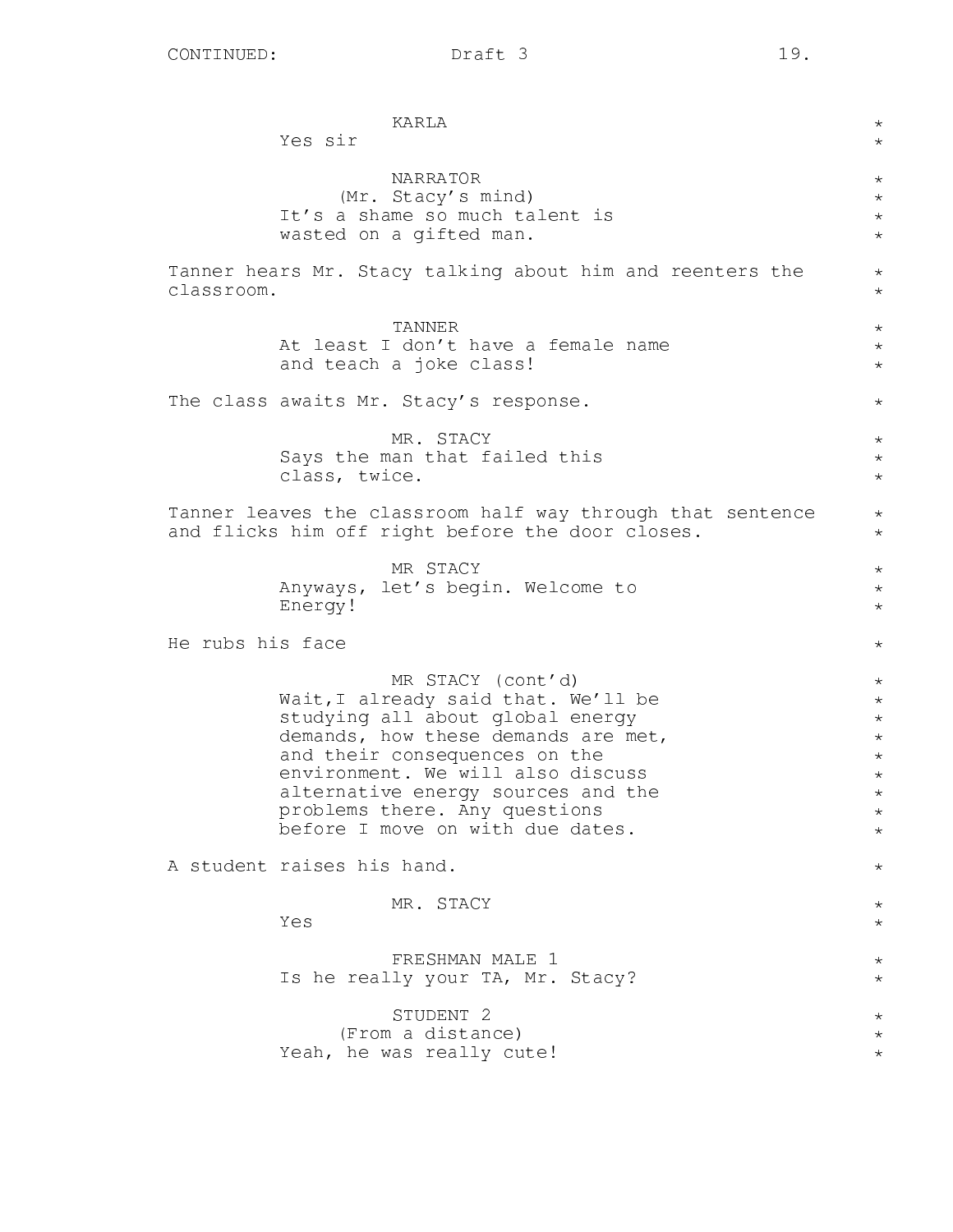| Mr. Stacy lets out a loud sigh. He doesn't know which is |  |
|----------------------------------------------------------|--|
| more disappointing; the fact that they all call him Mr.  |  |
| Stacy or the fact that they actually like Tanner.        |  |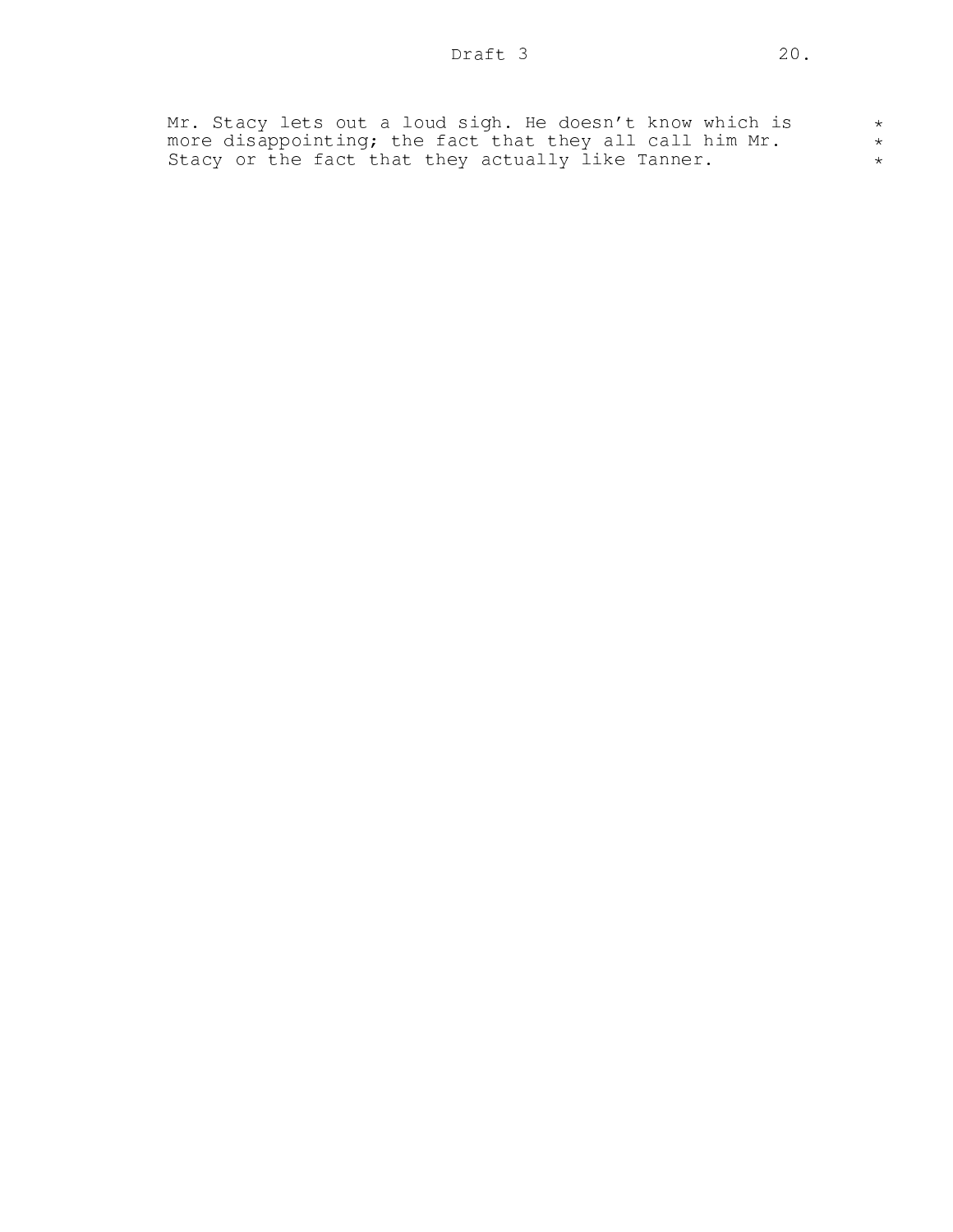\* \* \* \* \* \* \* \* \* \* \* \* \* \* \* \* \* \* \* \* \* \* \* \* \* \* \* \* \* \* \* \* \* \* \* \* \* \* \* \* \* \* \* \* \* \* \* \* \* \* \* \* \* \* \* \* \* \* \* \* \* \* \* \* \* \* \* \* \* \* \* \* \* \* \* \* \* \* \*\*

# 7 DAY DRINKING 7

Sitting outside of Tanners apartment building, Christian and a neighbor, Jeffery, are drinking 40s. Christian is laughing hysterically at how drunk Jeffery is. Tanner sees them on his way back from class.

## CHRISTIAN Tanner! You gotta come see this guy!

Jeffery puts his hand on Christians chest. Jeffery is short, a few inches shorter than Christian and Tanner. He can accurately be described as doughy. He has a gut, the kind of gut that you get from drinking a lot of malt liquor. His hands are small, and looks almost comical on Christians normal-sized chest. Tanner approaches and hugs Christian passionately, slowly rubbing on his back

> TANNER I missed you baby.

Tanner breaths on his neck. Christian pushes him off

CHRISTIAN What the fuck, get the fuck away from me you slut.

JEFFERY (Slurs) You see, this is what I don't like about you.

Tanner shakes Jeffery's hand.

CHRISTIAN Really? What don't you like about me?

Jeffery hiccups and pauses to put his thoughts together.

JEFFERY I'm not going to tell you because I don't talk shit about a friend of mine.

Jeffery side hugs Tanner in order to maintain balance.

JEFFERY (cont'd) I'm just gonna say that Tanner is cooler than you and leave it at that.

Christian ignores Jeffery.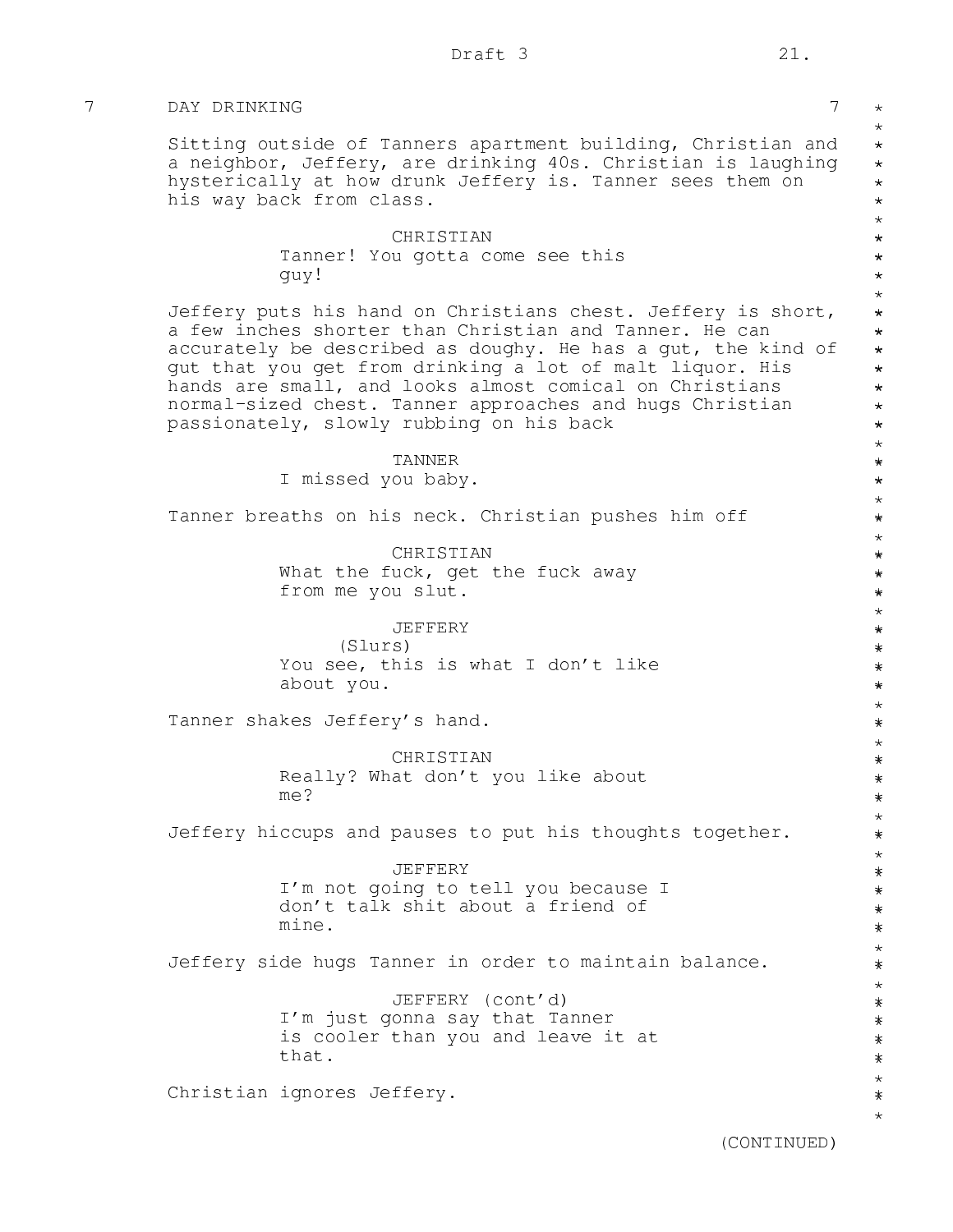**CHRISTIAN** Tanner you want a 40? There's more in the fridge. Natty Heavy or the champagne of beers?

Jeffery is getting frustrated because Christian ignored his sentence, which he forgot.

> TANNER Sweet! Natural Ice it is.

Jeffery tries to push Christian, ends up knocking himself back, then grabs on his shoulder to hold himself up.

> JEFFERY Christian I'm not afraid to fight you.

Christian laughs. Tanner enters his apartment and opens the fridge to grab a 40. There's a wide assortment of alcohol, but he takes the 40 anyways. Christian and Jeffery enter and they all sit on the couch.

TANNER

Ass-to-mouth?

**CHRISTIAN** 

Ass-to-mouth.

They clink the bottom of their 40's together, and then clink the top of the bottles together and proceed to chug as much of them as they can.

> JEFFERY You see, this is what I mean.

TANNER Jeffery, what the FUCK are you talking about?

CHRISTIAN Yeah, how did you get so drunk?

Jeffery powerpoints to Christian, poking him in the chest.

JEFFERY See what I have to deal with, Tanner?

Tanner doesn't respond, instead he gets up and plugs his phone into the speakers and begins to play music. It's a song called "Drunk 2 Much", again by Waka Flocka Flame. The chorus plays, "I think I drunk too much, Ugh, I'm about to throw up, Ugh".

\* \* \* \* \* \* \* \* \* \* \* \* \* \* \* \* \* \* \* \* \* \* \* \* \* \* \* \* \* \* \* \* \* \* \* \* \* \* \* \* \* \* \* \* \* \* \* \* \* \* \* \* \* \* \* \* \* \* \* \* \* \* \* \* \* \* \* \* \* \* \* \* \* \* \* \* \* \* \* \* \*\*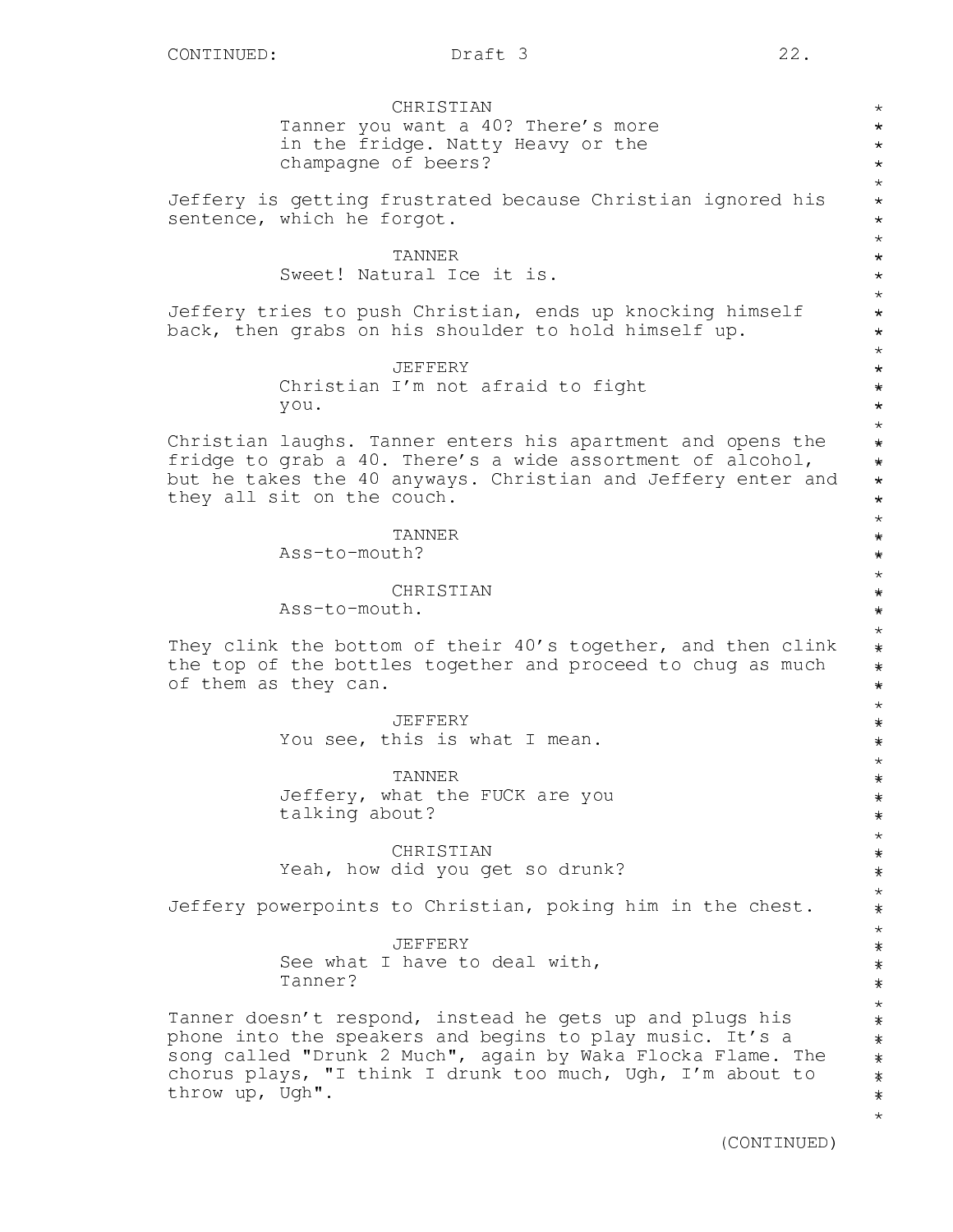CHRISTIAN Jeffy, tell me what's bothering you. JEFFERY Nothing man, you wouldn't understand. It's the principle of it all. Nobody understands the concept of principle. CHRISTIAN The principle of what? TANNER Jeffery, you're drunk, kill yourself. Tanner and Christian laugh as Jeffery drops his 40, spilling it on the ground, and begins to walk away with both middle fingers up. He doesn't look where he's walking and stumbles over a box of supplements that came in the mail today. Christian laughs even harder. TANNER (cont'd) Oh sweet my supplements came! Thanks Jeffery! Jeffery tries to kick the box and falls again, this time creating a hole in the wall. He gets up and flicks them off again. **CHRISTIAN** Jeff, go drink yourself to death. JEFFERY Don't disrespect my name like that. My name is Jeffery. Jeffery flicks them off a third time and leaves. CHRISTIAN God daaamn it, he is so annoying when he gets too drunk. Christian and Tanner cheers again and both finish their 40s. CHRISTIAN (cont'd) I just don't understand how he gets so drunk so early, it's only 1:30. Christian gets up and grabs two beers for himself and Tanner. \* \* \* \* \* \* \* \* \* \* \* \* \*  $\star$ \* \* \* \* \* \* \* \* \* \* \* \* \* \* \*  $\star$ \* \* \* \*  $\star$ \* \* \*  $\star$ \*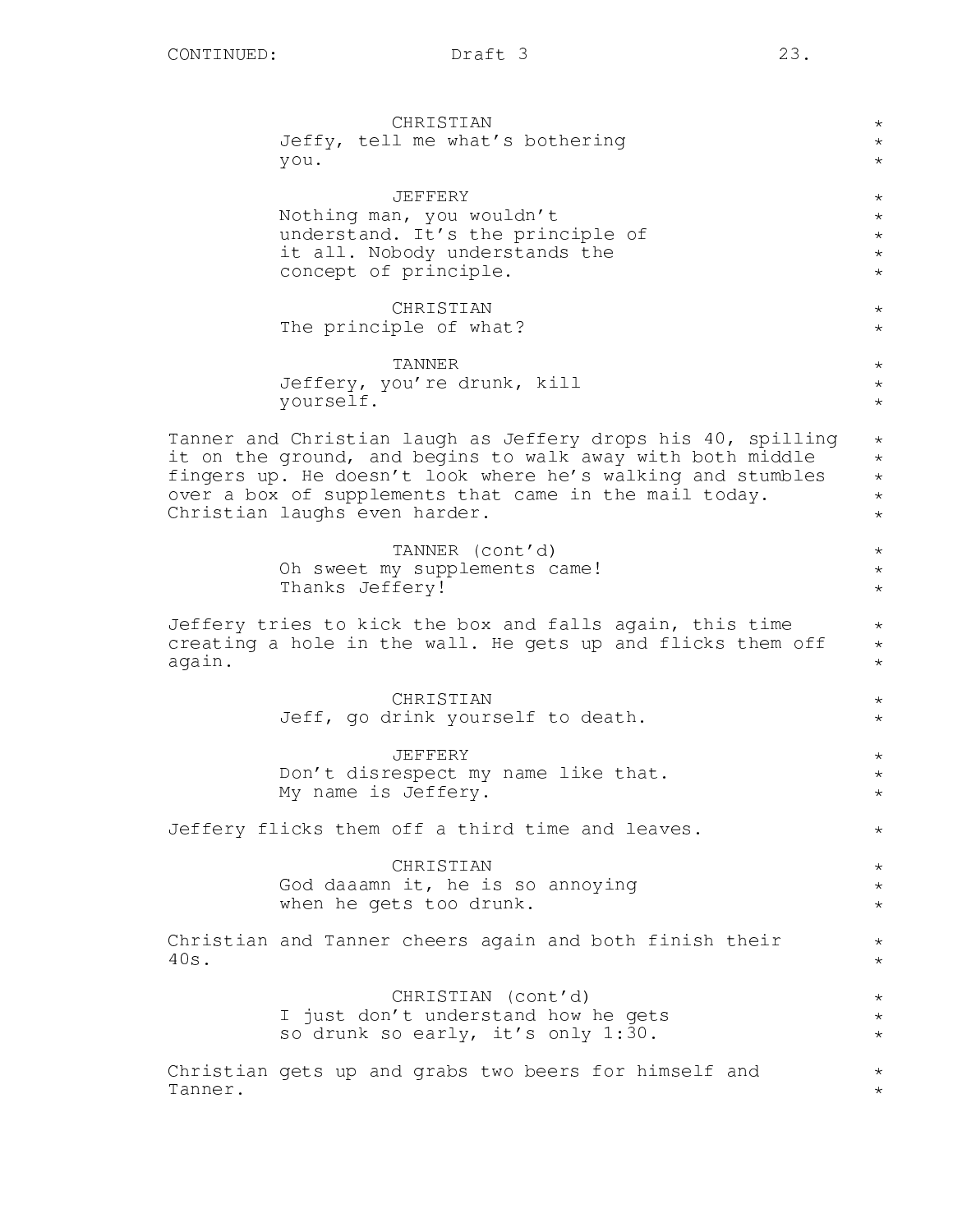# 8 DR. WALLACE 8

Tanner is sitting in class next to Mary, Christians most recent ex. Mary is a gorgeous, tan brunette and has a very bubbly personality. Christian is still very much infatuated with her. Mary has always had a small crush on Tanner and flirts with him for fun when they're together. Tanner naturally flirts back, but he knows how Christian is with women so he keeps his distance. He is attracted to her and would absolutely sleep with her, but he refuses to make the first move. Besides, he's busy on his phone texting Karla.

MARY

Hey doofus, aren't you going to take notes?

TANNER

Nope! If there's one thing I've learned in college, it's that the first day of classes are about as useless as an Art Degree in real life. Besides, you're taking notes for us!

Christian, being the crazy ex he is, peeks into the class because he knows Mary is taking it. He sees her sitting next to Tanner, and while he's watching she rests her head on Tanners shoulder. Tanner doesn't react. You can see the gears in Christians head turning and he sneaks into the classroom, sitting in the corner where nobody can see him but he can observe the whole room. Tanner then rests his head on top of Mary's.

> TANNER (cont'd) Wake me up when class is over. Thanks.

> > MARY

Tanner, you're ridiculous.

Dr. Wallace is an older professor, but you can tell she was beautiful when she was younger. She has a certain aura around her. She also got her PhD in Sexology with a minor in Human Anatomy. This is Tanners second time taking a class that she teaches. Last semester, Tanner slept with her to get an A in her class. Since then, she's been obsessed with him even though he tried to distance himself from her.

> DR. WALLACE Tanner, how dare you sleep in my class.

Dr. Wallace bites her pencil trying to make eye contact with Tanner. He pretends to be asleep and doesn't look up.

 $\star$ \* \* \* \* \* \* \* \* \* \* \* \* \* \* \* \* \* \* \* \* \* \* \* \* \* \* \* \* \* \* \* \* \* \* \* \* \* \* \* \* \* \* \* \* \* \* \* \* \* \* \* \* \* \* \* \* \* \* \* \* \* \* \* \* \* \* \* \* \* \* \* \* \* \* \* \* \* \*\*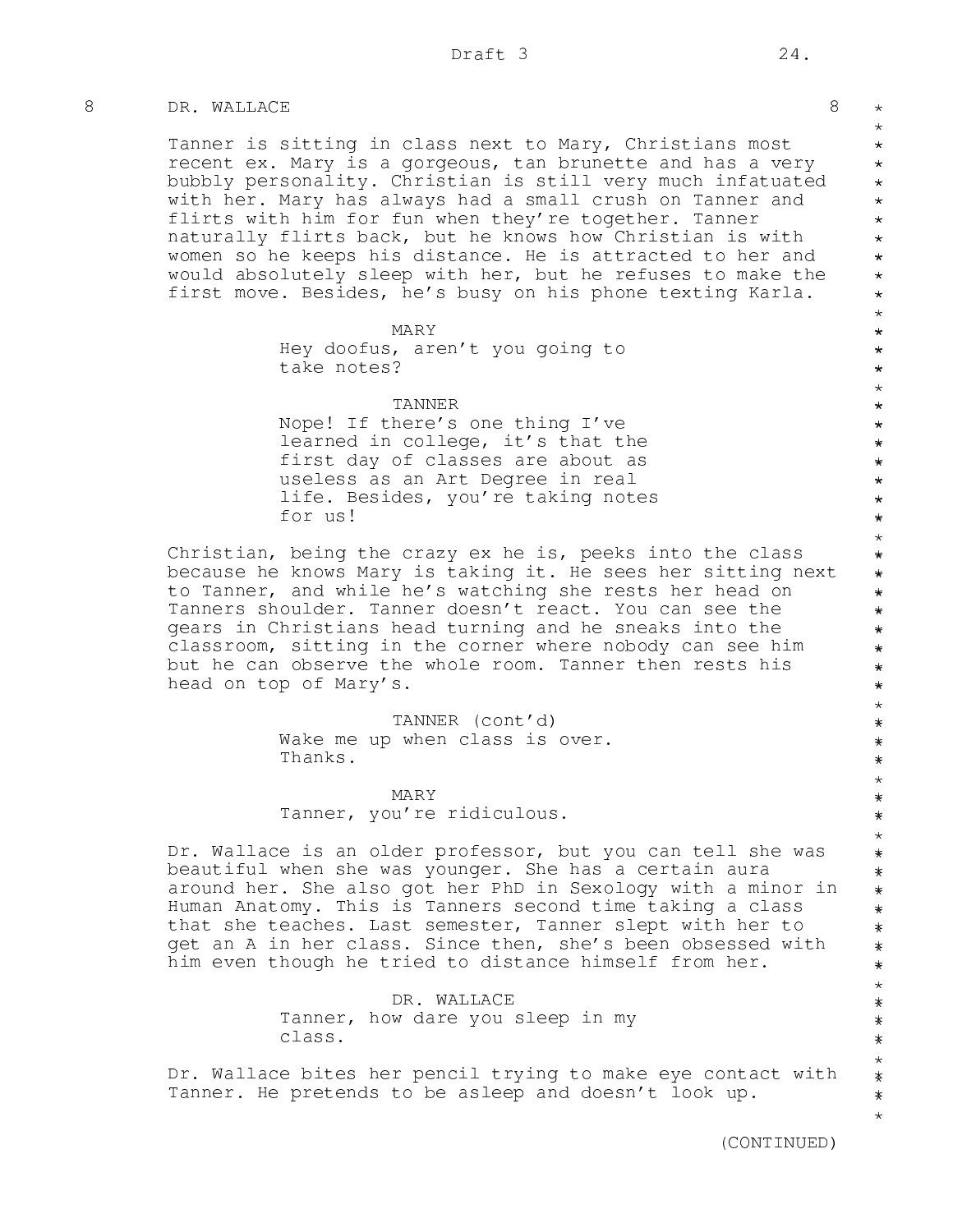TANNER (Whispers to Mary) Oh no this professor is crazy for me. Quick, pretend you're my girlfriend. MARY What? Why? TANNER Long story, I'll explain later, just do it. Christian watches attentively. DR. WALLACE Don't make me force you to come in on my office hours to go over the syllabus, Mr. Kelly. Tanner abruptly stands up, waving Mary's notes in the air. TANNER That won't be necessary! See! I've been taking notes. DR. WALLACE You're such a dominant man but that doesn't give you the right to take her notes. I might have to discipline you. Dr. Wallace looks at Tanner as she's chewing on her pencil. TANNER She's not just "a girl", this is my girlfriend! Tanner leans in and kisses Mary on the cheek. Tanner receives a call from his crazy ex-girlfriend, Jenny. CLASS (echos) Awh. Tanner answers the phone and walks towards the exit. Mary's face turns red. Christians face turns red as well. He had enough, he feels betrayed by his own best friend. He raises his hand. DR. WALLACE Where do you think you're going Mister. \* \* \* \* \* \*  $\star$ \* \*  $\star$ \* \* \* \* \* \* \* \* \* \* \* \* \* \*  $\star$ \*  $\star$ \* \*  $\star$ \* \* \* \* \* \* \* \* \* \*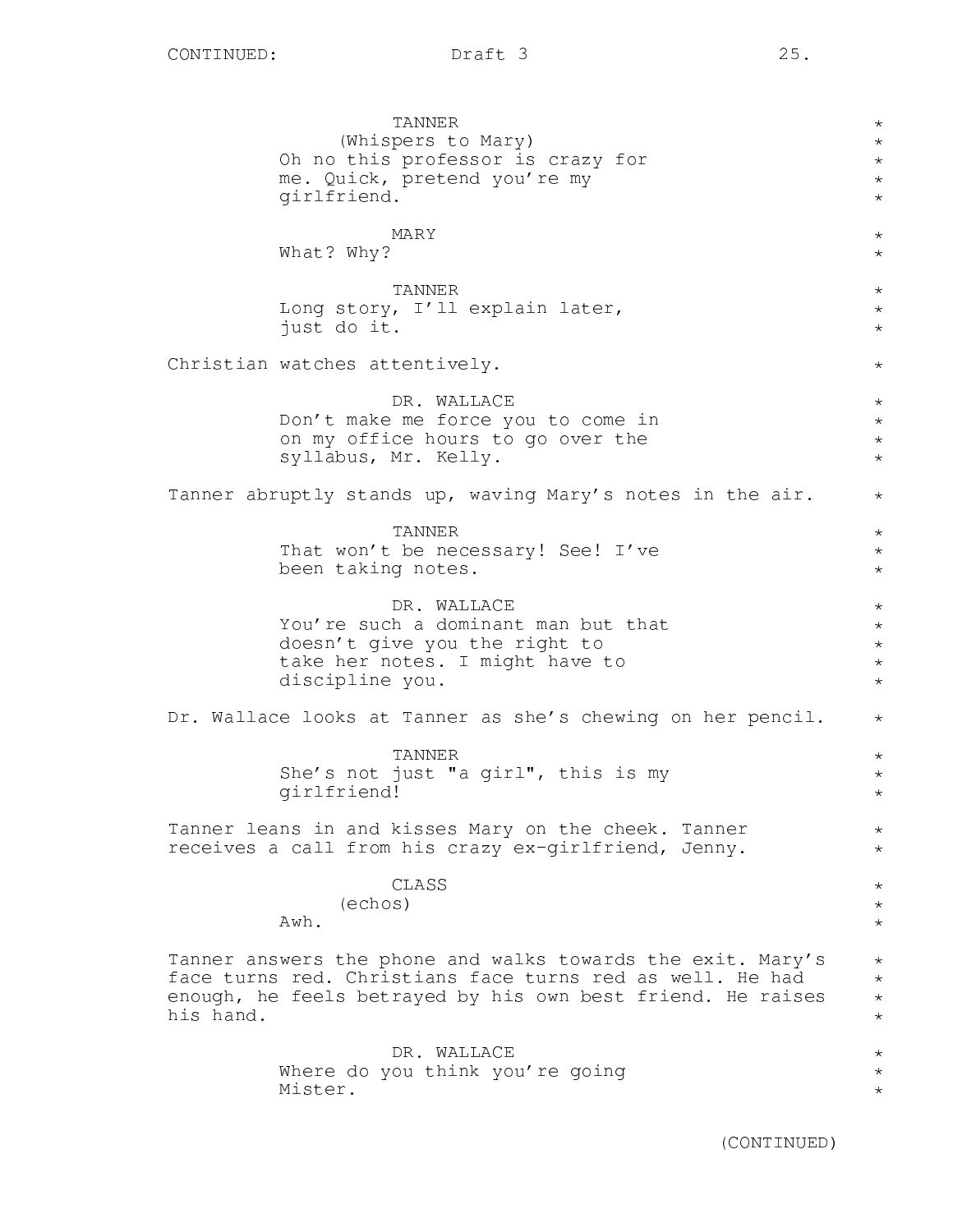Tanner tries to mute the phone but accidentally hangs up the phone. TANNER Uh, Jenny is calling him again. TANNER (cont'd) I'll see you during office hours. Dr. Wallace licks her lips as Tanner leaves the room. CHRISTIAN Doctor. He only says Doctor because he doesn't actually know her name. CHRISTIAN (cont'd) Doctor, can I meet you during your office hours to discuss the syllabus? She doesn't look over at him. DR. WALLACE Talk to one of my TA's, they'll be able to help you with any questions you have. Christian gets even redder and stands up. **CHRISTIAN** Honestly, you're a shitty professor and this is a shitty classroom. Christian channels his anger towards Dr. Wallace. Mary, whose face had just returned to a normal color, flushes red again. The class is murmuring about what just happened. OUTSIDE OF THE CLASSROOM Tanner is pacing around on his phone as a gorgious girl leaves the bathroom. TANNER Herpes? You're not gonna say hello? You think I gave you herpes? \*  $\star$  $\star$ \* \*  $\star$ \*  $\star$ \* \* \* \* \* \* \* \* \* \* \* \* \* \* \* \* \* \* \* \* \* \* \* \* \* \* \*

Jenny talks on the phone.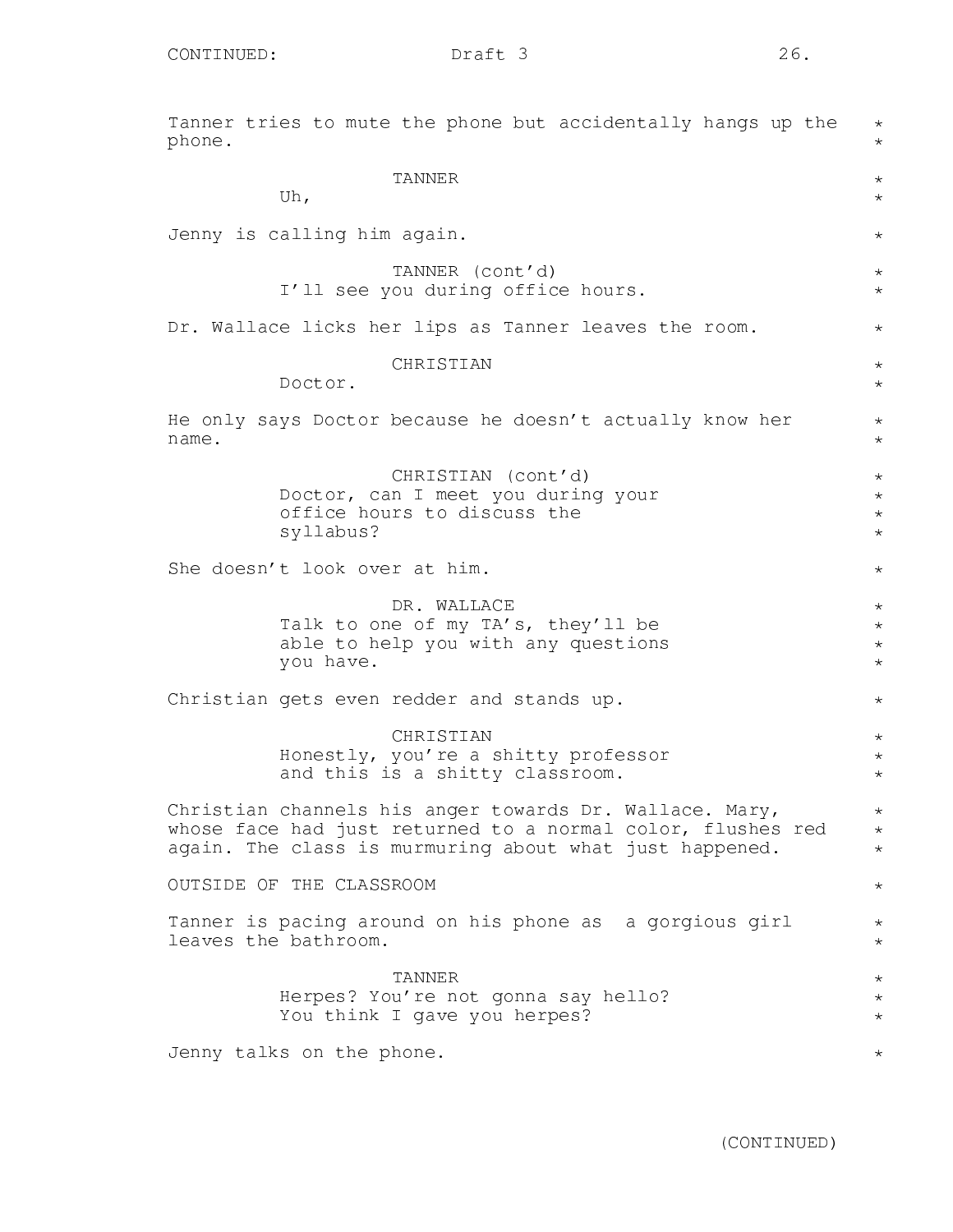She heard the word herpes. Feeling too awkward to react, she slowly walks back in the bathroom. Tanner has not noticed her. TANNER (cont'd) Jenny, how did you find this out? Did you go to the doctor? Tanner listens to her response. TANNER (cont'd) You're just guessing? He leans against the wall. INSIDE Christian is preaching out his anger. CHRISTIAN (Shouting) I hope you go home and kill yourself. The class is shocked. OUTSIDE Tanner looks inside the classroom briefly after he heard a loud roar, he didn't notice Christian, then continues to pace. The hot girl leaves the bathroom staring at her phone, just swiping her menu screen, pretending she is doing something. TANNER I don't have herpes! Tanner notices her and mutes his phone, then pretends to talk on the phone TANNER (Coughing) Oh you said the flu! Yeah I have been a little sick. The Girl is out of sight. He sighs then unmutes his phone. Jenny is yelling into the phone. TANNER (cont'd) Did you even? He bangs his head on the wall. \* \* \* \* \* \*  $\star$ \*  $\star$ \* \* \* \* \* \* \* \* \* \* \* \* \* \* \*  $\star$  $\star$ \* \* \* \* \* \* \* \* \* \*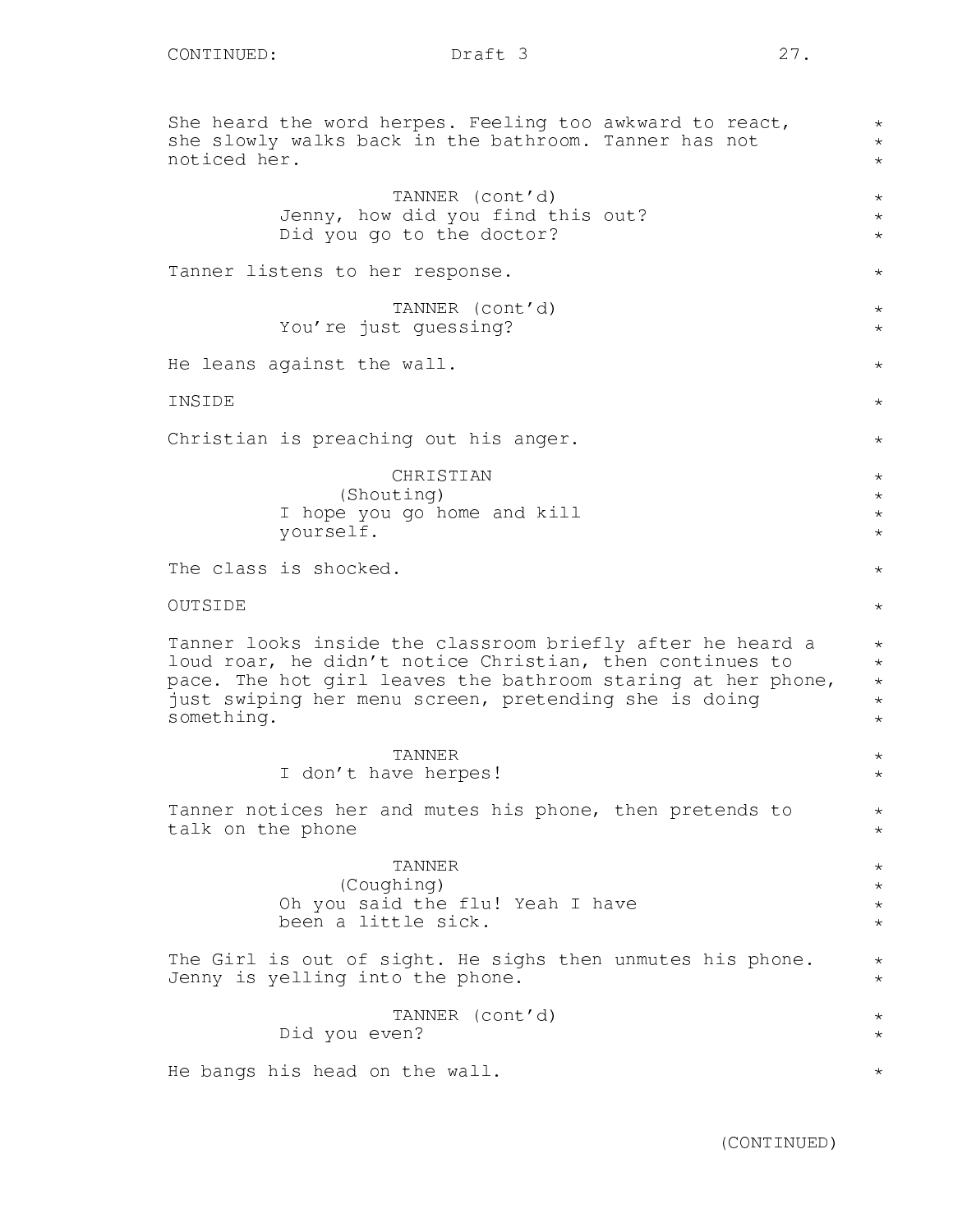| TANNER (cont'd)<br>No I didn't mute you, well I did<br>actually                                                                                   | $\star$<br>$^\star$<br>$\star$           |
|---------------------------------------------------------------------------------------------------------------------------------------------------|------------------------------------------|
| Tanner pulls the phone away from his ear because her yelling<br>is extremely angry.                                                               | $\star$<br>$^\star$                      |
| INSIDE                                                                                                                                            | $^\star$                                 |
| Mary has her head down.                                                                                                                           | $^\star$                                 |
| DR. WALLACE<br>How is your relationship with your<br>father?                                                                                      | $^\star$<br>$\star$<br>$^\star$          |
| The whole classroom turns to Christian. He gets a flash<br>back                                                                                   | $^\star$<br>$^\star$                     |
| FLASHBACK                                                                                                                                         | $\star$                                  |
| of when he saw his father for the last time. Christian was a<br>child when he witnessed his mother crying. His father rushes<br>towards the door. | $^\star$<br>$^\star$<br>$\star$          |
| CHRISTIAN<br>Daddy, where are you going?                                                                                                          | $^\star$<br>$^\star$                     |
| His father stops and looks at Christian's innocent face.                                                                                          | $\star$                                  |
| ERIC<br>Son.                                                                                                                                      | $^\star$<br>$^\star$                     |
| He looks back at his mother, she is crying heavily.                                                                                               | $^\star$                                 |
| ERIC<br>Don't follow my path, be a good<br>man.                                                                                                   | $^\star$<br>$^\star$<br>$^\star$         |
| Eric storms out.                                                                                                                                  | $^\star$                                 |
| INSIDE THE CLASSROOM                                                                                                                              | $\star$                                  |
| Christian lost his train of thought.                                                                                                              | $\star$                                  |
| CHRISTIAN<br>You're not even a professor. What<br>kind of professor has a lecture<br>about sex. A slutty one.                                     | $\star$<br>$\star$<br>$\star$<br>$\star$ |
| Christian laughs to himself, he is losing the class'<br>favor. Tanner opens the door slightly.                                                    | $\star$<br>$\star$                       |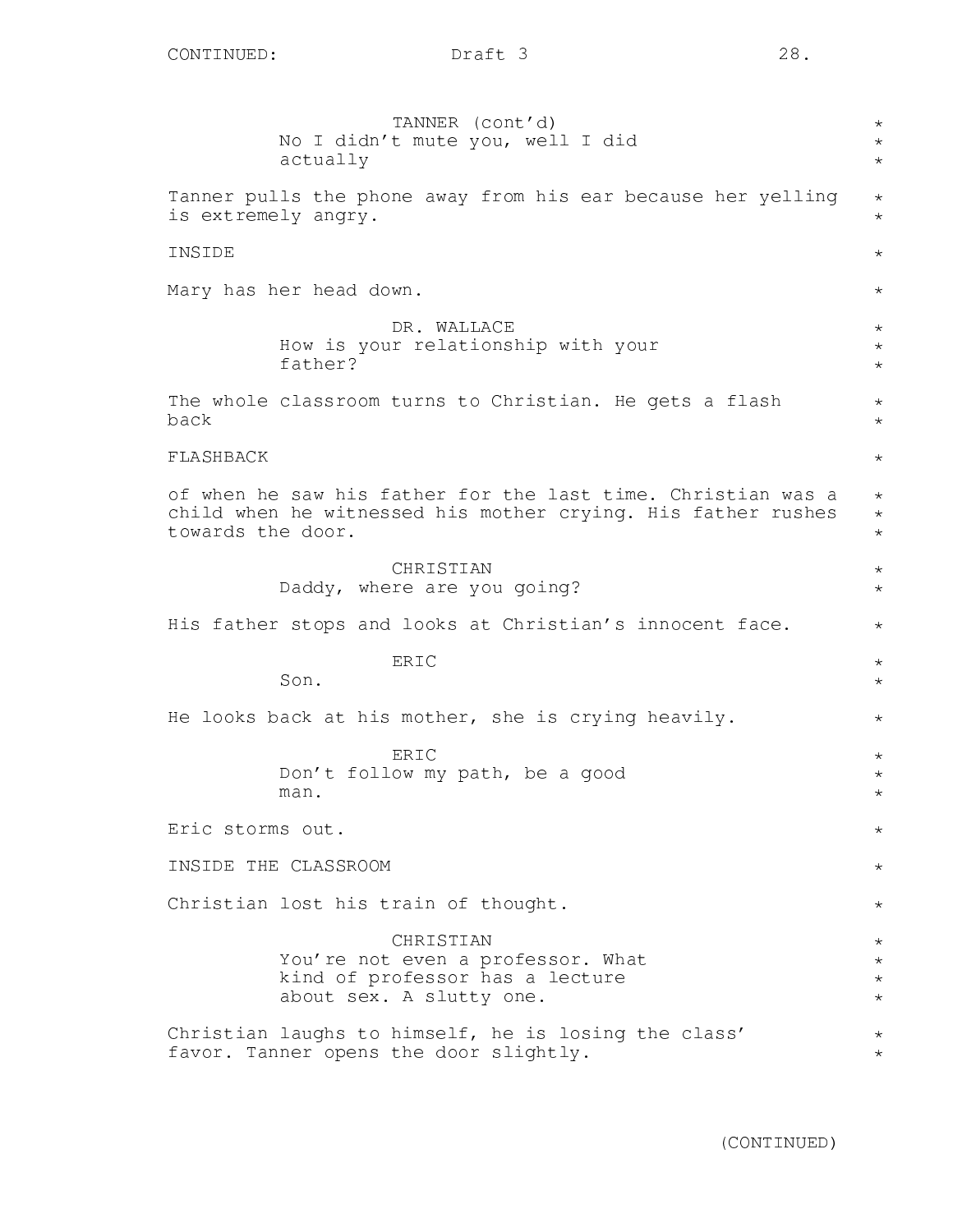|        | TANNER<br>I have to go. I have class right<br>now.                                                                                                                                                                                 | $^\star$<br>$^\star$<br>$\star$           |
|--------|------------------------------------------------------------------------------------------------------------------------------------------------------------------------------------------------------------------------------------|-------------------------------------------|
|        | He closes the door as he rubs his face.                                                                                                                                                                                            | $^\star$                                  |
|        | TANNER (cont'd)<br>For the third time Jenny.                                                                                                                                                                                       | $\star$<br>$\star$                        |
|        | A loud shout echos on the phone, Tanner pulls the phone away<br>from him, then sighs                                                                                                                                               | $\star$<br>$\star$                        |
|        | TANNER (cont'd)<br>Fuck this.                                                                                                                                                                                                      | $^\star$<br>$\star$                       |
| again. | He hangs up the phone, then opens the door. Jenny is calling                                                                                                                                                                       | $\star$<br>$\star$                        |
|        | TANNER (cont'd)<br>What the                                                                                                                                                                                                        | $^\star$<br>$^\star$                      |
|        | Christian completes Tanner's scentence.                                                                                                                                                                                            | $^\star$                                  |
|        | CHRISTIAN<br>Fuck                                                                                                                                                                                                                  | $^\star$<br>$^\star$                      |
|        | Inside Christian is throwing out hateful words at Dr.<br>Wallace, she stares at him without any emotion. Tanner slams<br>the door abruptly. The Class didn't even notice the door<br>slamming as it was already in a major uproar. | $^\star$<br>$\star$<br>$\star$<br>$\star$ |
|        | CHRISTIAN (cont'd)<br>Right off, Honestly, I don't have<br>to take this from a whore.                                                                                                                                              | $^\star$<br>$^\star$<br>$\star$           |
|        | Tanner walks back inside as Christian leaves the classroom                                                                                                                                                                         | $^\star$                                  |
|        | <b>TANNER</b><br>Ey! Christian!                                                                                                                                                                                                    | $^\star$<br>$^\star$                      |
|        | Christian slams the door behind him. Tanner sits next to<br>Mary as she pulls on her hair.                                                                                                                                         | $^\star$<br>$\star$                       |
|        | TANNER (cont'd)<br>I didn't know Christian was in this<br>class, this semester is gonna be<br>wild.                                                                                                                                | $^\star$<br>$\star$<br>$\star$<br>$\star$ |
|        | MARY<br>Yeah, right.                                                                                                                                                                                                               | $^\star$<br>$^\star$                      |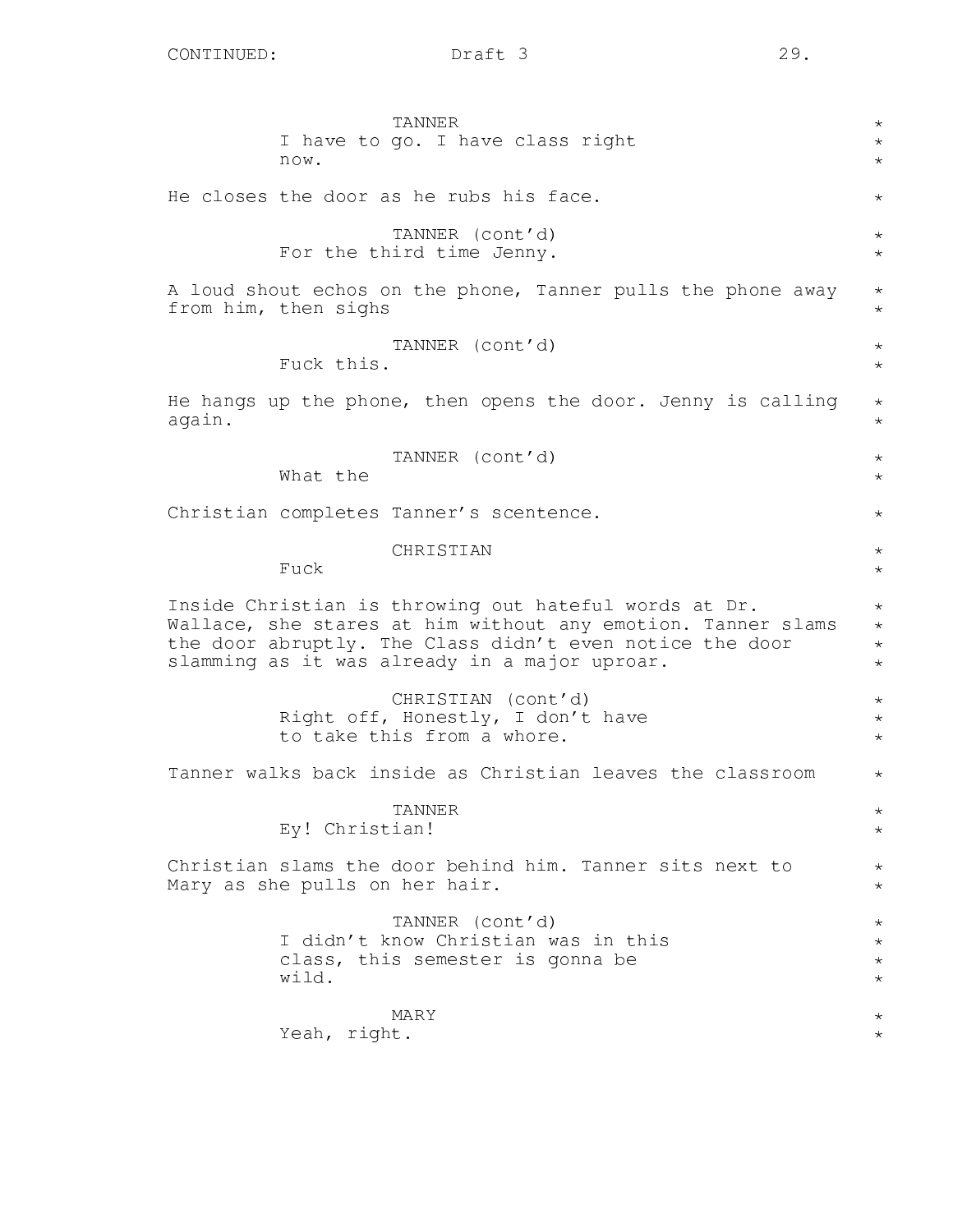| 9 | CHAD AND MARY                                                                                                                                                                                                                                                                                                                                                                                                                                                                                                                                                                                                                                                                                                                   | $\mathcal{G}$<br>$\star$                                                                                                                    |
|---|---------------------------------------------------------------------------------------------------------------------------------------------------------------------------------------------------------------------------------------------------------------------------------------------------------------------------------------------------------------------------------------------------------------------------------------------------------------------------------------------------------------------------------------------------------------------------------------------------------------------------------------------------------------------------------------------------------------------------------|---------------------------------------------------------------------------------------------------------------------------------------------|
|   | OUTSIDE THE CLASSROOM                                                                                                                                                                                                                                                                                                                                                                                                                                                                                                                                                                                                                                                                                                           | $\star$                                                                                                                                     |
|   | Christian is waiting outside the class. The door opens and<br>students pour out of it. Chad arrives to pick up Mary.<br>Christian notices Chad and is immediately furious again.                                                                                                                                                                                                                                                                                                                                                                                                                                                                                                                                                | $\star$<br>$\star$<br>$\star$                                                                                                               |
|   | BLACK AND WHITE MEMORY                                                                                                                                                                                                                                                                                                                                                                                                                                                                                                                                                                                                                                                                                                          | $\star$                                                                                                                                     |
|   | A semi-fabricated flashback about how Chad had stolen<br>Christians girlfriend. It begins with a beautiful memory of<br>Mary. They are cuddling on the bed. They stare into each<br>others eyes, dancing with the stars; swaying so<br>gently. Their conversation is muffled and vibrates the color<br>and darkness shadows in parallel with the<br>couple's emotion. Christian leans in to kiss her on the<br>forehead when all of a sudden Mary's phone rings. The<br>atmosphere in the room changes to a cold and dark<br>cave. Christian reaches over and grabs her phone. Chad was<br>calling. The room sweats out blood, and the dark shadows<br>evaporate with Mary. Christian finds himself alone, covered<br>in blood. | $\star$<br>$\star$<br>$\star$<br>$\star$<br>$\star$<br>$\star$<br>$\star$<br>$\star$<br>$\star$<br>$\star$<br>$\star$<br>$\star$<br>$\star$ |
|   | Outside the classroom                                                                                                                                                                                                                                                                                                                                                                                                                                                                                                                                                                                                                                                                                                           | $\star$                                                                                                                                     |
|   | Christian snaps back into reality, he is standing in front<br>of Mary and Tanner. Chad searches through the crowd and<br>finds them. Mary and Tanner are laughing together. He rushes<br>to intervene.                                                                                                                                                                                                                                                                                                                                                                                                                                                                                                                          | $\star$<br>$\star$<br>$\star$<br>$\star$                                                                                                    |
|   | CHAD<br>What the fuck do you think you're<br>doing?                                                                                                                                                                                                                                                                                                                                                                                                                                                                                                                                                                                                                                                                             | $\star$<br>$\star$<br>$\star$                                                                                                               |
|   | Chad gets in-between Tanner and Mary. Tanner is confused and<br>thinks Chad found out he kissed Mary on the cheek. Suddenly,<br>Christian pushes Chad then untucking his shirt and grabbing<br>a hold of his balls like he's in a rap video.                                                                                                                                                                                                                                                                                                                                                                                                                                                                                    | $\star$<br>$\star$<br>$\star$<br>$\star$                                                                                                    |
|   | CHRISTIAN<br>Back the fuck up because me and my<br>boy will knock your two front teeth<br>out bitch. You are the last person<br>that should be bitching about<br>someone else stealing your girl.                                                                                                                                                                                                                                                                                                                                                                                                                                                                                                                               | $\star$<br>$^\star$<br>$^{\star}$<br>$^{\star}$<br>$\star$<br>$\star$                                                                       |
|   | CHAD<br>Who the hell are you? Some wannabe<br>rapper?                                                                                                                                                                                                                                                                                                                                                                                                                                                                                                                                                                                                                                                                           | $\star$<br>$\star$<br>$\star$                                                                                                               |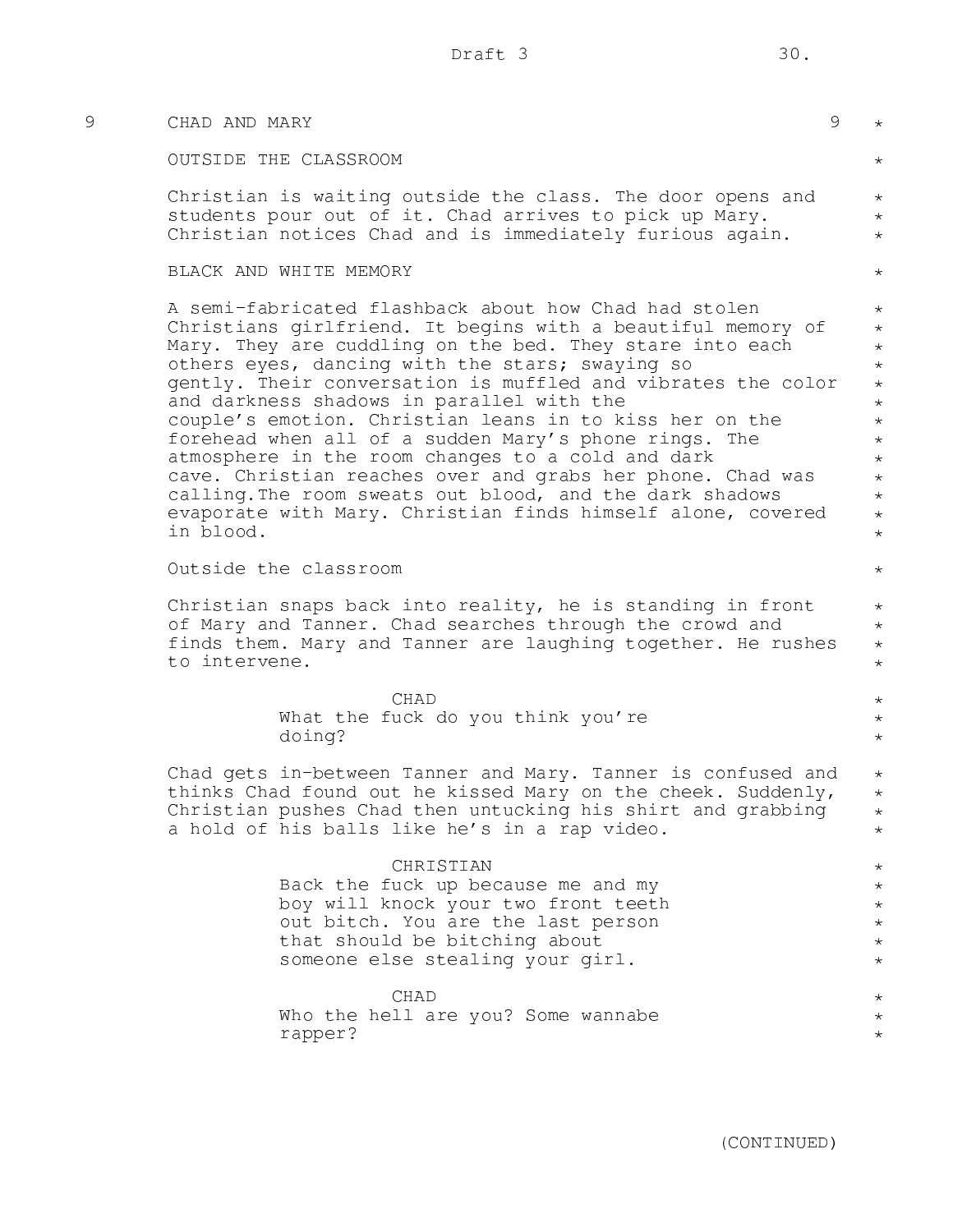| MARY                                                                                                                                 | $\star$ |  |
|--------------------------------------------------------------------------------------------------------------------------------------|---------|--|
| Christian stop!                                                                                                                      | $\star$ |  |
| Mary is too passive and insecure to say more. She stands in                                                                          | $\star$ |  |
| silence.                                                                                                                             | $\star$ |  |
| CHRISTIAN                                                                                                                            | $\star$ |  |
| Watch what you say, I have people                                                                                                    | $\star$ |  |
| that'll fuck your whole life up.                                                                                                     | $\star$ |  |
| OUTSIDE OF THE BUILDING                                                                                                              | $\star$ |  |
| Mary is speed walking away from Chad but he is keeping                                                                               | $\star$ |  |
| up. She doesn't want to talk to him.                                                                                                 | $\star$ |  |
| CHAD                                                                                                                                 | $\star$ |  |
| Baby, what did I do wrong?                                                                                                           | $\star$ |  |
| Mary pulls away from him and walks farther away. Chad stands<br>$^\star$<br>there for a second then rushes towards here.<br>$^\star$ |         |  |
| CHAD (cont'd)                                                                                                                        | $\star$ |  |
| Where are you going?                                                                                                                 | $\star$ |  |
| MARY                                                                                                                                 | $\star$ |  |
| Home, Bye.                                                                                                                           | $\star$ |  |
| Chad pulls on Mary's arm.                                                                                                            |         |  |
| <b>CHAD</b>                                                                                                                          | $\star$ |  |
| Did you hear me mary.                                                                                                                | $\star$ |  |
| MARY                                                                                                                                 | $\star$ |  |
| Let go of me, you're such a fucking                                                                                                  | $\star$ |  |
| asshole Chad.                                                                                                                        | $\star$ |  |
| Mary jolts her arm away from Chad.                                                                                                   | $\star$ |  |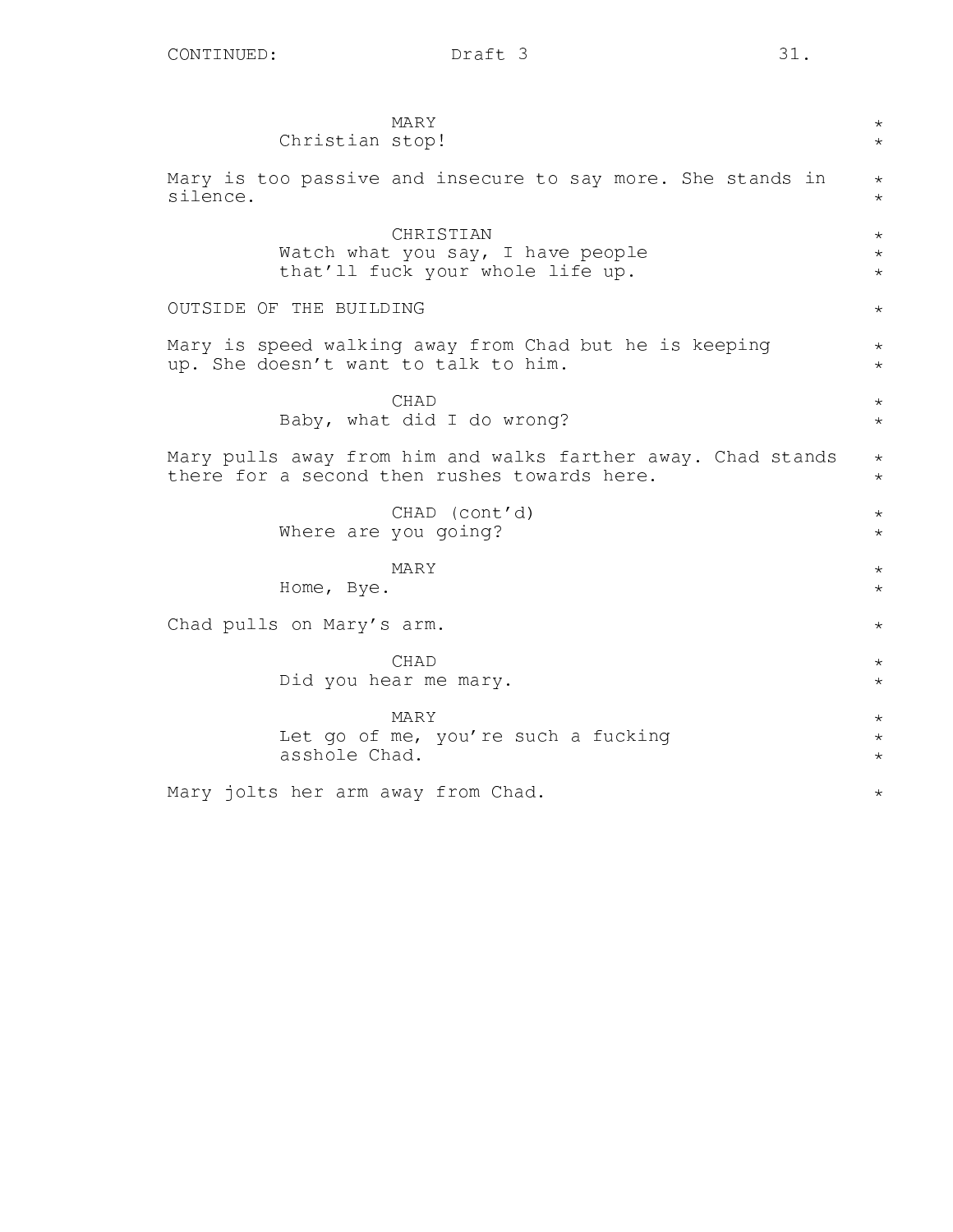| 10 | CHAD KNOCKS CHRISTIAN OUT                                                                                                                                                                                                       | 10 | $\star$                                                                   |
|----|---------------------------------------------------------------------------------------------------------------------------------------------------------------------------------------------------------------------------------|----|---------------------------------------------------------------------------|
|    | CHRISTIAN LYING DOWN.                                                                                                                                                                                                           |    | $\star$                                                                   |
|    | Christian opens his eyes as Tanner stands over him.                                                                                                                                                                             |    | $\star$                                                                   |
|    | CHRISTIAN<br>What just happened?                                                                                                                                                                                                |    | $\star$<br>$\star$                                                        |
|    | TANNER<br>You fell asleep after Chad told you<br>a bed time story.                                                                                                                                                              |    | $\star$<br>$\star$<br>$\star$                                             |
|    | Tanner pulls Christian up.                                                                                                                                                                                                      |    | $\star$                                                                   |
|    | CHRISTIAN<br>What the fuck!                                                                                                                                                                                                     |    | $\star$<br>$\star$                                                        |
|    | Christian feels his eye, its bruised.                                                                                                                                                                                           |    | $\star$                                                                   |
|    | CHRISTIAN (cont'd)<br>Where is he at? I'm gonna ruin his<br>face. I can't believed he just<br>sucker punched me!                                                                                                                |    | $\star$<br>$\star$<br>$\star$<br>$\star$                                  |
|    | <b>TANNER</b><br>No he didn't, you threw two<br>punches. Missing him entirely. He<br>even said "I'm don't want to fight<br>you." Then when you tried to punch<br>again, but your drunk ass stumbled<br>then headbutted a bench. |    | $\star$<br>$\star$<br>$\star$<br>$\star$<br>$\star$<br>$\star$<br>$\star$ |
|    | Christian sits down, rubbing his head.                                                                                                                                                                                          |    | $^\star$                                                                  |
|    | CHRISTIAN<br>This really fucking hurts                                                                                                                                                                                          |    | $\star$<br>$^\star$                                                       |
|    | Chirstians laughs.                                                                                                                                                                                                              |    | $^\star$                                                                  |
|    | TANNER<br>I wonder how it feels to lose in a<br>fight against a bench.                                                                                                                                                          |    | $\star$<br>$^{\star}$<br>$^{\star}$                                       |
|    | Tanner notices Dr. Wallace approaching them.                                                                                                                                                                                    |    | $^\star$                                                                  |
|    | DR. WALLACE<br>Good afternoon, Mr. Kelly.                                                                                                                                                                                       |    | $^\star$<br>$^\star$                                                      |
|    | She checks Tanner out then looks at Christian.                                                                                                                                                                                  |    | $^\star$                                                                  |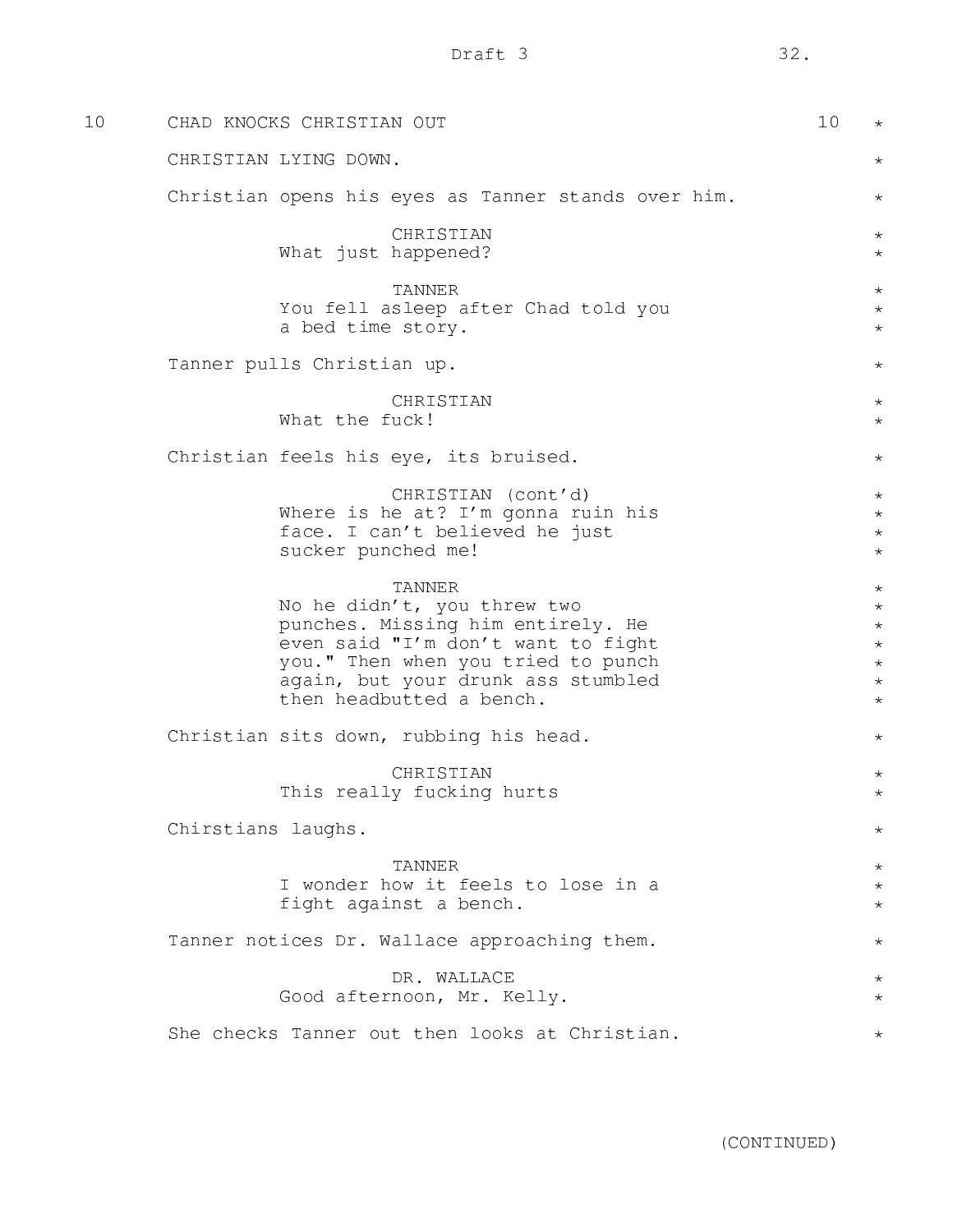| DR. WALLACE (cont'd)<br>$^\star$<br>I see you're friends with the<br>$^\star$<br>loudmouth. Figures.<br>$\star$                                                                                                                                                 |  |  |  |  |
|-----------------------------------------------------------------------------------------------------------------------------------------------------------------------------------------------------------------------------------------------------------------|--|--|--|--|
| She walks by, and taps Tanners ass, he jolted a little and<br>chuckled as he smiling at her.                                                                                                                                                                    |  |  |  |  |
| CHRISTIAN<br>$\star$<br>are you even listening? You know<br>$\star$<br>what, I'm going to stop talking<br>$\star$<br>about Mary, she's a bitch anyways.<br>$\star$<br>Whatever, have fun with your whore<br>$^\star$<br>professor.<br>$^\star$                  |  |  |  |  |
| <b>TANNER</b><br>$\star$<br>Wait!<br>$\star$                                                                                                                                                                                                                    |  |  |  |  |
| Tanner intended to follow Christian out, but Dr. Wallace<br>$^\star$<br>stopped him.<br>$\star$                                                                                                                                                                 |  |  |  |  |
| DR. WALLACE<br>$\star$<br>Master Kelly.<br>$\star$                                                                                                                                                                                                              |  |  |  |  |
| Christian leaves the building, he looks around for Mary and<br>$^\star$<br>Chad.<br>$\star$                                                                                                                                                                     |  |  |  |  |
| CHRISTIAN<br>$\star$<br>(mind)<br>$\star$<br>Where are they?<br>$\star$                                                                                                                                                                                         |  |  |  |  |
| Tanner turns around slowly and smiles.<br>$^\star$                                                                                                                                                                                                              |  |  |  |  |
| <b>TANNER</b><br>$\star$<br>Dr. Wallace, I have to go, i'll see<br>$\star$<br>you in your office, uhh later.<br>$^\star$                                                                                                                                        |  |  |  |  |
| Tanner tries to walk away, but Dr. Wallace manages to grab<br>$^\star$<br>his arm, digging her long nails into it.<br>$^\star$                                                                                                                                  |  |  |  |  |
| DR. WALLACE<br>$^\star$<br>I see you've been working out.<br>$^\star$                                                                                                                                                                                           |  |  |  |  |
| Dr. Wallace slowly walks to Tanner.<br>$\star$                                                                                                                                                                                                                  |  |  |  |  |
| <b>TANNER</b><br>$^\star$<br>$Dr. -$<br>$\star$                                                                                                                                                                                                                 |  |  |  |  |
| Dr. Wallace places her finger over Tanners lips and shushes<br>$\star$<br>him. She leans in, placing her hand on his chest<br>$\star$<br>while directing one of Tanners hands to her ass. No one is<br>$\star$<br>around. She stares into his eyes.<br>$^\star$ |  |  |  |  |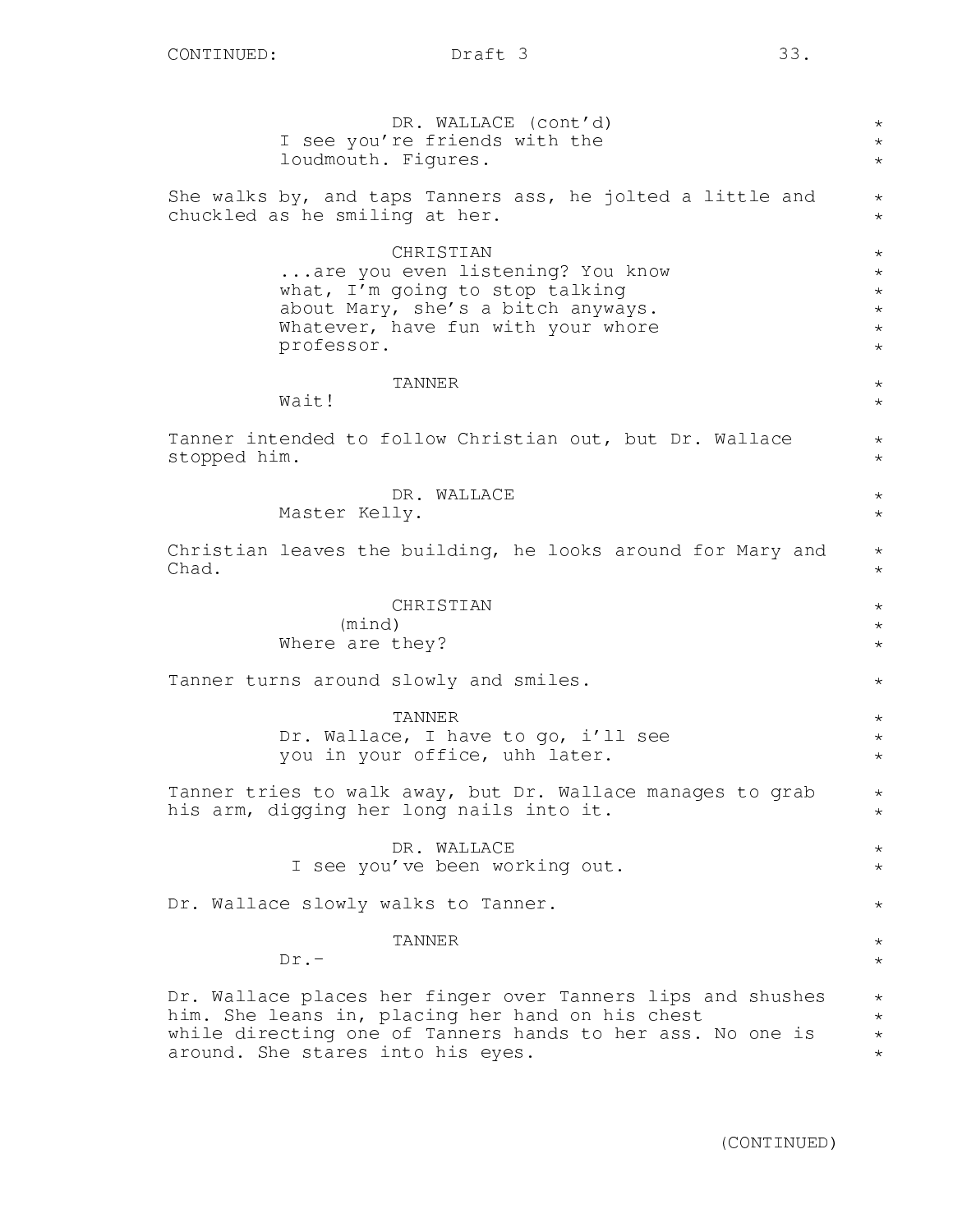| DR. WALLACE<br>Please, stop calling me doctor<br>Wallace. Call me your slave, like<br>you once did. | $\star$<br>$\star$<br>$\star$<br>$\star$ |
|-----------------------------------------------------------------------------------------------------|------------------------------------------|
| She looks at Tanners lips then back into his eyes.                                                  | $\star$                                  |
| DR. WALLACE (cont'd)<br>I'll be in my office if you want<br>me.                                     | $\star$<br>$\star$<br>$\star$            |

She goes in for a kiss but pulls back right before their lips meet. She walks away, trying to make her ass jiggle more than usual. Tanner stood there at awe.

\* \* \*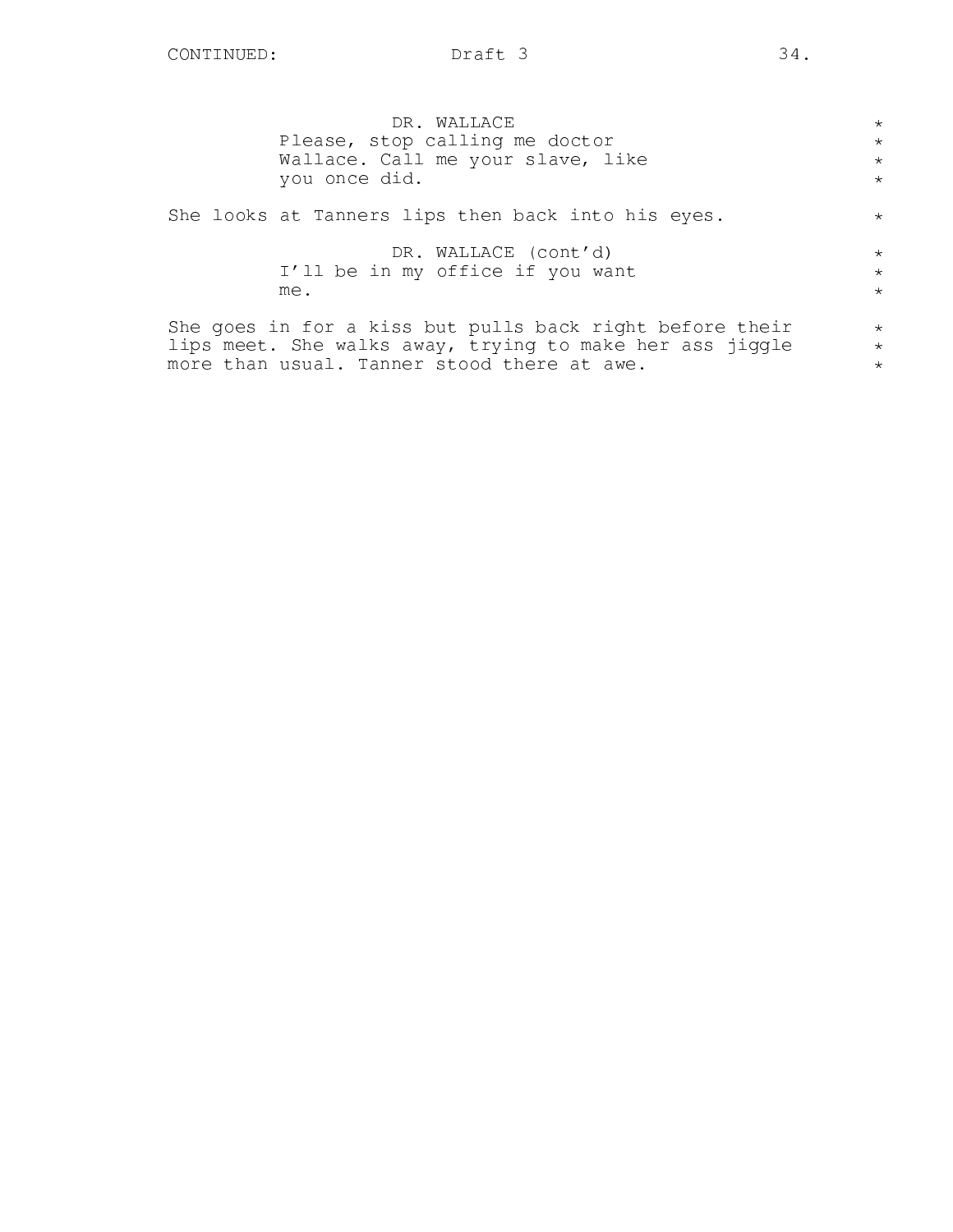# 11 NEIGHBORS AND THE DISCIPLES 11

The apartment hasn't changed since they woke up. There's still cans and cups all over the place and the floor is still sticky. Christian is on the couch with two neighbors, Hans and Carlos. Carlos is melted into the corner of the couch staring at the TV, which is displaying the results of the last game they played. Christian is telling an over exaggerated version of Tanners kiss and Chads confrontation. He's talking to Hans, but Hans is more concerned with his glass bong that Christian is waving around as he speaks.

|                     | CHRISTIAN                                                                                                                                                                                                                                                                                                                                                                                                                                                |
|---------------------|----------------------------------------------------------------------------------------------------------------------------------------------------------------------------------------------------------------------------------------------------------------------------------------------------------------------------------------------------------------------------------------------------------------------------------------------------------|
|                     | I can't believe Tanner would kiss<br>Mary! We're like brothers man. And<br>he has so many other girls! Why<br>does he have to sit next to MY<br>girl! Honestly, it's not cool. I<br>supply all the alcohol and throw<br>all these parties and there's no<br>reciprocation. It's bullshit. And<br>fuck Chad and his fake frat star<br>ass. I don't care, it was a cheap<br>shot and I was little drunk,<br>but I'm still banging Mary behind<br>his back. |
|                     | Hans can't handle the mistreatment of his bong and tries to<br>grab it from Christian. Christian reacts and pulls away.                                                                                                                                                                                                                                                                                                                                  |
|                     | CHRISTIAN (cont'd)<br>Hey fuck off, I haven't taken a hit<br>yet! Relax and wait your turn.                                                                                                                                                                                                                                                                                                                                                              |
| stressing out Hans. | Christian chuckles, one of his favorite past times is                                                                                                                                                                                                                                                                                                                                                                                                    |
|                     | HANS<br>Well take your fucking hit and stop<br>swinging it around like that,<br>you're gonna break it. That thing<br>is worth more than your life,<br>dude.                                                                                                                                                                                                                                                                                              |
|                     | Hans' temper begins to boil.                                                                                                                                                                                                                                                                                                                                                                                                                             |
|                     | CHRISTIAN                                                                                                                                                                                                                                                                                                                                                                                                                                                |

#### Whatever you say, old man. \*

Hans turns to Carlos.

\*

\* \* \* \* \* \* \* \* \*

\* \* \* \* \* \* \* \* \* \* \* \* \* \*

\* \*

> \* \* \*

\* \*

\* \* \* \* \* \*

\*

\*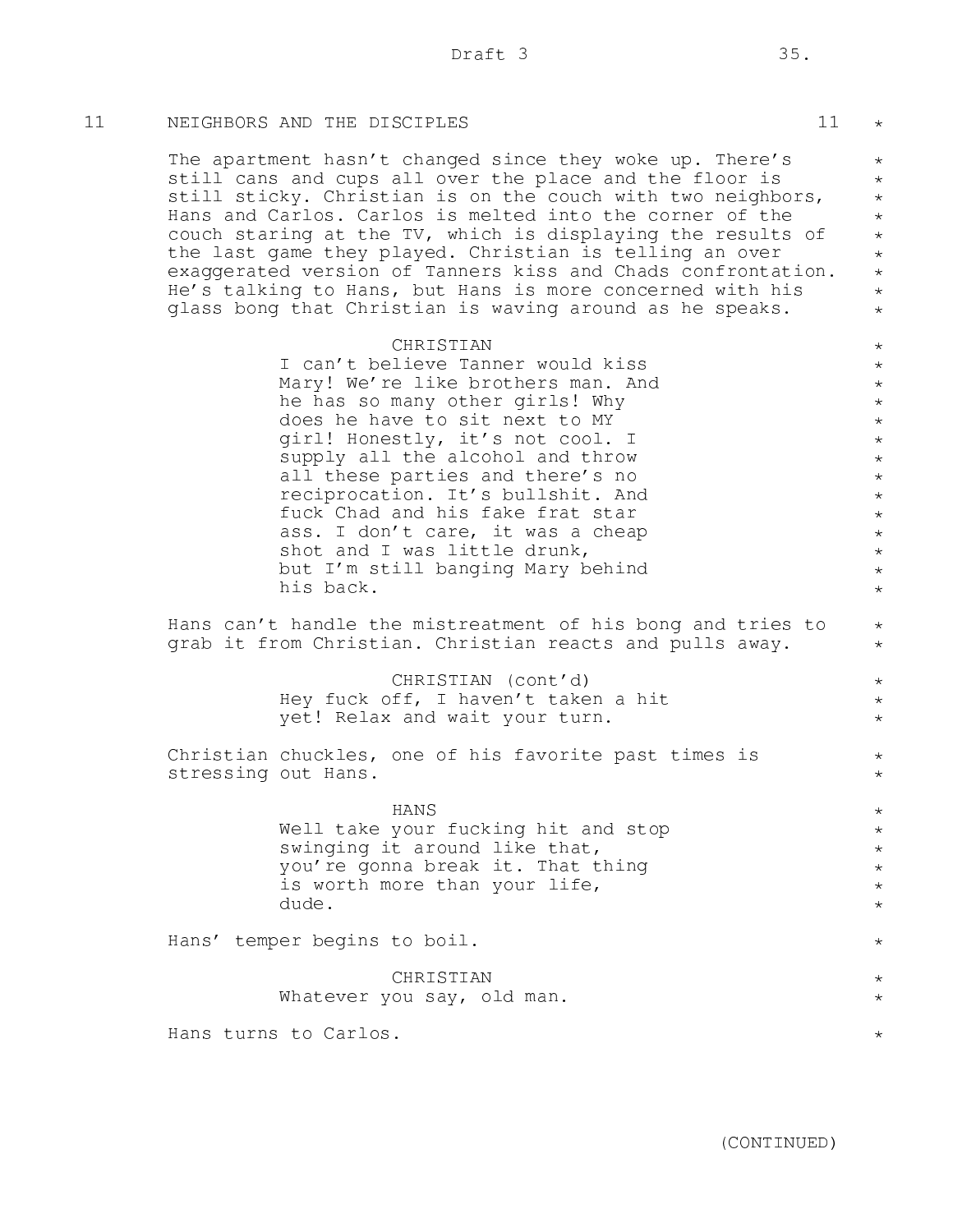\* \* \* \* \* \* \* \* \* \* \* \* \* \* \* \* \* \* \* \* \* \* \* \* \* \* \* \* \* \* \* \* \* \* \* \* \* \* \* \* \* \* \* \* \* \* \* \* \* \* \* \* \* \* \* \* \* \* \* \* \* \* \* \* \* \* \* \* \* \* \* \* \* \* \* \* \* \* \* \* \*\*

HANS Carlos, look at this goon. We need to teach him about respect.

Carlos turns to Hans with an evil look.

## CARLOS

Quit lying Hans, I saw you get that bong by blowing a homeless guy in an alley.

Carlos smiles at Christian as he pulls his hood over his face and sinks more into the couch. Christian laughs out loud. Hans successfully snatches the bong from Christian.

> CHRISTIAN Hey, I wasn't finished with that.

Hans is visibly angry.

HANS It's too late, you're acting like a douche. Thanks for the disrespect.

CHRISTIAN What? We're just kidding man relax. Hit that bowl, you'll feel better.

HANS Don't tell me to relax, this bong is important to me.

Hans turns to Carlos.

HANS (cont'd) And fuck you Carlos I'm not fuckin gay.

CARLOS Pretty defensive about that gay thing man.

**CHRISTIAN** Yeah Hans it's cool if you're the loose butthole king, we don't care.

## CARLOS

That LB!

Carlos and Chirstian point at each other as Chuck storms through the unlocked door. Hans jumps and hides the bong, thinking it was police at the door. Chuck is a 40 year old black, homeless man who did 8 years in jail. He looks very intimidating.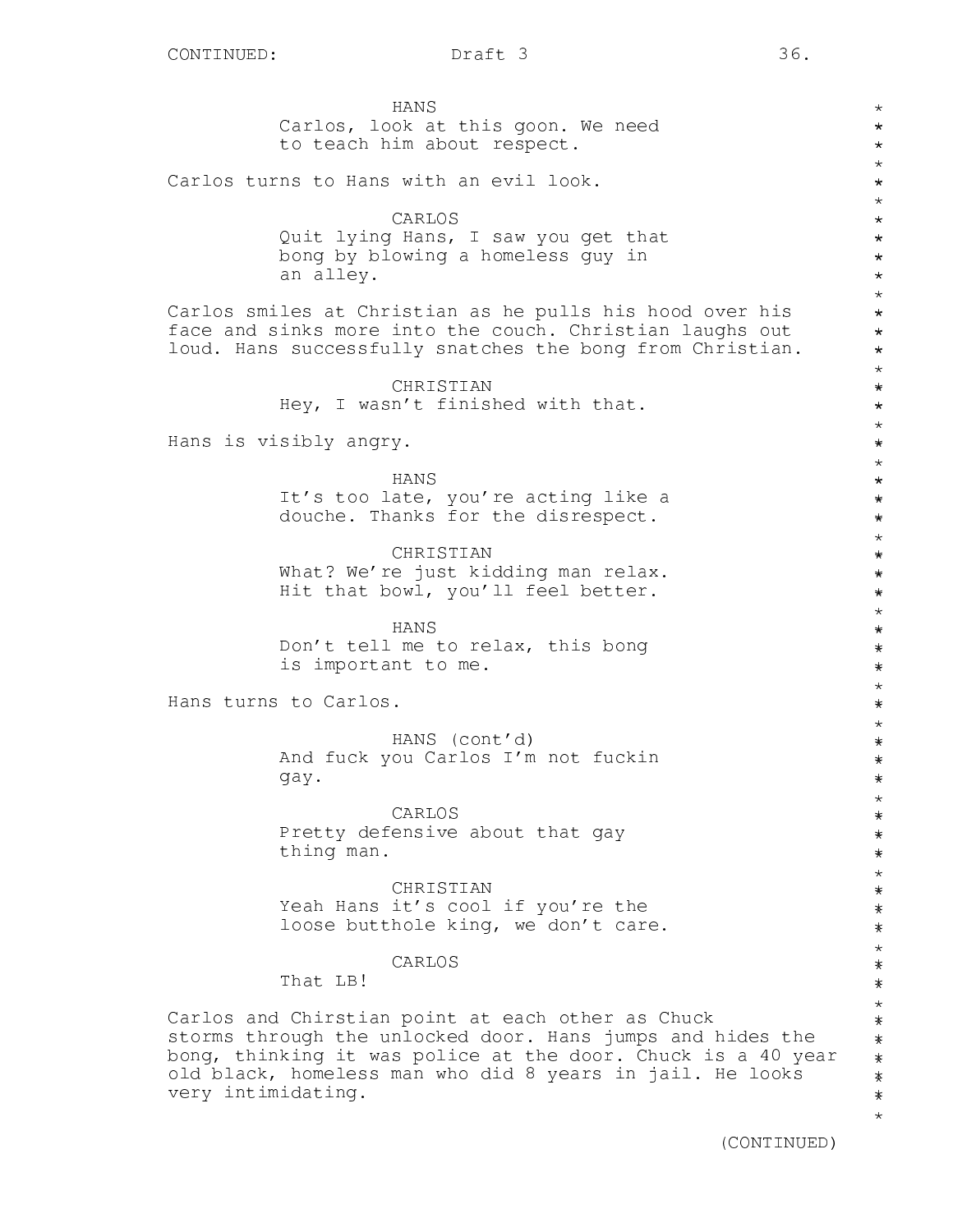CHUCK Which one of you motherfuckers was talking shit. I'm not afraid to go back to jail. He stares each one of them down, and then cracks a smile as he daps them all up. They all were consumed with fear CHUCK (laughing) And get a little more of that LB meat in the pen. Christian, Chuck, and Carlos point at each other. CHRISTIAN Holy shit Chuck, you scared me sober dude. CHUCK I got you this time. Christian grabs the bong from Hans. CHRISTIAN Want a hit, Chuck? Hans is getting annoyed again. CHUCK Nah, I'm good. I can't be fucked up yet, I'm robbing some water bottles soon. Christian is confused with what he said as Hans snatches the bong from him. HANS Chuck, please knock next time before you come in man we have weed and paraphernalia everywhere. CHUCK Shit, I got you guys. CHRISTIAN You are going to rob water bottles? He laughs CHRISTIAN (cont'd) For what!? Chuck moved his arms like he was holding a package. \* \* \* \* \* \* \* \* \* \* \* \* \* \* \* \* \* \* \* \* \* \* \* \* \* \* \* \* \* \* \* \* \* \* \* \* \* \* \* \* \* \* \* \* \* \* \* \* \* \* \* \* \* \* \* \* \* \* \* \* \* \* \* \* \* \* \* \* \* \* \* \* \* \* \* \* \* \*\*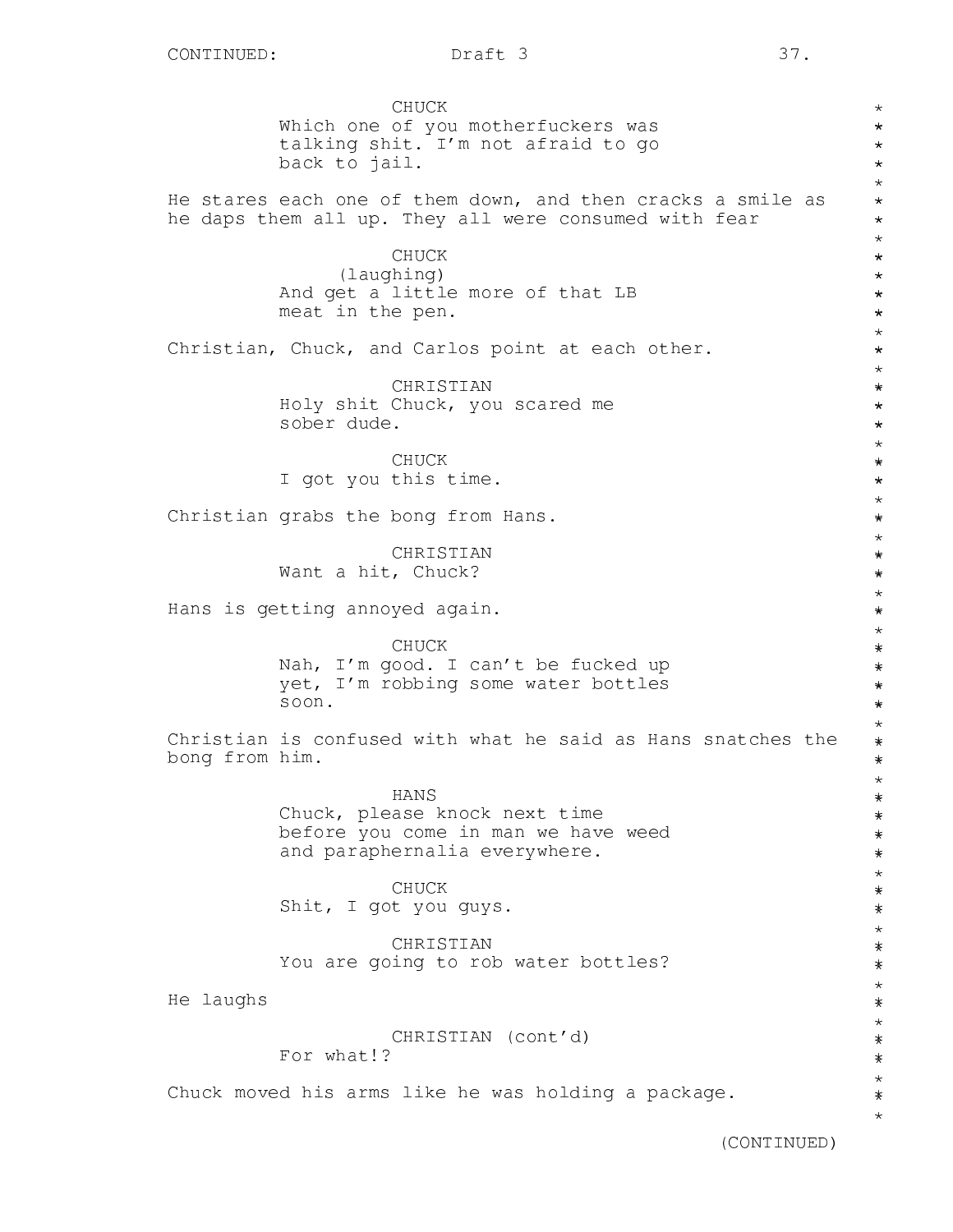| CHUCK                                                        | $^\star$   |
|--------------------------------------------------------------|------------|
| I'm rapping about water packages                             | $\star$    |
| man.                                                         | $\star$    |
| He laughs out loud as he points at Carlos trying to get him  | $\star$    |
| to point, Carlos was confused and just looked at him with a  | $\star$    |
| stoned face.                                                 | $\star$    |
| CHUCK (cont'd)                                               | $\star$    |
| This nigga thought I turned down                             | $\star$    |
| weed for 1 or 2 water bottles. Fuck                          | $\star$    |
| do you think I look like.                                    | $\star$    |
| Chuck continues to laugh as he walks into the bathroom. Hans | $\star$    |
| finally takes the hit he has been waiting for, but           | $\star$    |
| then Tanner walks into the apartment without knocking with   | $\star$    |
| his headphones blasting. Hans holds the hit, hides the bong, | $\star$    |
| and turns his body as he coughs all the smoke out.           | $\star$    |
| <b>HANS</b>                                                  | $\star$    |
| (Coughing)                                                   | $\star$    |
| Jesus Christ doesn't anybody knock                           | $\star$    |
| on doors anymore? I'm serious. God                           | $\star$    |
| forbid a cop walks in here and I                             | $\star$    |
| get kicked out of the engineering                            | $\star$    |
| school because of you fucks.                                 | $\star$    |
| CHRISTIAN                                                    | $\star$    |
| Engineering isn't even hard.                                 | $\star$    |
| Christian and Carlos point and laugh among each other.       | $\star$    |
| Tanner acknowledges everyone and then connects his phone to  | $\star$    |
| the speakers to play music. Hans is pretty pissed.           | $\star$    |
| CARLOS                                                       | $^\star$   |
| Christian watch out, Hans might go                           | $^{\star}$ |
| hulk on you. He already did once                             | $\star$    |
| this morning when I left my boxers                           | $\star$    |
| on the bathroom floor.                                       | $\star$    |
| A new song starts on the speakers. "Dead Wrong" by Biggie.   | $\star$    |
| CHUCK                                                        | $\star$    |
| Did Tanner just walk in? Nobody has                          | $\star$    |
| a more ratchet playlist than my                              | $^{\star}$ |
| nigga Tanner.                                                | $^\star$   |
| TANNER                                                       | $^\star$   |
| What up Chuck! Fucking up my                                 | $^{\star}$ |
| bathroom?                                                    | $^\star$   |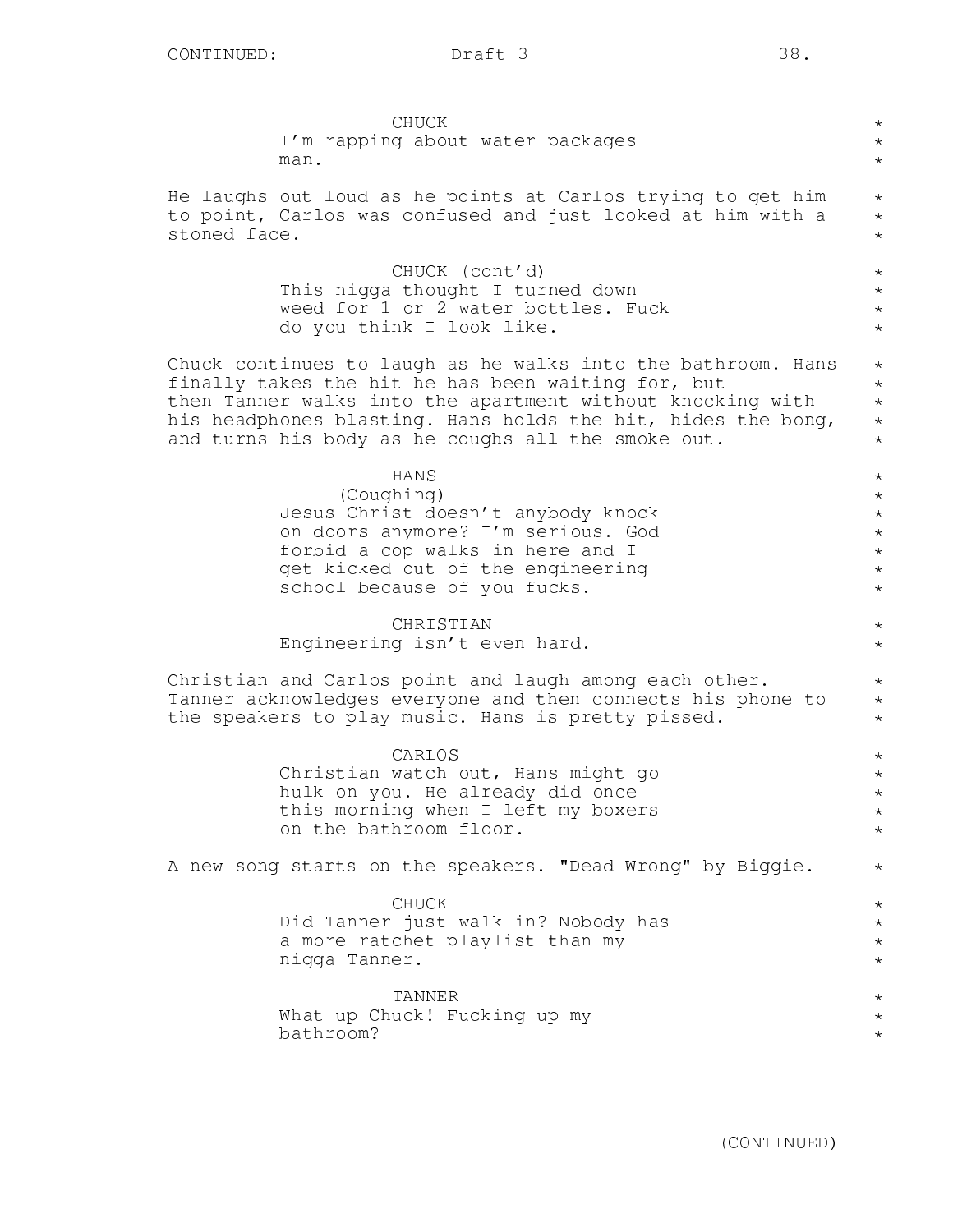CHUCK You know it, boss. TANNER Well hurry your ass up. CHUCK (Aggressively, jokingly ) Shut up white boy don't make me shit all over these walls, I'll do it. Chuck laughs to himself, nobody can really tell when he's kidding or not. Somebody knocks at the door. CHRISTIAN (shouts) Fuck! That better not be Jeffery. HANS Finally, somebody learned to knock. Who is it? TANNER Maybe it's Scott. Hans rolls his eyes. HANS Yeah right, he would never hangout with you retards. TANNER You're guilty by association, uncle Hans. Tanner opens a 40 while Hans hides the bong. TANNER (cont'd) ...retard. Hans flicks him off as he walks towards the door. HANS Fuck off why don't you have a peephole? Hans is at the door trying to see who it is, but there's no peephole. The person knocks again. Hans cracks open the door and looks out to see 3 freshman guys. \*  $\star$ \* \* \* \* \* \* \* \*  $\star$ \* \* \* \* \* \* \* \* \*  $\star$ \*  $\star$ \* \* \* \* \* \* \* \* \* \* \* \* \*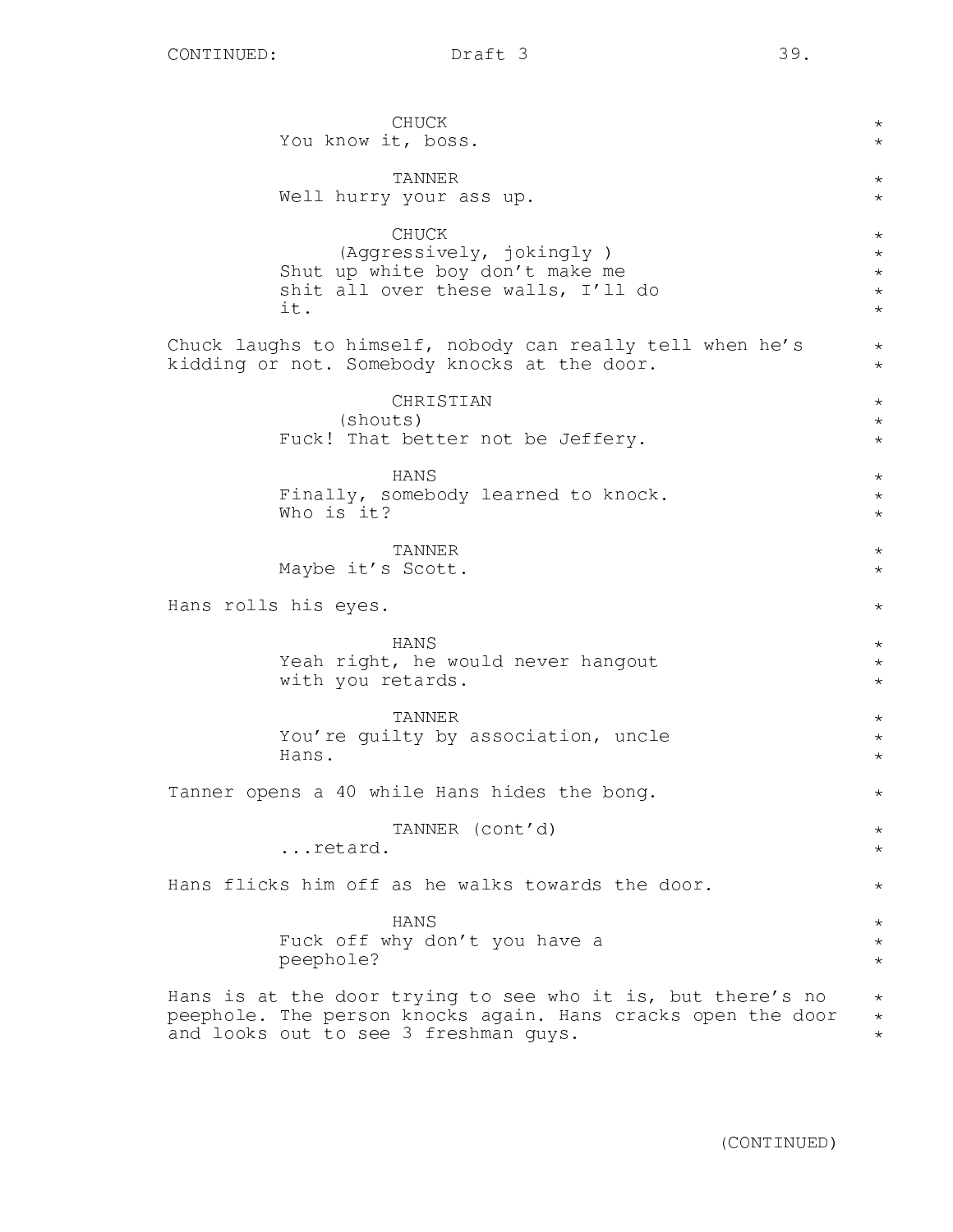HANS (cont'd) Can I help you? Simon, John, and Peter are standing outside. SIMON Is Christian here? HANS (Maintaining eye contact with Simon in an interrogating way) Christian! Some kids are here for you. Flashback to the party last night where Christian is talking with the same three freshman. Christian rolls a joint for all of them to smoke and afterwards they all agree to come back the next day to help clean up. Christian opens the door. CHRISTIAN What's good fuckers! You guys ready to clean? They walk inside in a respectful manner. Christian hands them all 20 mg adderall. PAUL What is this? Christian is too high to pay attention. CHRISTIAN We need this place to look good because we're throwing down tonight. PAUL This is adderall right? CHRISTIAN Yeah. Christian sits back down. SIMON Do you mind if I play some music while we clean? TANNER Nah, go for it man. They all take the adderall and discuss where to clean first.  $\star$ \* \* \* \* \* \* \* \* \* \* \* \* \* \* \* \* \* \* \* \* \* \* \* \* \* \* \* \* \* \* \* \* \* \* \* \* \* \* \* \* \* \* \* \* \* \* \* \* \* \* \* \* \* \* \* \* \* \* \* \* \* \* \* \* \* \* \* \* \* \* \* \* \* \* \* \* \*\*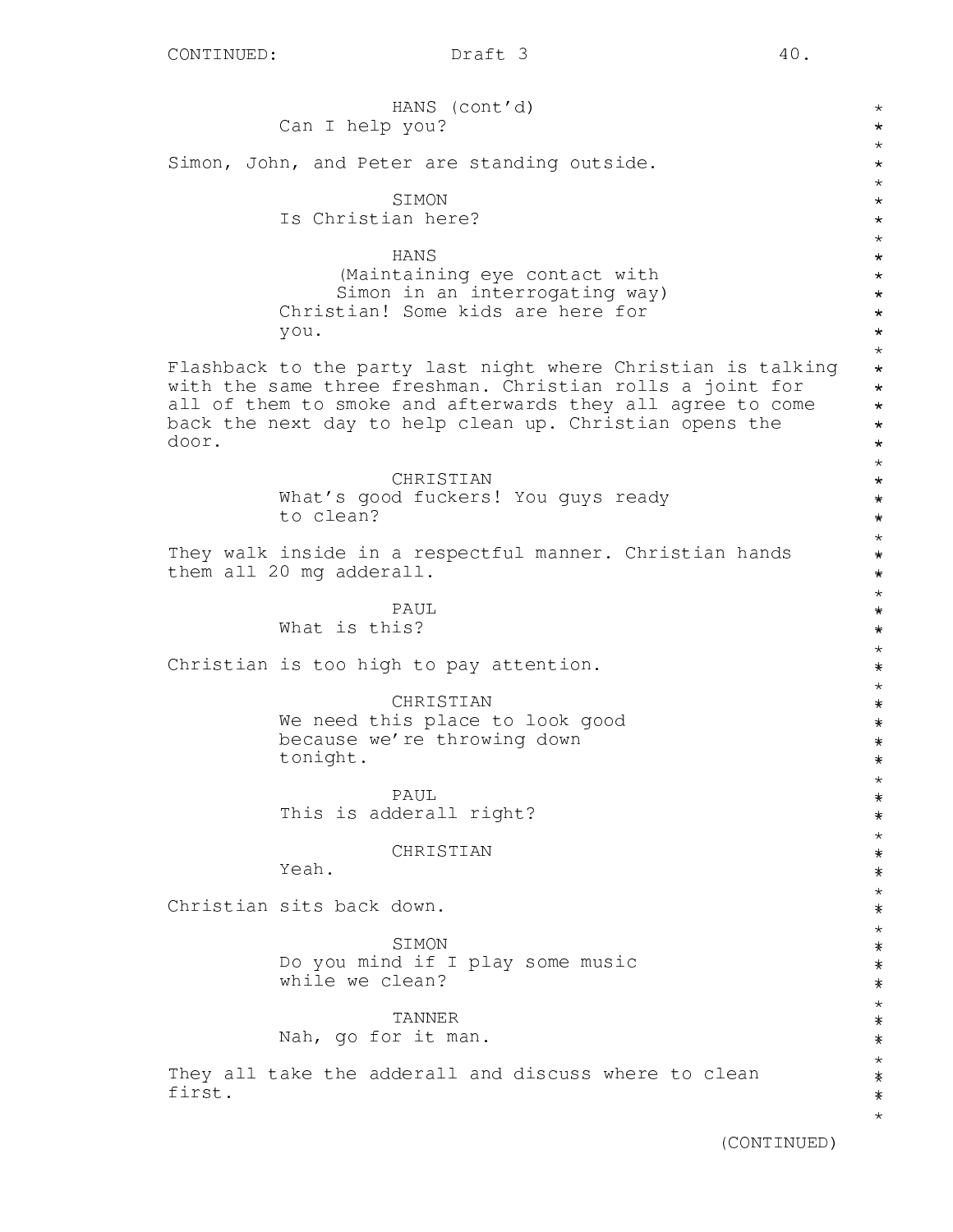CHRISTIAN Hey Tanner and Hans, let's go get liquor and supplies while they're working here. Carlos, will you stay and look after em? Carlos just finishing taking another hit. CARLOS Yeah nigga, I ain't doin shit. CHRISTIAN Word, we can go eat once we get back and then set up for tonight. He looks over to the three freshmen. CHRISTIAN (cont'd) (jokingly) You guys got us with the swipes? SIMON Yeah that's cool. Christian laughs because he didn't know it was going to work. HANS Tanner, you drive. You're the most sober. And when we get there you guys wait in the car, I don't want them carding all of us at the liquor store and wasting my time. Tanner finishes his beer. TANNER I'll drive but that means you have to listen to my music! CHRISTIAN That's cool, I love it. HANS God dammit. They leave the studio, get in Hans' car and drive off. \*  $\star$ \* \*  $\star$ \* \* \* \* \*  $\star$ \* \* \*  $\star$ \* \* \* \* \* \* \* \* \* \* \* \* \* \* \* \* \* \* \*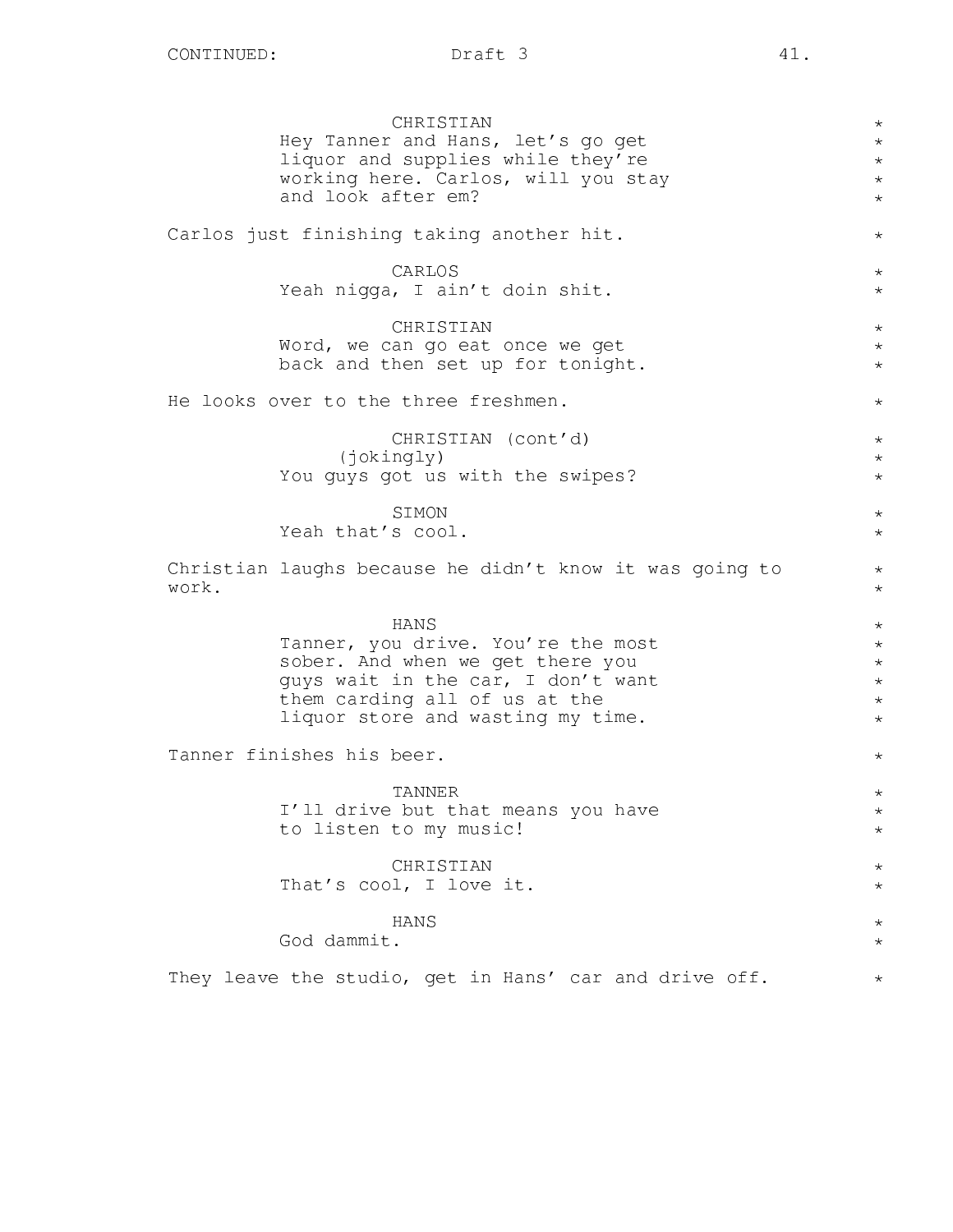| 12 | 12<br>LIQUOR STORE                                                                                                                                                                                                                                                                                                                                         | $\star$                                                        |
|----|------------------------------------------------------------------------------------------------------------------------------------------------------------------------------------------------------------------------------------------------------------------------------------------------------------------------------------------------------------|----------------------------------------------------------------|
|    | Tanner and Christian are sitting in the car as Hans gets out<br>to enter the liquor store.                                                                                                                                                                                                                                                                 | $\star$<br>$\star$                                             |
|    | HANS<br>Don't do anything stupid, please.                                                                                                                                                                                                                                                                                                                  | $^{\star}$<br>$\star$                                          |
|    | Hans walks in the liquor store. As soon as he enters, Tanner<br>notices a muscle-bound Arab man walking down the street<br>wearing nothing but shoes, socks, and underwear. The Arab<br>man is walking as if he owns the world. Christian is packing<br>a bowl. Tanner taps on Christian's arm, he lets go of the<br>bowl the weed falls all over his leg. | $\star$<br>$\star$<br>$\star$<br>$\star$<br>$\star$<br>$\star$ |
|    | CHRISTIAN<br>(Sad disappointment)<br>What the fuck.                                                                                                                                                                                                                                                                                                        | $\star$<br>$\star$<br>$\star$                                  |
|    | Tanner points at the Arab man.                                                                                                                                                                                                                                                                                                                             | $\star$                                                        |
|    | CHRISTIAN (cont'd)<br>What the fuck?                                                                                                                                                                                                                                                                                                                       | $\star$<br>$\star$                                             |
|    | TANNER<br>(Tanner yells out the car<br>window)<br>You're the man!                                                                                                                                                                                                                                                                                          | $\star$<br>$\star$<br>$\star$<br>$\star$                       |
|    | The Arab man points at Tanner, winks, and continues to walk<br>out of sight. Hans leaves the store, seeing Tanner hanging<br>out of the window.                                                                                                                                                                                                            | $\star$<br>$\star$<br>$\star$                                  |
|    | HANS<br>Get back in the goddamn car! Are<br>you trying to get all of us<br>arrested?                                                                                                                                                                                                                                                                       | $\star$<br>$\star$<br>$\star$<br>$^\star$                      |
|    | Hans gets back in the car, then Tanner drives off.                                                                                                                                                                                                                                                                                                         | $^\star$                                                       |
|    | CHRISTIAN<br>Holy shit there was just a naked<br>guy crossing the street.                                                                                                                                                                                                                                                                                  | $\star$<br>$\star$<br>$\star$                                  |
|    | HANS<br>Fuck off dude, you're high, why do<br>you have weed all over you pants                                                                                                                                                                                                                                                                             | $\star$<br>$\star$<br>$\star$                                  |
|    | Christian looks down at his pants.                                                                                                                                                                                                                                                                                                                         | $\star$                                                        |
|    | TANNER<br>Shut up Hans, it happened. Now,<br>what're we drinking tonight?                                                                                                                                                                                                                                                                                  | $\star$<br>$\star$<br>$^\star$                                 |
|    |                                                                                                                                                                                                                                                                                                                                                            |                                                                |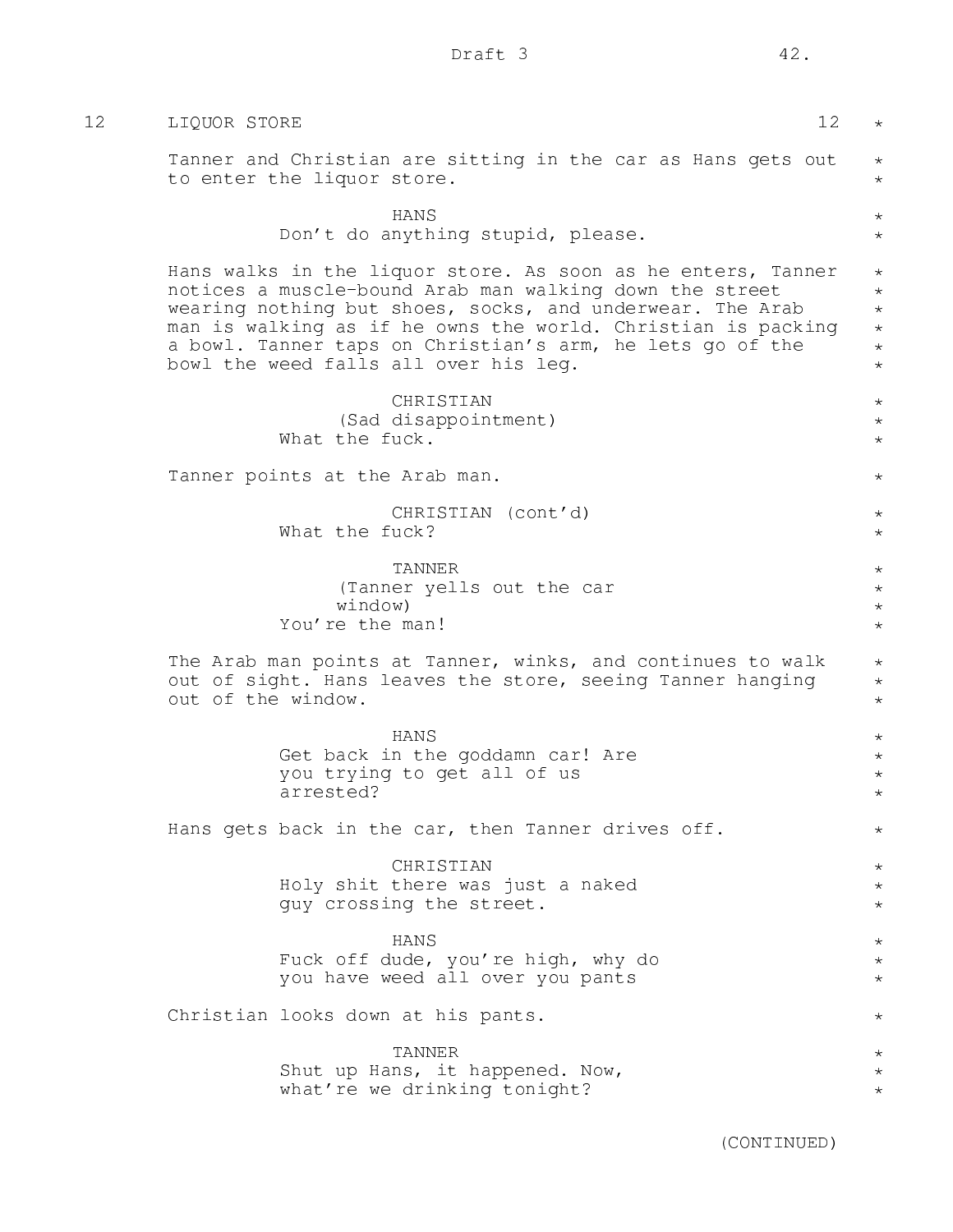Hans hands Tanner a black plastic bag full of bottles. They don't clink together because they're all plastic, not glass. HANS The most alcohol that \$120 can buy you. Quantity, not quality gentlemen. Tanner looks through the bag. TANNER Where's the beer? Christian picks the weed from his pants. HANS Are you kidding? Your refrigerator is full of beer. TANNER What if we run out? HANS If we run out I will personally go out and get the beer for you myself. Christian has a revelation. NARRATOR Tanner felt challenged. **CHRISTIAN** Guys...we need cookout. Tanner, without hesitation, makes a u-turn and heads toward Cookout. Hans gets slammed into his seat. HANS What the fuck, I don't even have my seatbelt on yet. CHRISTIAN Put it on then, smart guy. While stopped at a red light Tanner notices a group of attractive women crossing the street. Christian is almost done packing his bowl. Hans is busy worrying about the "strangers" in Tanners apartment with Carlos. \* \* \* \* \* \* \* \*  $\star$ \* \* \* \* \*  $\star$ \* \* \* \* \*  $\star$  $\star$ \*  $\star$ \* \* \* \* \* \* \* \* \* \* \* \*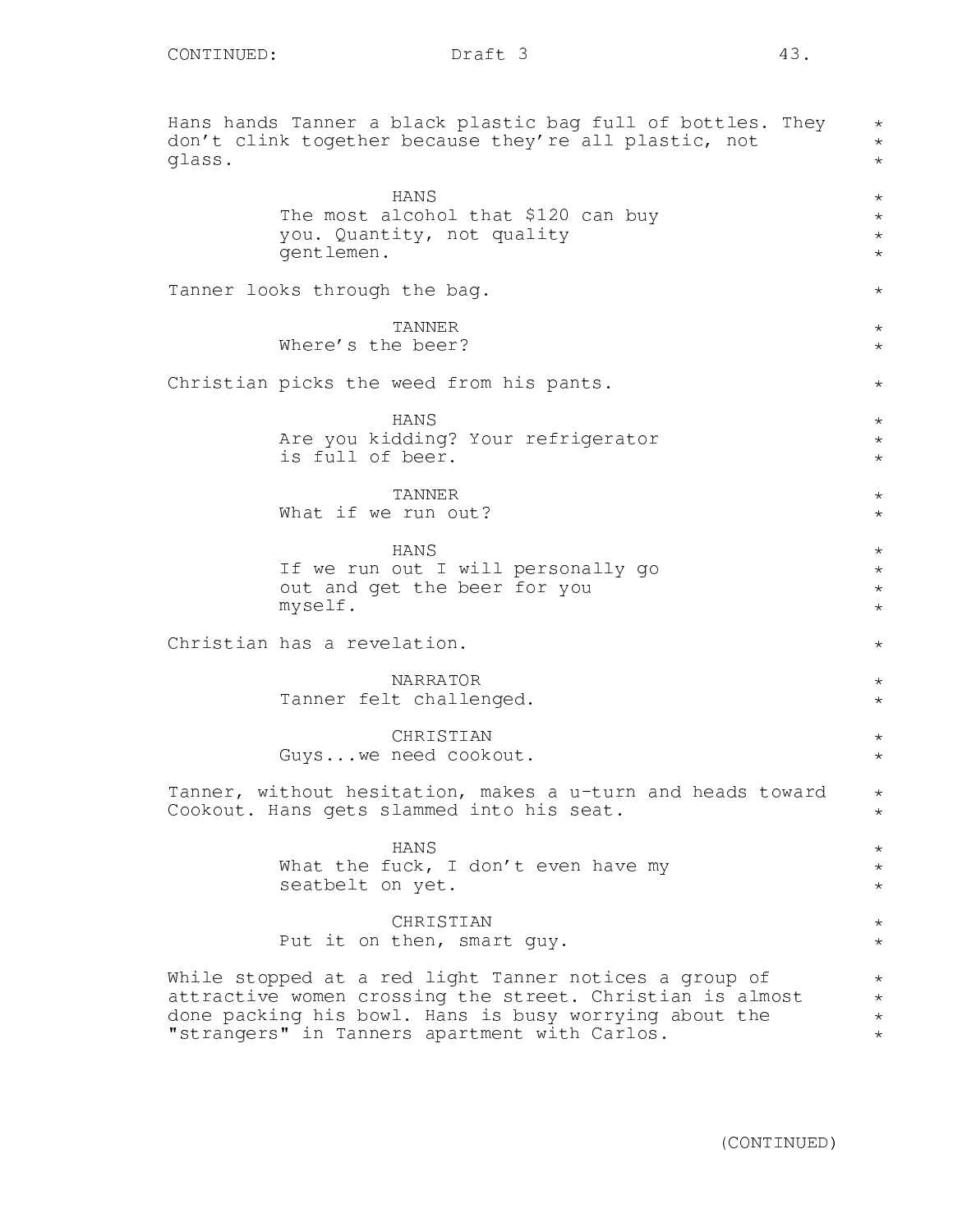|             | HANS<br>Guys, we need to get back, there's<br>three strangers in Tanners<br>apartment with Carlos, who is high<br>as shit.                                                                                                                                                                           | $^\star$<br>$\star$<br>$\star$<br>$\star$<br>$\star$                            |
|-------------|------------------------------------------------------------------------------------------------------------------------------------------------------------------------------------------------------------------------------------------------------------------------------------------------------|---------------------------------------------------------------------------------|
|             | CHRISTIAN<br>Relax they won't do anything with<br>Carlos there. Now hit this bowl and<br>kill yourself.                                                                                                                                                                                              | $\star$<br>$\star$<br>$\star$<br>$\star$                                        |
|             | As Christian passes the bowl to Hans as Tanner puts the car<br>in park and steps out.                                                                                                                                                                                                                | $\star$<br>$\star$                                                              |
|             | HANS<br>What are you doing?                                                                                                                                                                                                                                                                          | $\star$<br>$\star$                                                              |
|             | Tanner catches up to the group of girls.                                                                                                                                                                                                                                                             | $\star$                                                                         |
|             | TANNER<br>Hello ladies, my name is Tanner.                                                                                                                                                                                                                                                           | $\star$<br>$\star$                                                              |
|             | They giggle and are about to respond when Hans gets out of<br>the car and follows Tanner.                                                                                                                                                                                                            | $\star$<br>$\star$                                                              |
|             | HANS<br>We are in the middle of the fuckin<br>street you imbecile!                                                                                                                                                                                                                                   | $\star$<br>$\star$<br>$\star$                                                   |
|             | The girls are laughing as Hans approaches them.                                                                                                                                                                                                                                                      | $\star$                                                                         |
|             | CHRISTIAN<br>Close the door! I'm trying to<br>smoke!                                                                                                                                                                                                                                                 | $\star$<br>$\star$<br>$\star$                                                   |
|             | Christian slams the door. Hans notices the hot women, fixes<br>his hair and walks up to them calmly.                                                                                                                                                                                                 | $\star$<br>$^\star$                                                             |
|             | TANNER<br>I am the campus representative for<br>Locks of Love, an organization that<br>donates hair to kids with cancer.<br>I'm growing out my hair as we speak<br>for this noble cause, we need your<br>help too. Please take my number.                                                            | $^{\star}$<br>$^\star$<br>$^\star$<br>$^\star$<br>$\star$<br>$\star$<br>$\star$ |
| attractive. | Tanner pulls a card out of his wallet with his number on<br>it. It reads "I find you very attractive - have a nice<br>day" and has no information about the locks of love<br>organization. He gives the least attractive girl the card<br>knowing the other girls will get jealous and find him more | $\star$<br>$^\star$<br>$\star$<br>$^{\star}$<br>$\star$<br>$^{\star}$           |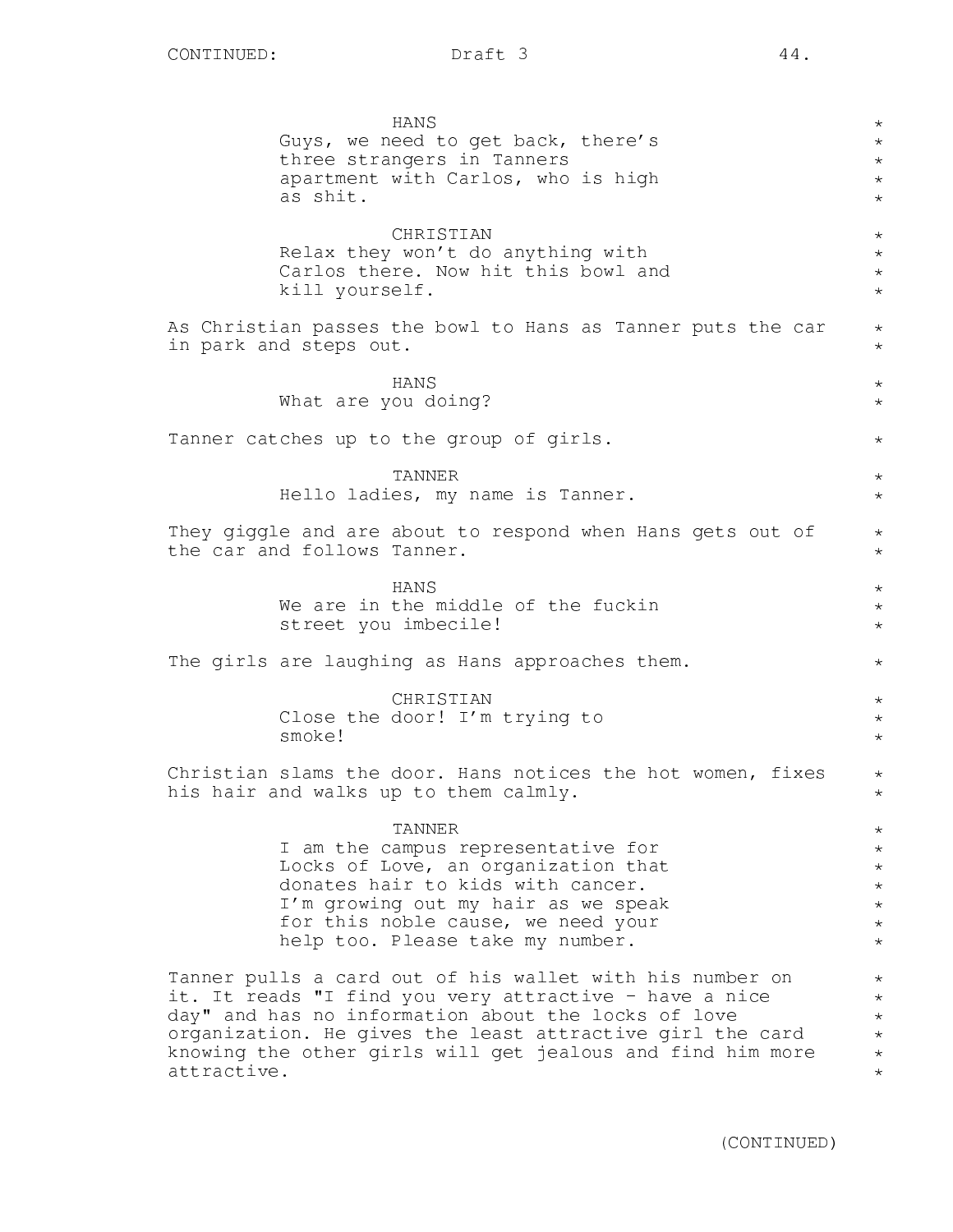TANNER (cont'd) Text me later, I'm having a party at my apartment and you all can come. Hans pridefully walks in the conversation. HANS Don't listen to this fool, he probably has herpes from all the women he slept with. Not me. I'm clean. Hello, my name is Hans. TANNER That herpes part isn't true, but who knows if I am an experienced lover. Tanner winks and then walks back to the car. TANNER (cont'd) You coming, Uncle Hans? The girls laugh. Hans is still trying to talk to the girls when Tanner drives up next to him. Christian is still just smoking in the back. TANNER (cont'd) Hans, get in. HANS I'm good, I already ate. I'm gonna just walk back. CHRISTIAN (Yells to girls) Don't listen to him, he's the biggest liar I know! And he has two kids! HANS Fuck you! Tanner and Christian drive off laughing. Hans continues to talk to the ladies. HANS (cont'd) Any of you ladies an engineering major? I am. IN THE CAR \* \* \* \* \* \* \* \* \* \* \* \* \* \* \* \* \* \* \* \* \*  $\star$ \* \* \* \* \* \* \* \* \* \* \* \* \* \* \* \*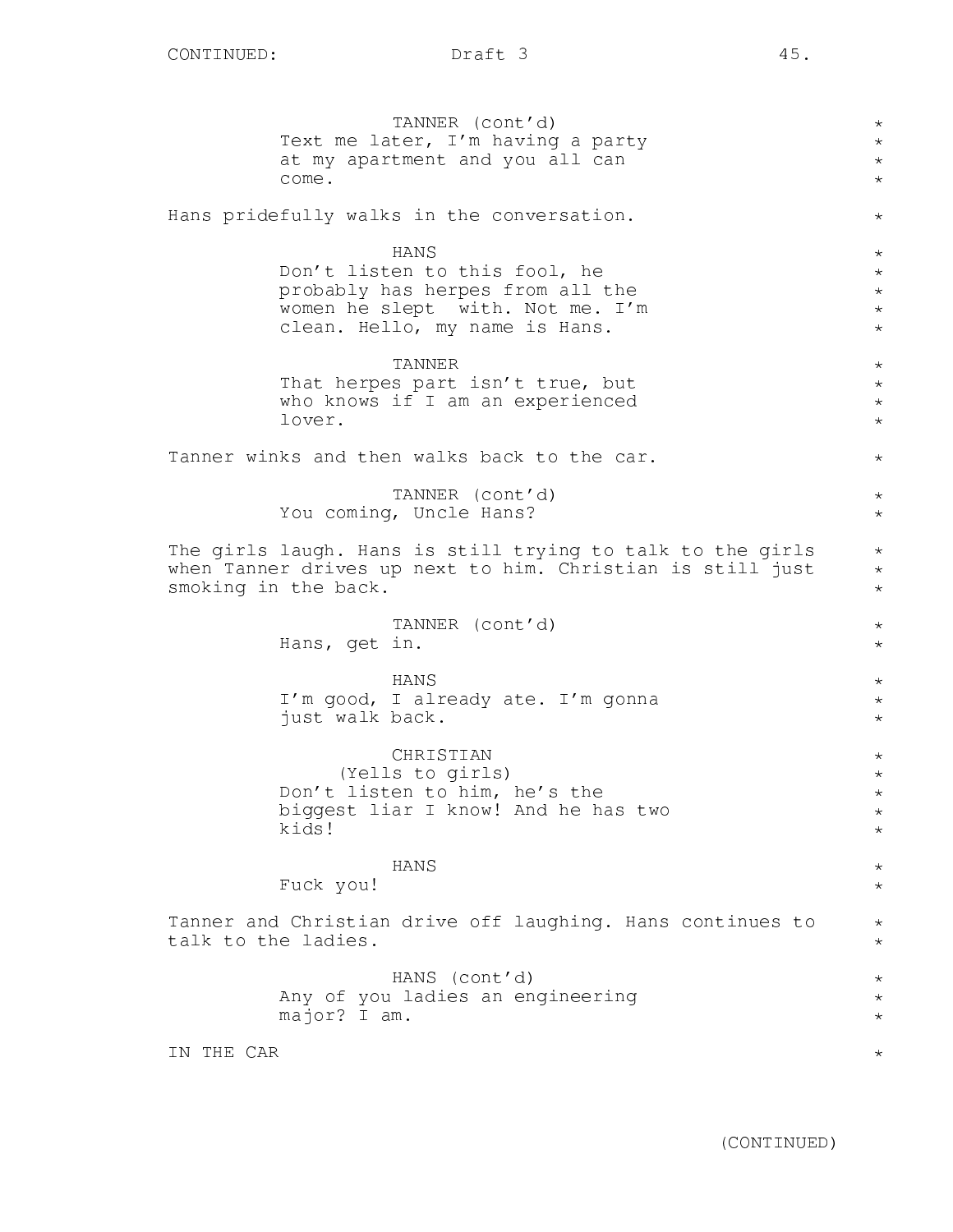Tanner pulls into the cookout drive through and begins to place his order. Christian zones out and his vision begins to lose focus. All the letters on the menu blur and all Christian can see are the letters "M, A, R, Y". He leans back further. Tanner tries to get his attention but has no success.

|        | WORKER                                                                         | $\star$                             |
|--------|--------------------------------------------------------------------------------|-------------------------------------|
|        | Will that be all for your first<br>order                                       | $\star$<br>$\star$                  |
|        | TANNER<br>Yeah                                                                 | $\star$<br>$\star$                  |
|        | WORKER<br>My pleasure, may I have your second<br>order?                        | $\star$<br>$\star$<br>$\star$       |
|        | Tanner turns to Christian                                                      | $\star$                             |
|        | TANNER<br>Hey buttchugger, what do you want?                                   | $\star$<br>$\star$                  |
|        | CHRISTIAN<br>(Zoned out)<br>uuuuWhat?                                          | $^\star$<br>$^{\star}$<br>$\star$   |
|        | TANNER<br>FOOD. What do you want to eat for<br>food?                           | $^\star$<br>$^{\star}$<br>$\star$   |
|        | CHRISTIAN<br>I want a burger, a large fries, a<br>quesadilla, and a diet coke. | $^{\star}$<br>$^{\star}$<br>$\star$ |
|        | <b>TANNER</b><br>What kind of burger?                                          | $\star$<br>$\star$                  |
|        | CHRISTIAN<br>Any.                                                              | $\star$<br>$\star$                  |
|        | Tanner turns back to the intercom.                                             | $\star$                             |
|        | TANNER<br>What's your worst burger? I'd like<br>your worst burger.             | $^\star$<br>$\star$<br>$\star$      |
| again. | Tanner glances at Christian, who has completely zoned out                      | $^\star$<br>$\star$                 |
|        | WORKER<br>What do you mean?                                                    | $^\star$<br>$^\star$                |

\* \* \* \* \* \*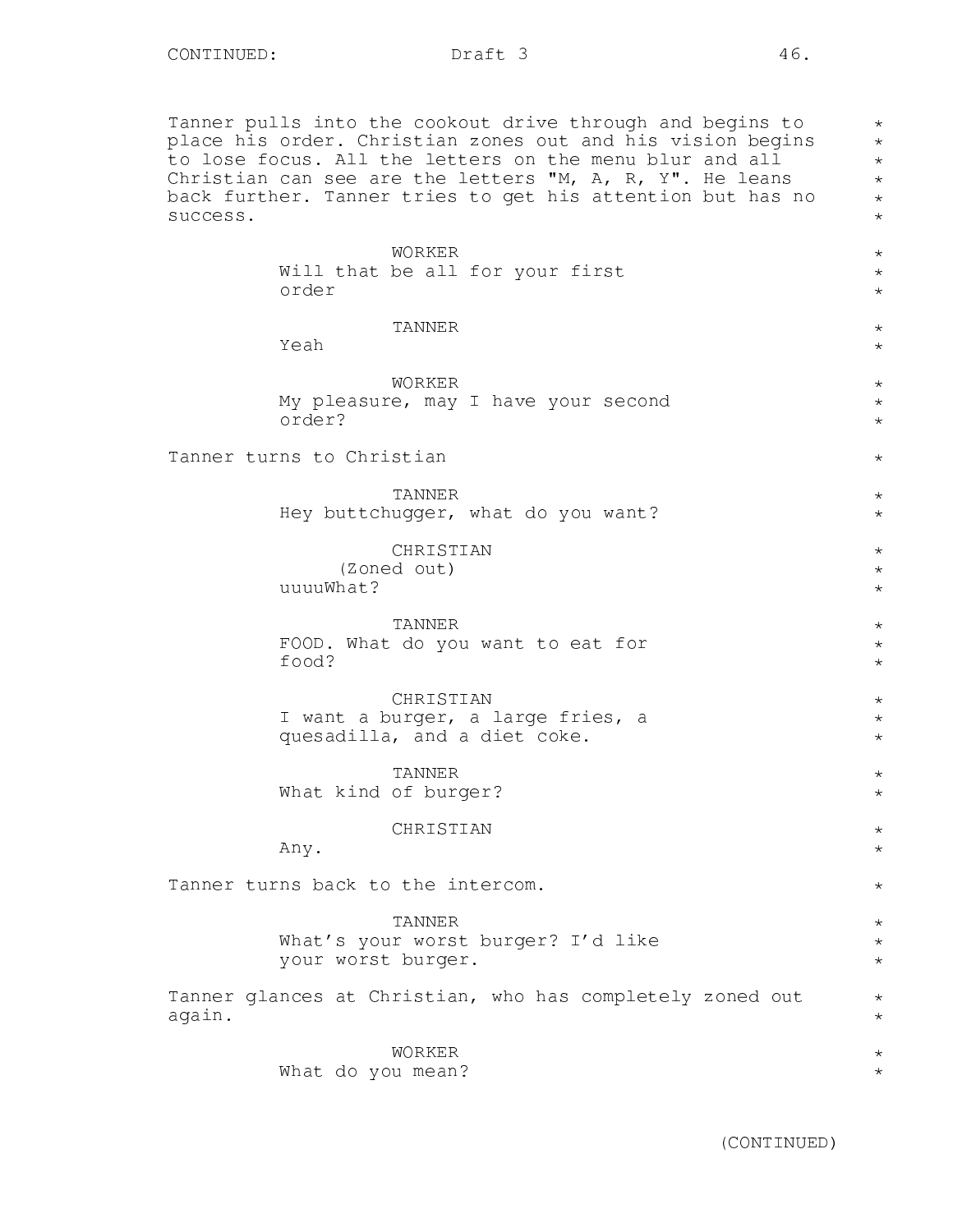TANNER Grab any ingredient that you think WOULDN'T work on a burger, and put it on a burger. A moment of silence. WORKER Are you sure? TANNER I couldn't be more positive if I tried. Tanner grins. WORKER One moment please sir. CHRISTIAN I wonder if Mary is with Chad right now. TANNER Shut up. WORKER Alright, my manager said we'll have to charge you for our most expensive burger, is that okay? TANNER Do it. WORKER My pleasure. Anything else? TANNER I'd like a chicken quesadilla, with extra mustard. Mumbling in the intercom between two people. WORKER You know our quesadilla doesn't come with mustard on it, what do you mean extra? **CHRISTIAN** Let's do Acid. Tanner ignores him \*  $\star$ \* \* \* \* \* \* \* \* \* \* \* \* \* \* \* \* \* \* \* \* \* \* \* \* \* \* \* \* \* \* \* \* \* \* \*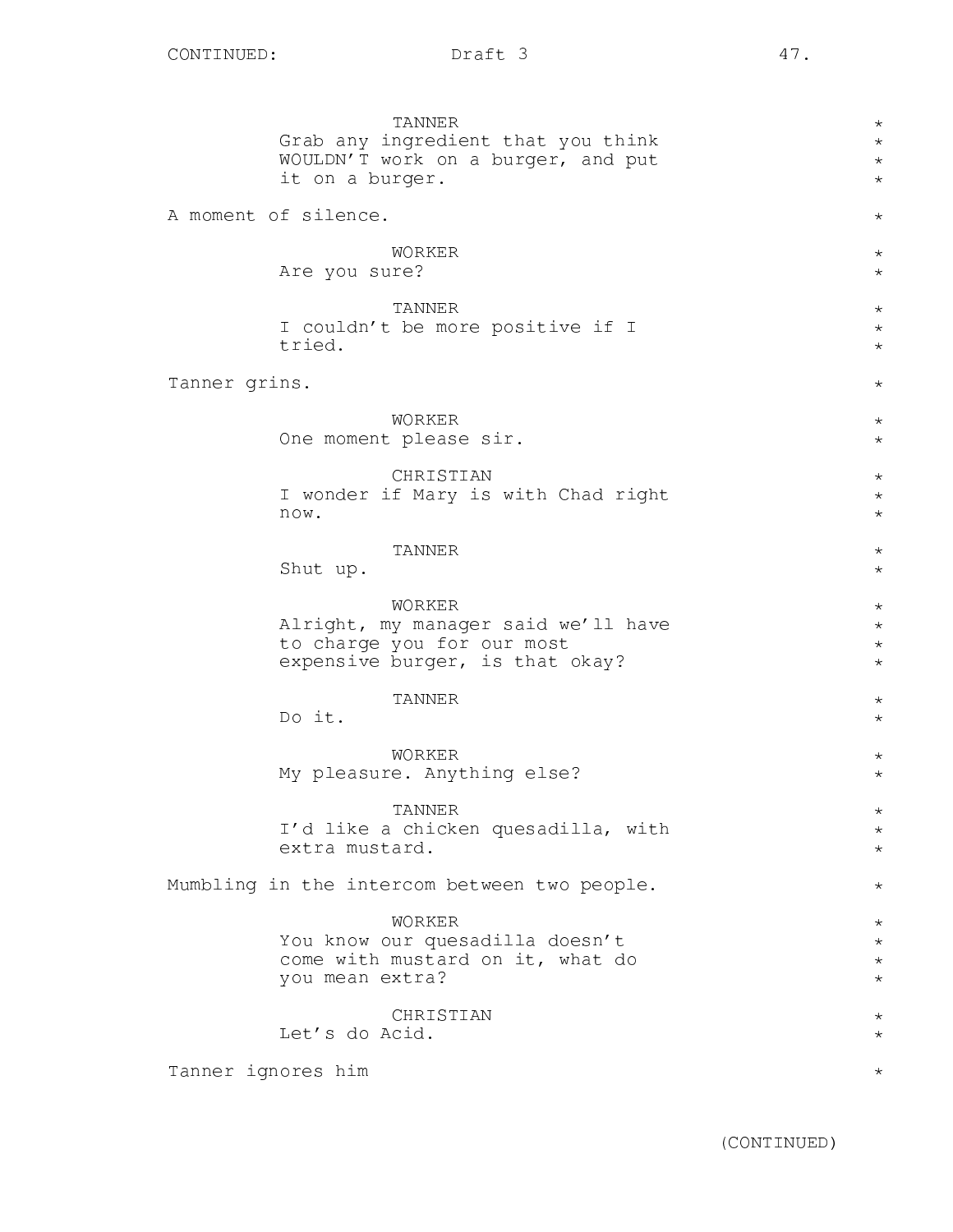|          | TANNER<br>I know, so put the normal amount of<br>mustard that you put on something,<br>and then double it.        | $^\star$<br>$\star$<br>$^\star$<br>$\star$ |
|----------|-------------------------------------------------------------------------------------------------------------------|--------------------------------------------|
|          | WORKER<br>You really want that?                                                                                   | $\star$<br>$\star$                         |
|          | TANNER<br>I really do.                                                                                            | $^\star$<br>$\star$                        |
|          | WORKER<br>Doesdoes it taste good?                                                                                 | $\star$<br>$\star$                         |
|          | <b>TANNER</b><br>I don't think so, but my friend<br>loves it.                                                     | $^\star$<br>$\star$<br>$\star$             |
|          | Tanner turns over to Christian and laughs. Christian thinks<br>he is agreeing with the Acid and texts his dealer. | $^\star$<br>$^\star$                       |
|          | WORKER<br>So I have one of our worst burgers<br>and a chicken quesadilla with<br>mustard, and then extra mustard. | $^\star$<br>$\star$<br>$\star$<br>$^\star$ |
|          | <b>TANNER</b><br>And a large diet coke please.<br>That'll be all.                                                 | $\star$<br>$^\star$<br>$^\star$            |
|          | WORKER<br>That'll be \$15.59.                                                                                     | $^\star$<br>$^\star$                       |
|          | CHRISTIAN<br>Don't forget my fries.                                                                               | $^\star$<br>$\star$                        |
|          | TANNER<br>Wait! I'd also like a large fries.                                                                      | $^\star$<br>$\star$                        |
|          | WORKER<br>Anything weird on that?                                                                                 | $\star$<br>$\star$                         |
|          | <b>TANNER</b><br>Nope.                                                                                            | $\star$<br>$\star$                         |
|          | CHRISTIAN<br>What does he mean by weird?                                                                          | $\star$<br>$\star$                         |
| Silence. |                                                                                                                   | $\star$                                    |
|          | WORKER<br>My pleasure, the total will be<br>\$17.59.                                                              | $\star$<br>$\star$<br>$\star$              |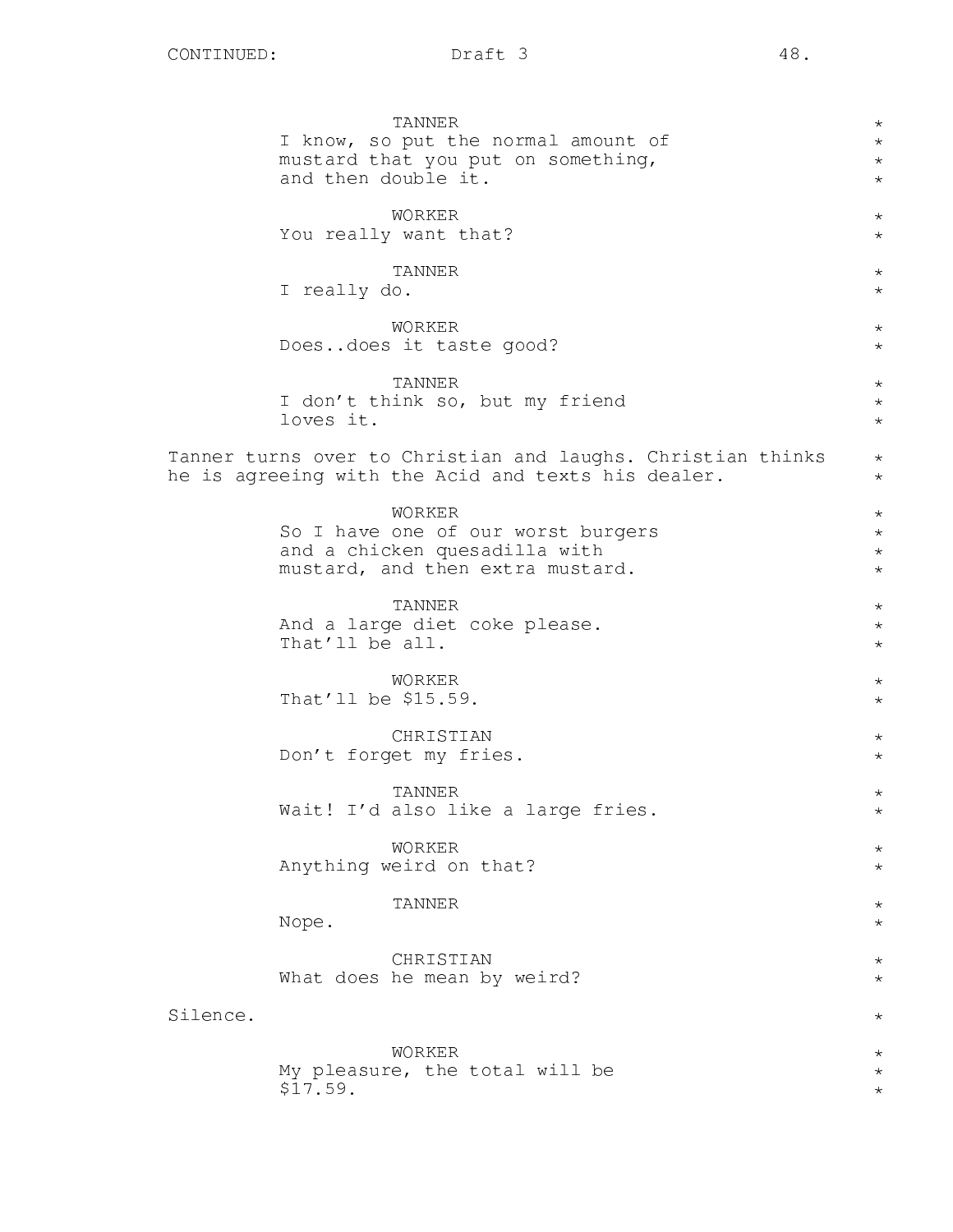Christian hands Tanner a \$100 bill and pays for both meals.  $*$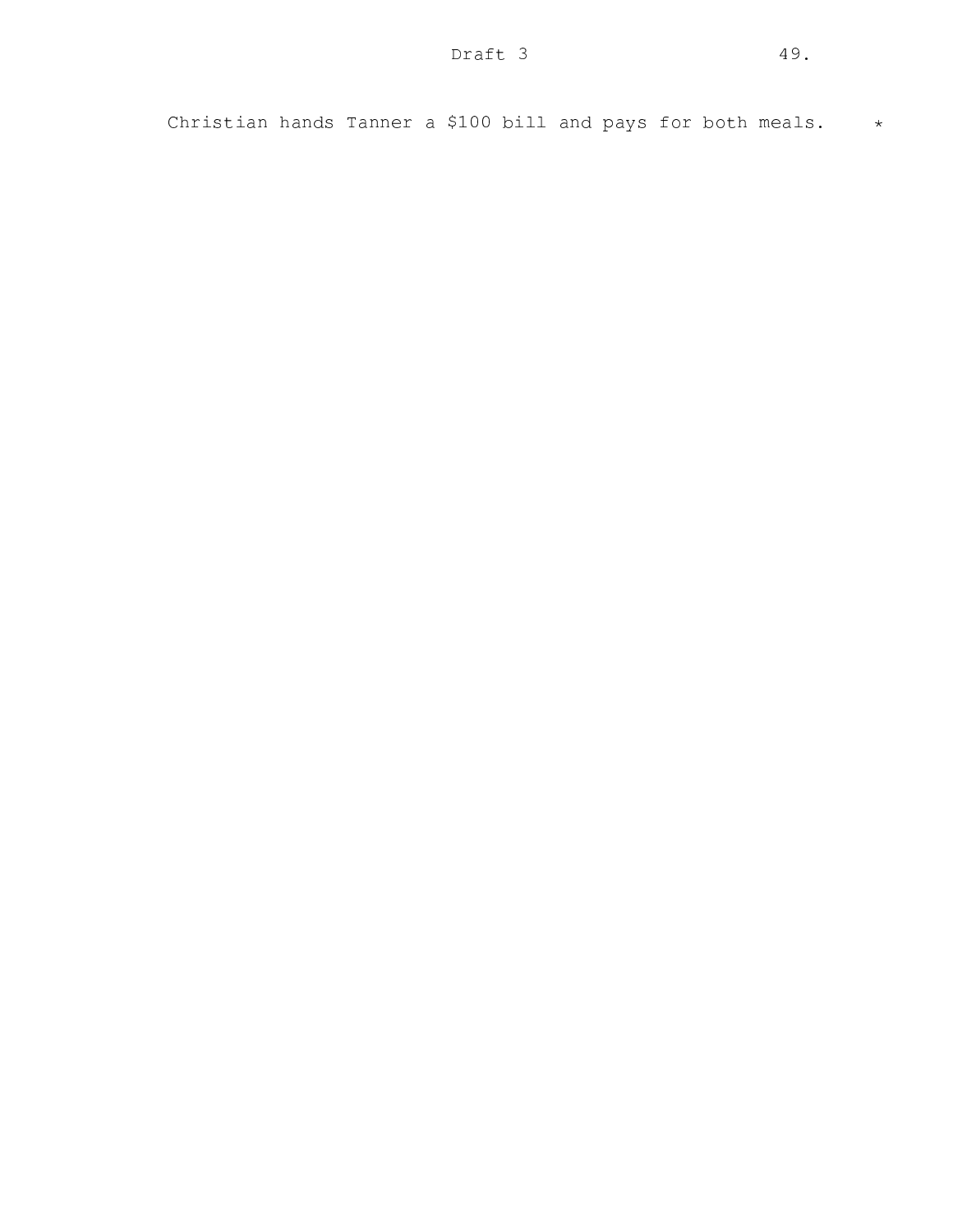| 13 | CLEAN ASS HOUSE                                                                                                                                                                                  | 13<br>$\star$                            |
|----|--------------------------------------------------------------------------------------------------------------------------------------------------------------------------------------------------|------------------------------------------|
|    | Carlos is in the same position, staring at the TV and<br>holding the bong. The house looks immaculate. The freshman<br>are in the kitchen talking, still feeling the effects of the<br>Adderall. | $\star$<br>$\star$<br>$\star$<br>$\star$ |
|    | SIMON<br>I hope these guys keep throwing<br>parties here.                                                                                                                                        | $\star$<br>$\star$<br>$\star$            |
|    | PETER<br>Did you see that Molly chick last<br>night?! This place is awesome.                                                                                                                     | $\star$<br>$\star$<br>$\star$            |
|    | <b>JOHN</b><br>Should we buy cups?                                                                                                                                                               | $\star$<br>$\star$                       |
|    | Carlos gets up and walks to the bathroom, but it's locked.<br>Chuck has fallen asleep in there.                                                                                                  | $\star$<br>$\star$                       |
|    | JOHN<br>Guys, we forgot to clean the<br>bathroom.                                                                                                                                                | $\star$<br>$\star$<br>$\star$            |
|    | Peter and Simon are too zoned in their conversation about<br>molly's haircut.                                                                                                                    | $\star$<br>$\star$                       |
|    | PETER<br>I didn't really like her new<br>haircut but she still looked hot.                                                                                                                       | $\star$<br>$\star$<br>$\star$            |
|    | SIMON<br>Do you think they're in a<br>fraternity? They seem kinda fratty.                                                                                                                        | $\star$<br>$\star$<br>$^{\star}$         |
|    | Carlos continues banging on the door, trying to get into the<br>bathroom.                                                                                                                        | $^{\star}$<br>$\star$                    |
|    | CARLOS<br>Hey, I gotta take a shit!                                                                                                                                                              | $^\star$<br>$\star$                      |
|    | John walks over to Carlos.                                                                                                                                                                       | $^{\star}$                               |
|    | <b>JOHN</b><br>Don't go in there, we haven't<br>cleaned it yet!                                                                                                                                  | $^{\star}$<br>$^\star$<br>$^{\star}$     |
|    | PETER<br>I guess it expresses who she is,<br>though.                                                                                                                                             | $^\star$<br>$^\star$<br>$^\star$         |
|    |                                                                                                                                                                                                  |                                          |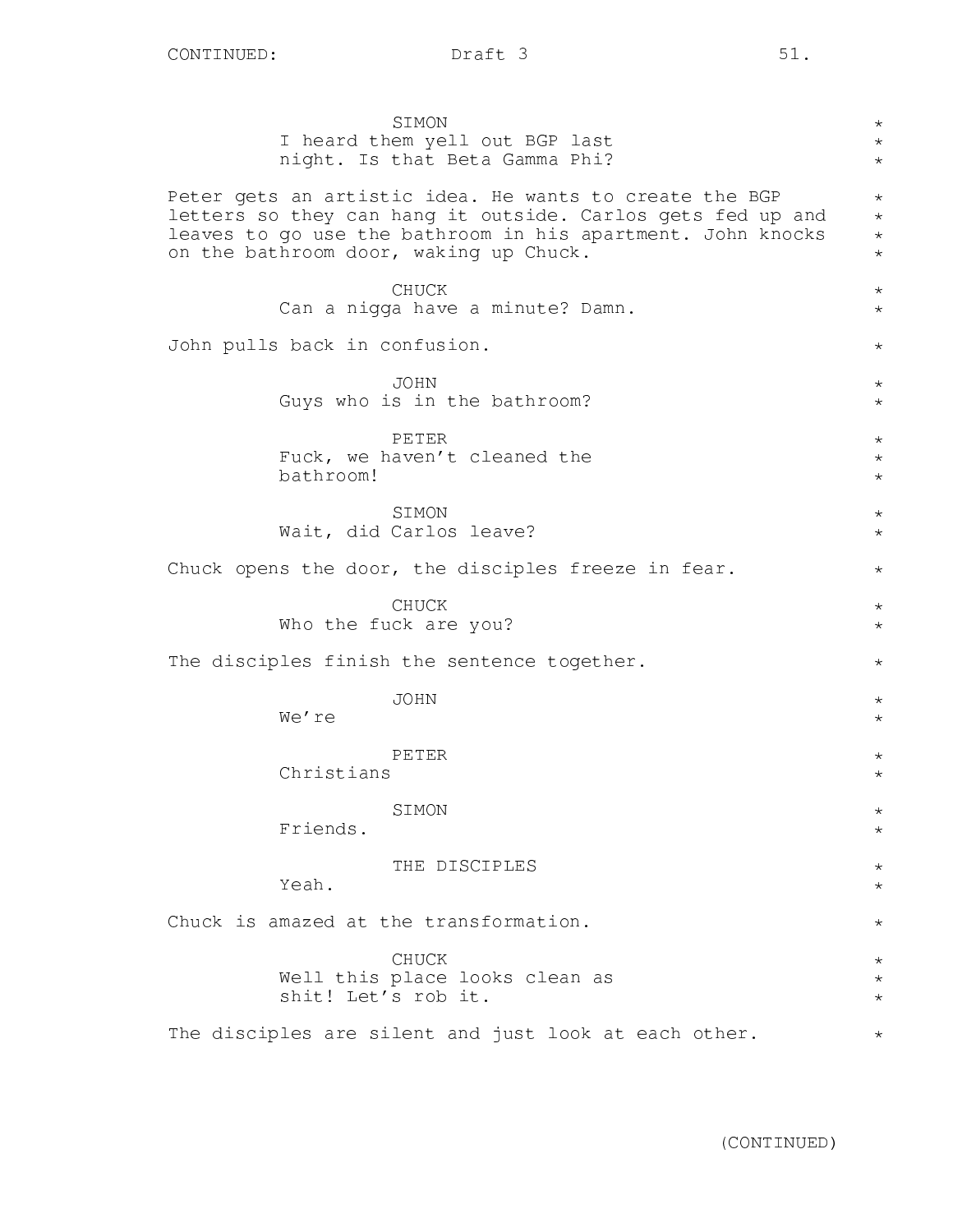| CHUCK (cont'd)                                          | $\star$ |
|---------------------------------------------------------|---------|
| I'm kidding man, tell Tanner and                        | $\star$ |
| Christian                                               | $\star$ |
| Disciples are still paralyzed with fear.                | $\star$ |
| CHUCK                                                   | $\star$ |
| Fuck it. BOW!                                           | $\star$ |
| Chuck walks out, making a gun shape with his hands.     | $\star$ |
| SIMON                                                   | $\star$ |
| I think I need a new pair of pants.                     | $\star$ |
| <b>JOHN</b>                                             | $\star$ |
| Was that a homeless guy?                                | $\star$ |
| PETER                                                   | $\star$ |
| We should clean the bathroom.                           | $\star$ |
| The disciples grab the cleaning equipment and go to the | $\star$ |
| bathroom.                                               | $\star$ |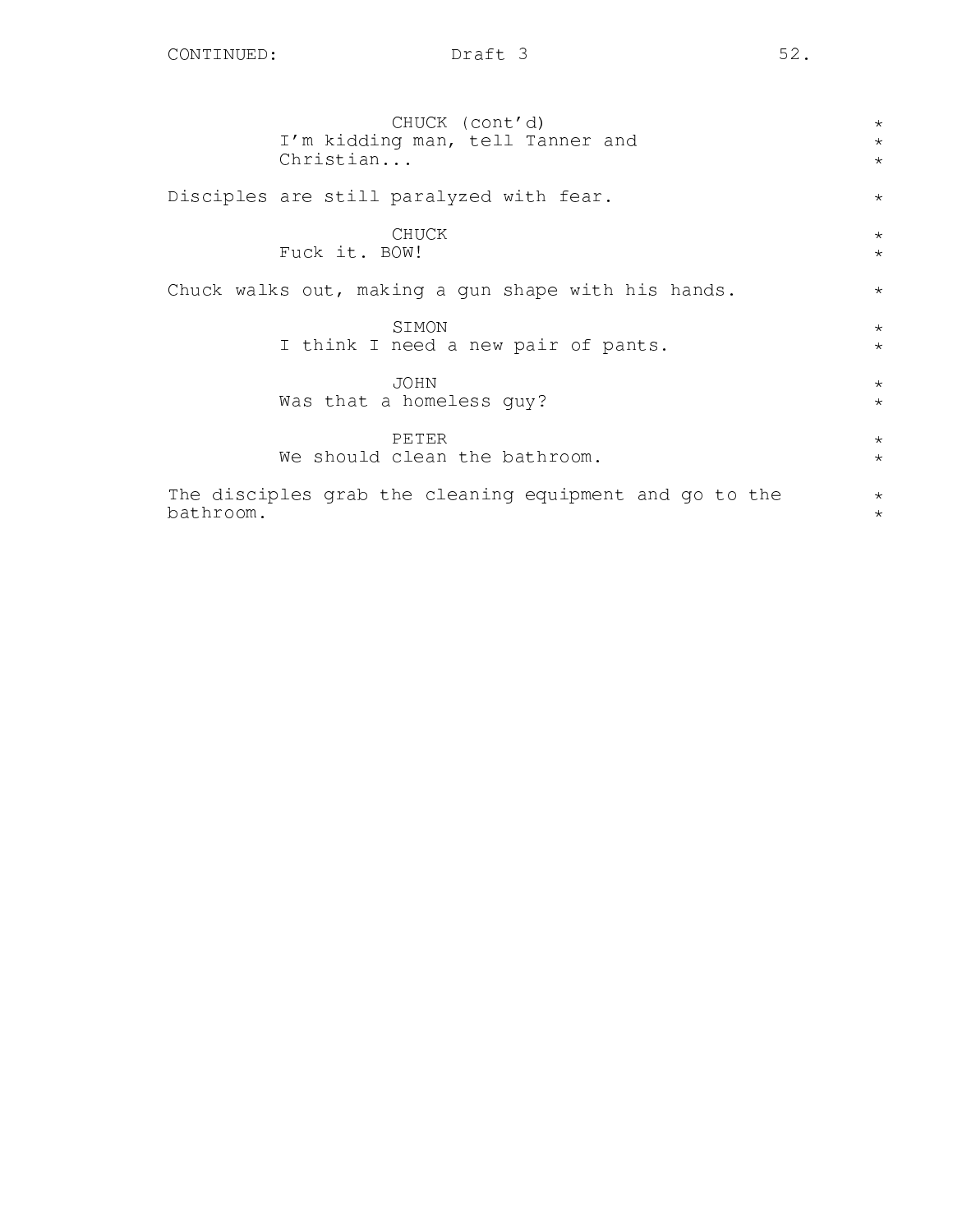| I |  |
|---|--|

| 14 | CUMMING HOME<br>14                                                                                                                  | $\star$                       |
|----|-------------------------------------------------------------------------------------------------------------------------------------|-------------------------------|
|    | Christian is staring out the window chewing on his<br>quesadilla. Tanner is laughing to himself.                                    | $\star$<br>$\star$            |
|    | <b>TANNER</b><br>How is it?                                                                                                         | $\star$<br>$\star$            |
|    | CHRISTIAN<br>Honestly, it tastes pretty bad.                                                                                        | $\star$<br>$\star$            |
|    | Christian sits silently, staring at the food in his hand. He<br>notices a yellow sauce coming out of the center.                    | $\star$<br>$\star$            |
|    | CHRISTIAN (cont'd)<br>What the fuck is this?                                                                                        | $\star$<br>$\star$            |
|    | He unbuckles his seat belt He passes the quesadilla to<br>Tanner, who pretends to examine it.                                       | $\star$<br>$\star$            |
|    | <b>TANNER</b><br>I don't want this, put your seat<br>belt back on fucker.                                                           | $\star$<br>$\star$<br>$\star$ |
|    | CHRISTIAN<br>Shut your whore mouth.                                                                                                 | $\star$<br>$\star$            |
|    | Christian snatches his quesadilla back and, despite the<br>mustard, continues to eat it. Tanners phone starts to ring,<br>its Hans. | $\star$<br>$\star$<br>$\star$ |
|    | TANNER<br>Cha.                                                                                                                      | $\star$<br>$\star$            |
|    | HANS<br>Fuck those girls dude.                                                                                                      | $\star$<br>$\star$            |
|    | Christian steals the phone from Tanner.                                                                                             | $\star$                       |
|    | CHRISTIAN<br>Uuuhthis is Tanner.                                                                                                    | $\star$<br>$\star$            |
|    | HANS<br>Christian, quit fucking around I<br>was talking to Tanner.                                                                  | $\star$<br>$\star$<br>$\star$ |
|    | Christian looks at Tanner, makes ruffling noises into the<br>phone, and then puts it back up to his ear.                            | $\star$<br>$\star$            |
|    | HANS (cont'd)<br>Tanner? Like I was saying, fuck<br>those girls man they're not-                                                    | $\star$<br>$\star$<br>$\star$ |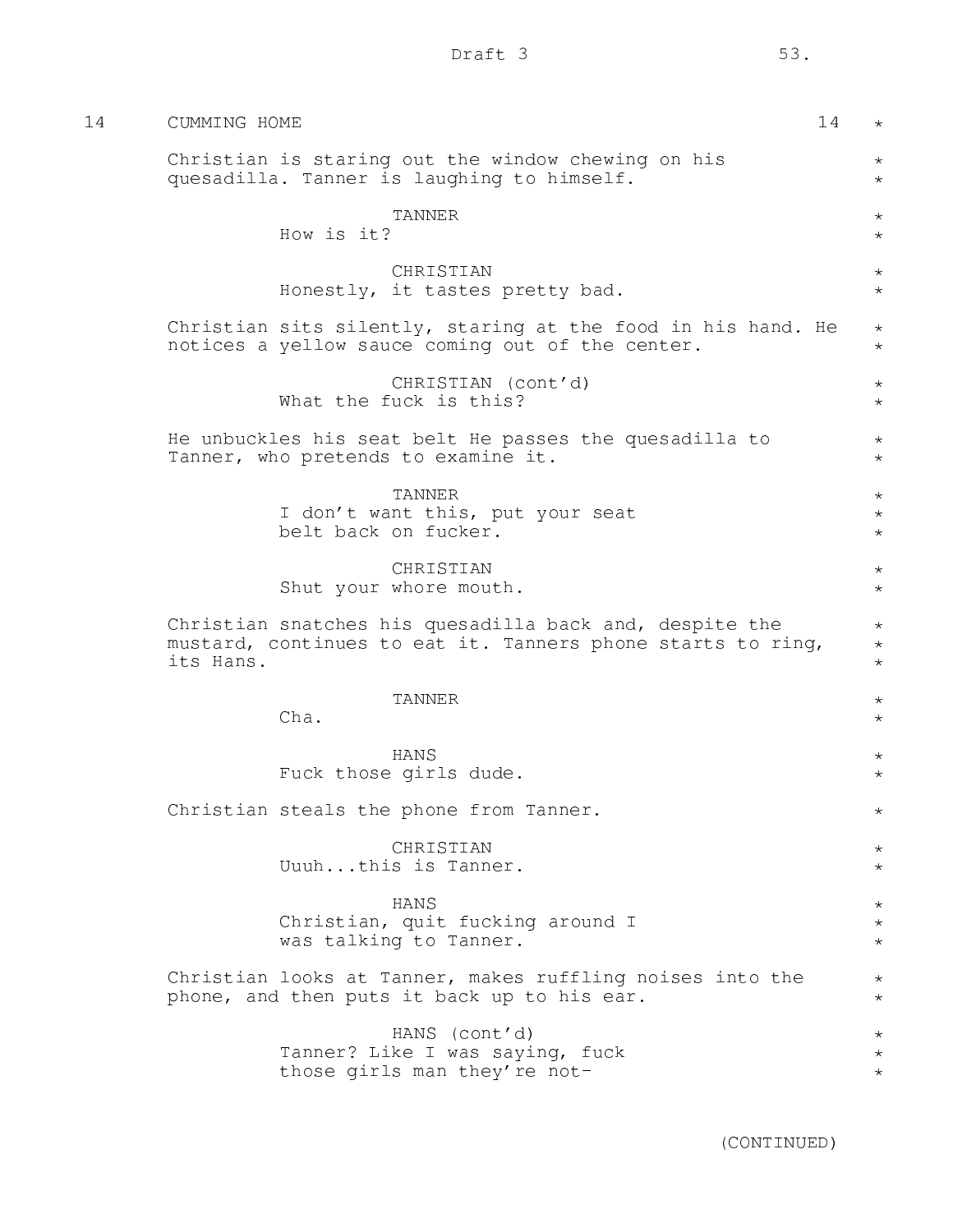CHRISTIAN Did you kill yourself yet? Christian looks at both of his watches, neither of them have batteries. CHRISTIAN (cont'd) Uuuwait, what time is it? HANS (sighing) Give Tanner the phone. Christian taps Tanners shoulder, but doesn't hand him the phone. CHRISTIAN What time is it yet? TANNER Yet? Christian tries to remember what he said. CHRISTIAN What? Tanner takes the phone from Christian. Christian doesn't react, instead reaching into his own pocket to get his phone. TANNER Cha. HANS This is bullshit man. TANNER OH, cockblocking me didn't work? Christian checks the time, thinks for a little longer than a \* \* \* \* \* \* \* \* \* \* \* \* \* \* \* \* \* \* \* \* \* \* \* \* \* \* \* \* \* \* \* \* \* \* \* \* \* \* \* \* \* \* \* \* \* \* \* \* \* \* \* \* \* \* \* \* \* \* \* \*

normal, sober person would think, and then a lightbulb goes off. There is a "Pro-Life" group setting up a display on campus to harass students. Hans and Tanner are still on the phone.

> HANS What the fuck? No. You were stuttering and I saved you. You were gonna crash and burn with those girls. Trust me. You're too young man.

Hans Bullshits.

\* \* \* \* \* \* \* \* \* \* \* \* \* \* \* \* \* \* \* \*\*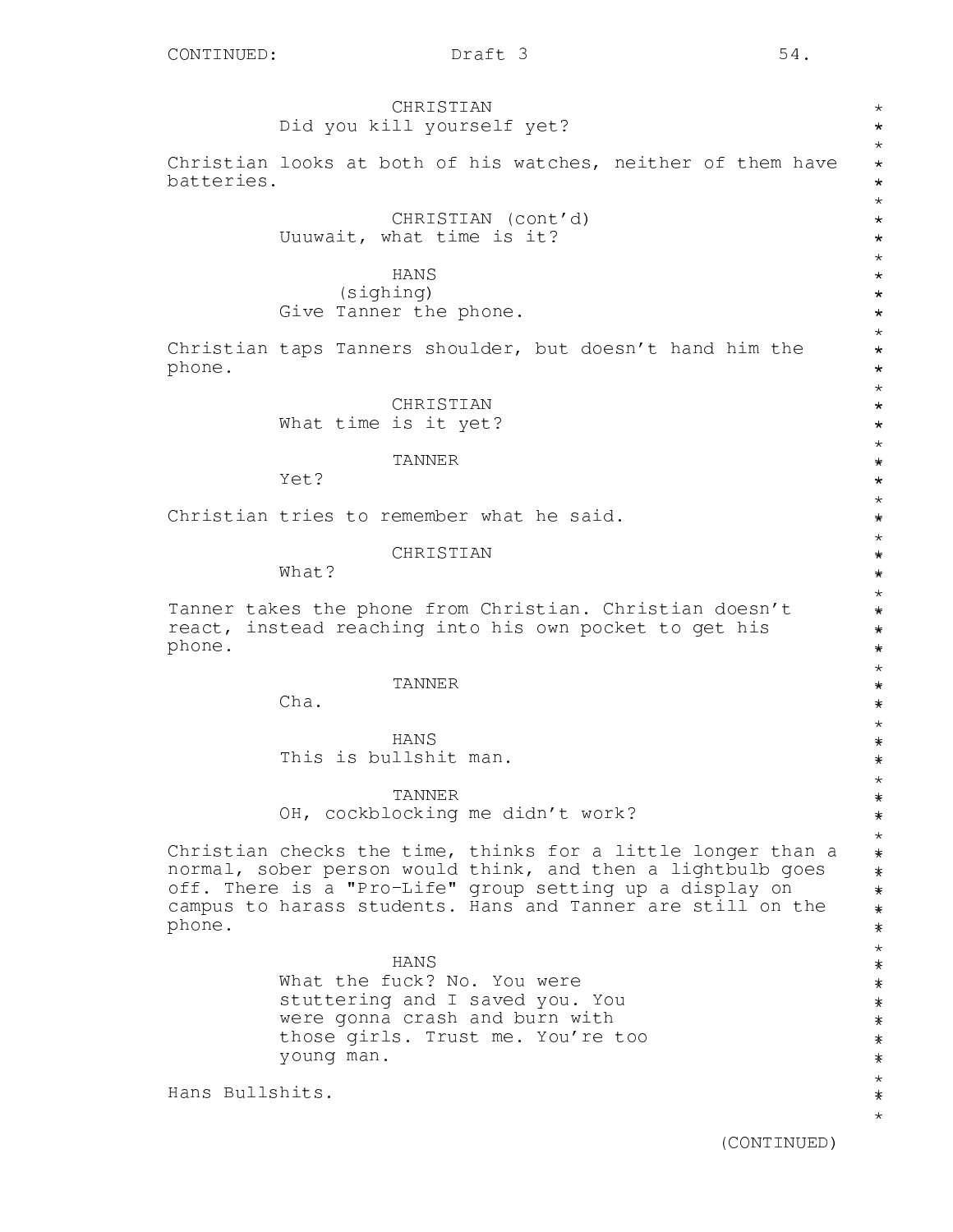|                     | TANNER<br>No, you're just too old Uncle Hans.                                                                                                                                            | $\star$<br>$\star$                                             |
|---------------------|------------------------------------------------------------------------------------------------------------------------------------------------------------------------------------------|----------------------------------------------------------------|
|                     | Christian takes the phone from Tanner.                                                                                                                                                   | $\star$                                                        |
|                     | CHRISTIAN<br>Fuck off and die already, you're<br>like 80 years old.                                                                                                                      | $\star$<br>$\star$<br>$\star$                                  |
|                     | Christian hangs up the phone. A few seconds later Christians<br>phone begins to ring, a call from Hans and answers it.                                                                   | $\star$<br>$\star$                                             |
|                     | CHRISTIAN (cont'd)<br>Sorry dude, Tanner is being a dick<br>and just hung up.                                                                                                            | $\star$<br>$\star$<br>$\star$                                  |
|                     | HANS<br>Shut the fuck up.                                                                                                                                                                | $\star$<br>$\star$                                             |
| under the car seat. | Tanner violently switches lanes causing Christian (who is<br>not wearing a seatbelt) to slam his head against the window,<br>simultaneously ending the call with Hans as his phone falls | $\star$<br>$\star$<br>$\star$<br>$\star$                       |
|                     | CHRISTIAN<br>Aaaaa-ow. What?                                                                                                                                                             | $\star$<br>$\star$                                             |
|                     | Tanner receives a call from Hans.                                                                                                                                                        | $\star$                                                        |
|                     | TANNER<br>Sorry Christian is being                                                                                                                                                       | $\star$<br>$\star$                                             |
| floor of the car.   | Tanner looks at Christian, he is packing another bowl on the                                                                                                                             | $\star$<br>$\star$                                             |
|                     | TANNER (cont'd)<br>Christian.                                                                                                                                                            | $^{\star}$<br>$\star$                                          |
|                     | HANS<br>I don't care about that, can you<br>just come pick me up, I'm on campus<br>at the library, I gotta go home and<br>study man it's too distracting<br>here.                        | $\star$<br>$\star$<br>$\star$<br>$\star$<br>$\star$<br>$\star$ |
|                     | TANNER<br>Yeah I'm on the way.                                                                                                                                                           | $\star$<br>$^\star$                                            |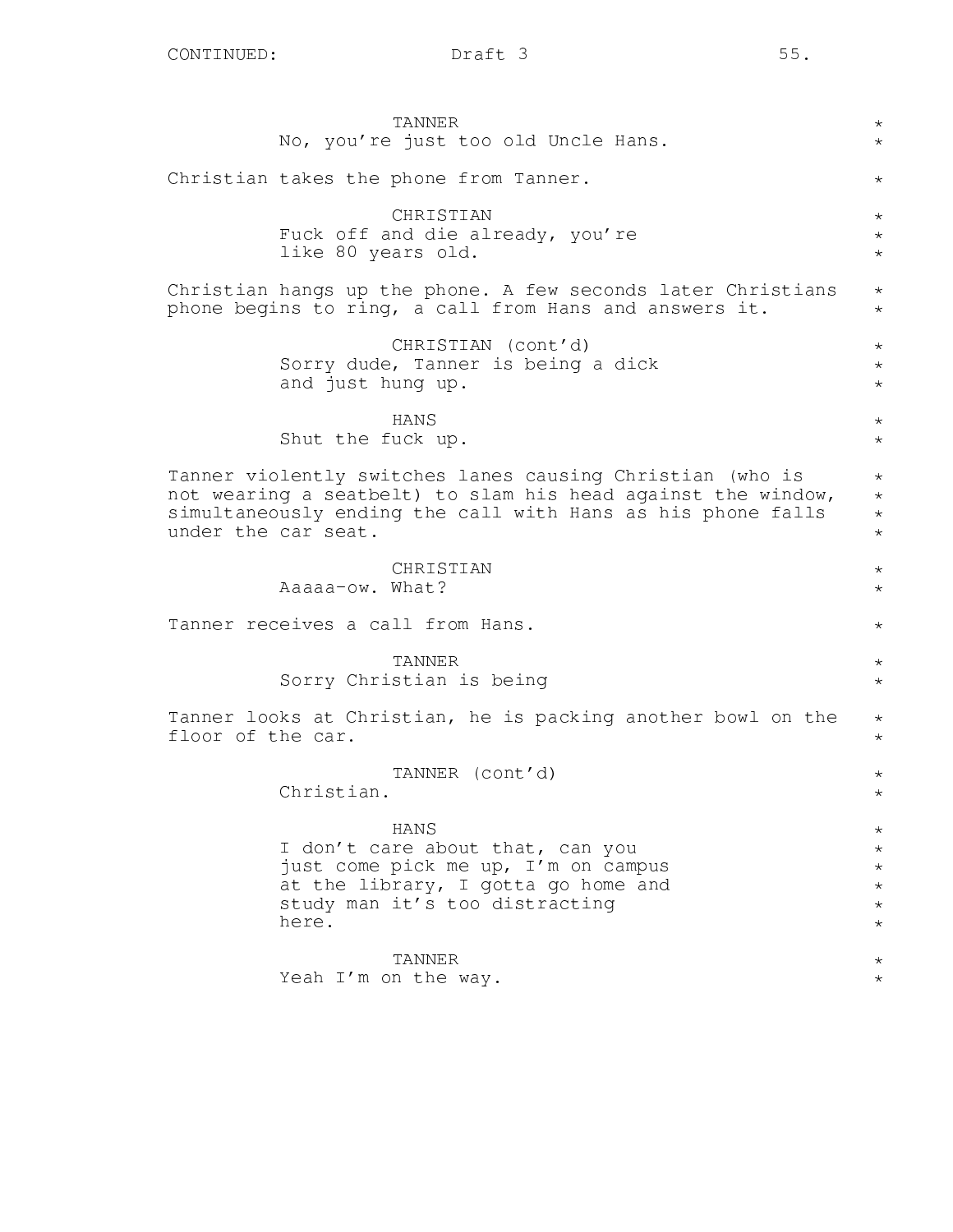# 15 AA FIRE (ANTI-ABORTION) 15

Tanner and Christian park near campus then walk towards the library. The schools main building for freshman classes, the dining hall, and the library are all on one corner with a large common area between. This will be known as the Cumpass (compass). Tanner notices a large display near it. \*

#### TANNER What's that in the middle of the Cum Pass?

Christian is already wandering off right towards what Tanner was talking about. There's a poster set up with pictures of aborted fetuses on it and horrible facts about abortion. Ellie, a gorgeous and tall freshman, is passing out flyers to the bypassing student body. One of them happens to be Christian.

#### CHRISTIAN

Cool, thanks can I get two more, I want to spread the word of our Lord and savior Satan.

Ellie didn't quite hear the last thing he said. She hands him two more flyers. Christian turns over the three separate flyers to the blank side. He writes on each a different anti abortion phrase. 1)"One method of destroying a concept is by diluting its meaning. Observe that by ascribing rights to the unborn, i.e., the nonliving, the anti-abortionists obliterate the rights of the living: the right of young people to set the course of their own lives" -- Ayn Rand. 2)Fuck your views, fuck your beliefs, and don't share that shit in my face. I don't fucking like it. 3) I'm with stupid. Christian holds up the first sign.

> CHRISTIAN (cont'd) Everyone! Read my sign and I promise you that salvation will be bestowed upon you.

ELLIE Can I help you?

#### CHRISTIAN

Yeah, are you doing this because half of your sorority got an abortion last year?

Ellie immediately gets offended, people start taking pictures of Christian with his small sign.

(CONTINUED)

\*

\* \* \* \*

 $\star$ \* \*

 $\star$ \* \* \* \* \*

\* \* \* \*

\* \* \* \* \* \* \* \* \* \* \*

\* \* \* \*

\* \*

\* \* \* \*

\* \*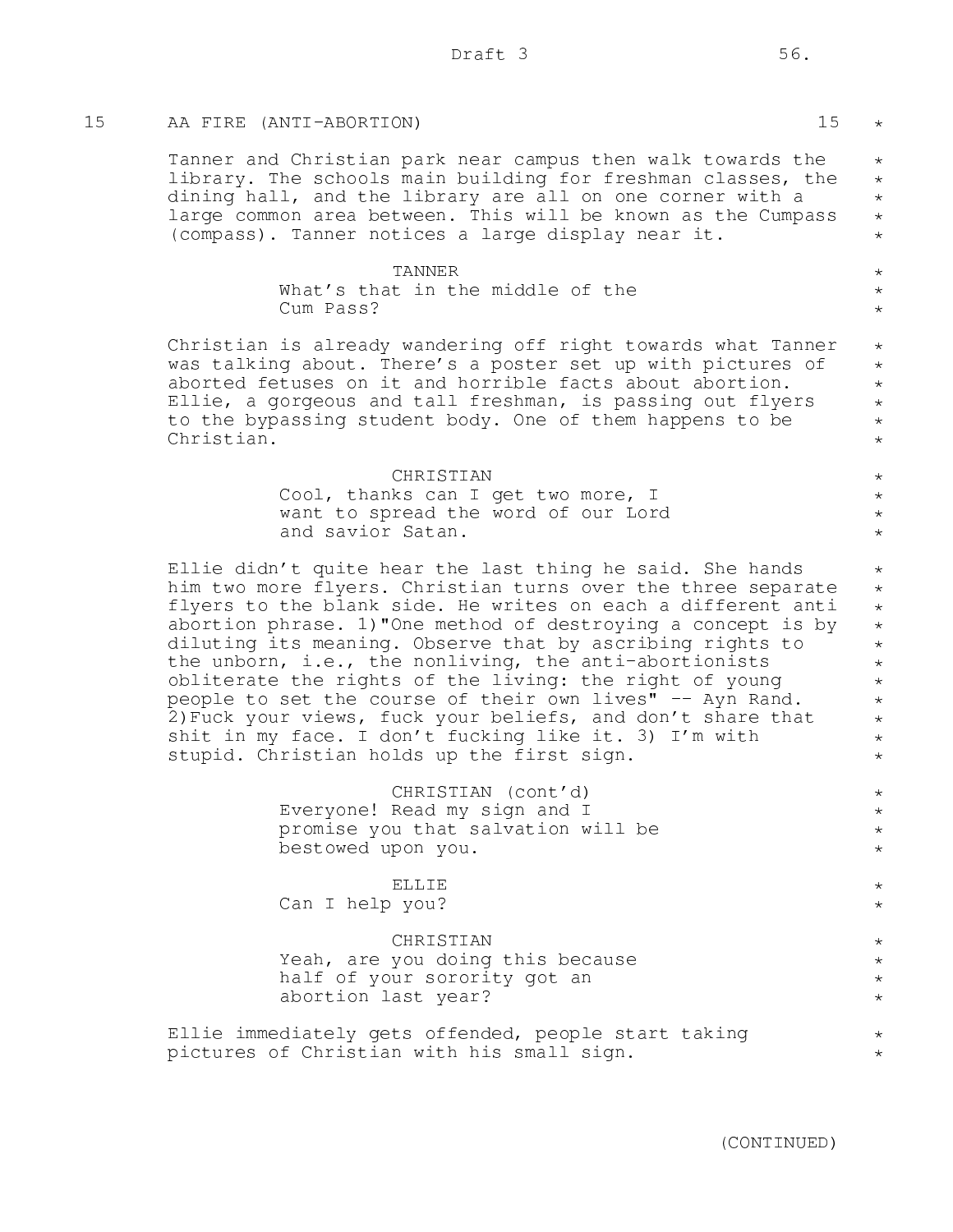| <b>ELLIE</b>                                                                                                                 | $\star$               |
|------------------------------------------------------------------------------------------------------------------------------|-----------------------|
| Excuse me? That never happened.                                                                                              | $\star$               |
| This is a friendly pro-life<br>presentation.                                                                                 | $\star$<br>$\star$    |
|                                                                                                                              |                       |
| Christian examines the disgusting photos.                                                                                    | $\star$               |
| CHRISTIAN                                                                                                                    | $\star$               |
| Looks like a bunch of non-people on                                                                                          | $\star$               |
| here. Your name is Ellie right?                                                                                              | $\star$               |
|                                                                                                                              |                       |
| ELLIE<br>How do you know my name?                                                                                            | $\star$<br>$\star$    |
|                                                                                                                              |                       |
| Tanner pushes his way through the small crowd that has                                                                       | $\star$               |
| gathered around Christian and the girl arguing.                                                                              | $\star$               |
| TANNER                                                                                                                       | $\star$               |
| Woah. These pictures are gross.                                                                                              | $\star$               |
|                                                                                                                              |                       |
| Christian passes the 2nd flyer to Tanner.                                                                                    | $\star$               |
| TANNER (cont'd)                                                                                                              | $\star$               |
| You're in a sorority? I didn't know                                                                                          | $\star$               |
| you were that gay.                                                                                                           | $\star$               |
|                                                                                                                              |                       |
| Christian turns the flyer around to the phrase.                                                                              | $\star$               |
| TANNER (cont'd)                                                                                                              | $\star$               |
| You know Christian, you can talk to                                                                                          | $\star$               |
| me if you have a problem with my                                                                                             | $\star$               |
| beliefs.                                                                                                                     | $\star$               |
| Ellie is filled with a sense of happiness and awkwardness.                                                                   | $\star$               |
| PAST WRESTLING MEET                                                                                                          | $\star$               |
|                                                                                                                              |                       |
| Tanner's high school wrestling coach is pumping him up for a                                                                 | $\star$               |
| big match against a recently immigrated Russian wrestler.                                                                    | $\star$               |
| The Russian has been wrestling his entire life. He wears the<br>Russian flag as his singlet and the Soviet Union flag as his | $\star$<br>$\star$    |
| socks. He stares down the the two Americans. Tanner shakes                                                                   | $\star$               |
| his head, causing his long hair to dance in the air.                                                                         | $\star$               |
|                                                                                                                              |                       |
| COACH B.<br>Tanner, ever thought of getting a                                                                                | $\star$<br>$^{\star}$ |
| haircut.                                                                                                                     | $\star$               |
|                                                                                                                              |                       |
| Tanner is warming up.                                                                                                        | $^\star$              |
| <b>TANNER</b>                                                                                                                | $^\star$              |
| No coach, the hair gives me favor                                                                                            | $^\star$              |
| from the Flow gods.                                                                                                          | $^\star$              |
|                                                                                                                              |                       |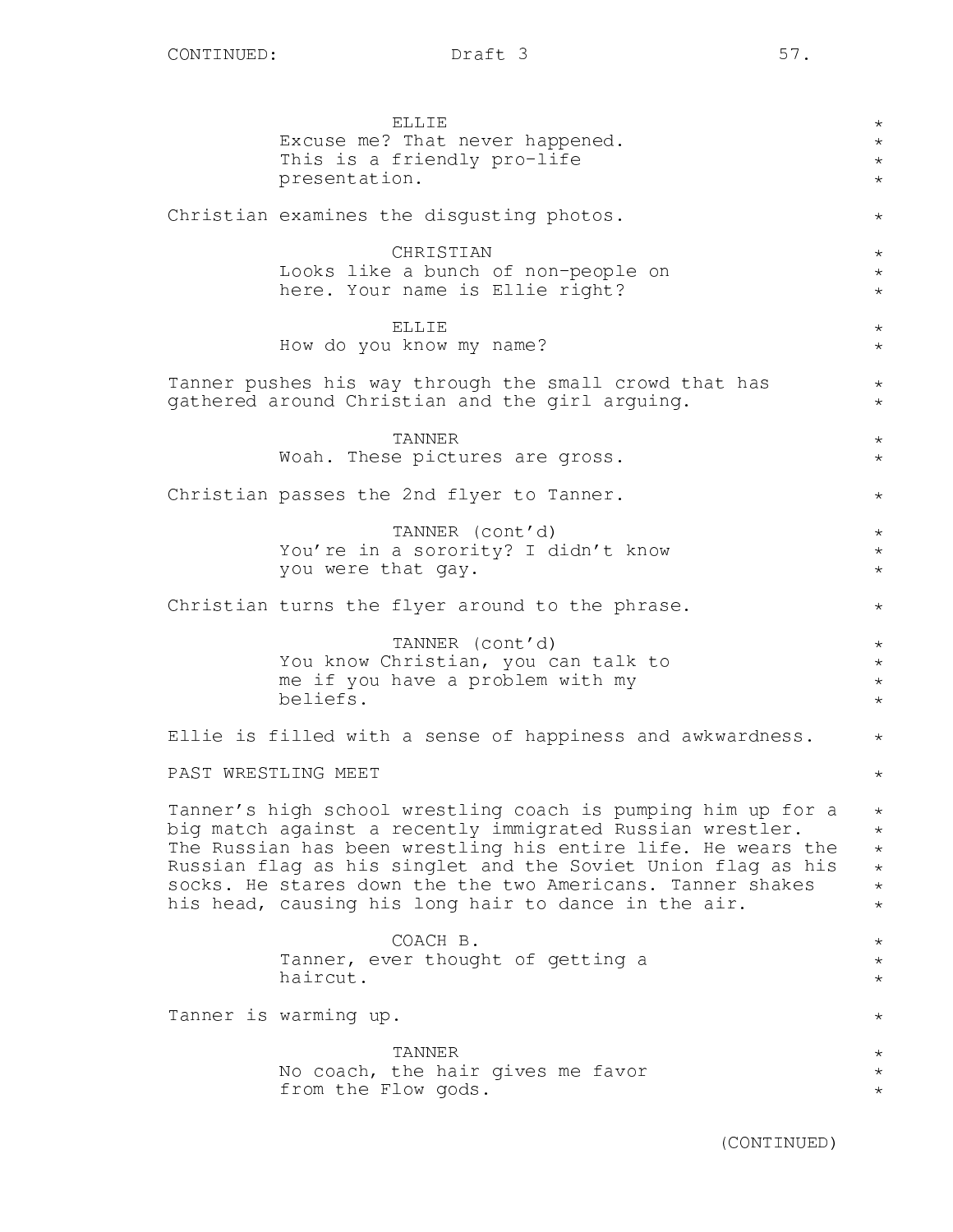Coach pats him on his back COACH B. Yeah well, its also nice to pull on. He points at the Russian's socks. COACH B. (cont'd) You see that Tanner! Tanner is filled with anger due to his Soviet sock. TANNER He is mocking you! He saw you wear those american socks when you wrestled his backup. He didn't even think you were worthy of his time. The Russian grins, and looks over to his coach RUSSIAN WRESTLER (Russian to his coach) I think he noticed my socks. The coach pats his back. RIVAL COACH Whatever you say kid, just win. The match is about to begin, people rush towards the stands. Ellie walks in and sees Tanner preparing for the match. His long, shinny hair flows as he steps to the scoreboard, checking himself in. His coach rushes over to him and pulls him near his ear. COACH B. Go to him, Run over him. Tanner rips off his warm ups, displaying his american flag long socks and his custom made singlet, it has an american eagle flying as it leaves a trail of the american flag. The two men walk towards the center of the matt RUSSIAN WRESTLER (Russian accent) I hope you're ready to lose girly man. TANNER You migrated to the wrong country commy. \* \* \*  $\star$ \*  $\star$ \* \*  $\star$ \* \* \* \* \* \* \*  $\star$  $\star$ \*  $\star$ \* \* \* \* \* \* \* \* \* \* \* \* \* \* \* \* \* \*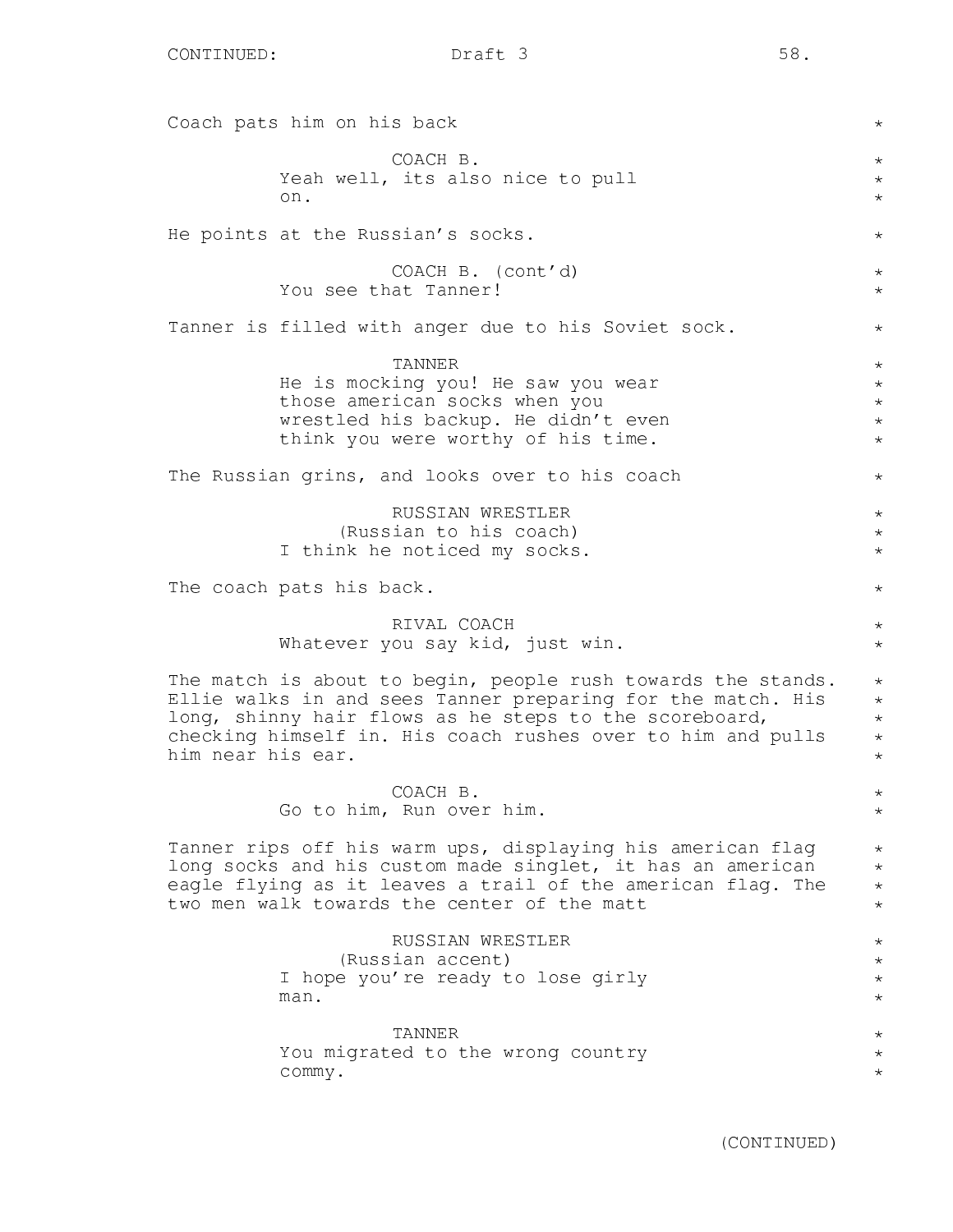Ellie stares attentively at Tanner. Everything gets silent. She is at awe at Tanner's confident smile and hair. Then Tanner turns to her and winks. The referee blows the whistle and the crowd breaks the silence, roaring out USA! \* \* \* \*

# AA FIRE

CHRISTIAN Hey Tanner, isn't this that girl you slept with a while ago?

Tanner and Ellie make eye contact, then she turns her head away and lowers her eyes. He doesn't remember her.

> TANNER Nope. Not me.

CHRISTIAN Liar I remember you talked about her last year.

TANNER

Oh yeah!

CHRISTIAN Do you remember now?

TANNER

No.

Christian rubs his face.

CHRISTIAN Never mind. By the way, is this the sorority you told me to get away from because they don't take plan B?

Before Tanner could reply, Ellie interrupts.

ELLIE

None of my sorority sisters got pregnant! Asshole!

One of Ellie's sorority sisters is returning from lunch when she sees the argument happening. She makes her way over to the display. \* \* \*

# SUSAN Can I help you?

Christian ignores Susan, he leans over on the counter.

\*

\* \* \*

 $\star$ \*

\* \*

\* \* \*

\* \*

\* \*

\* \*

\*

\* \* \* \* \*

\*

\* \* \*

\* \*

\*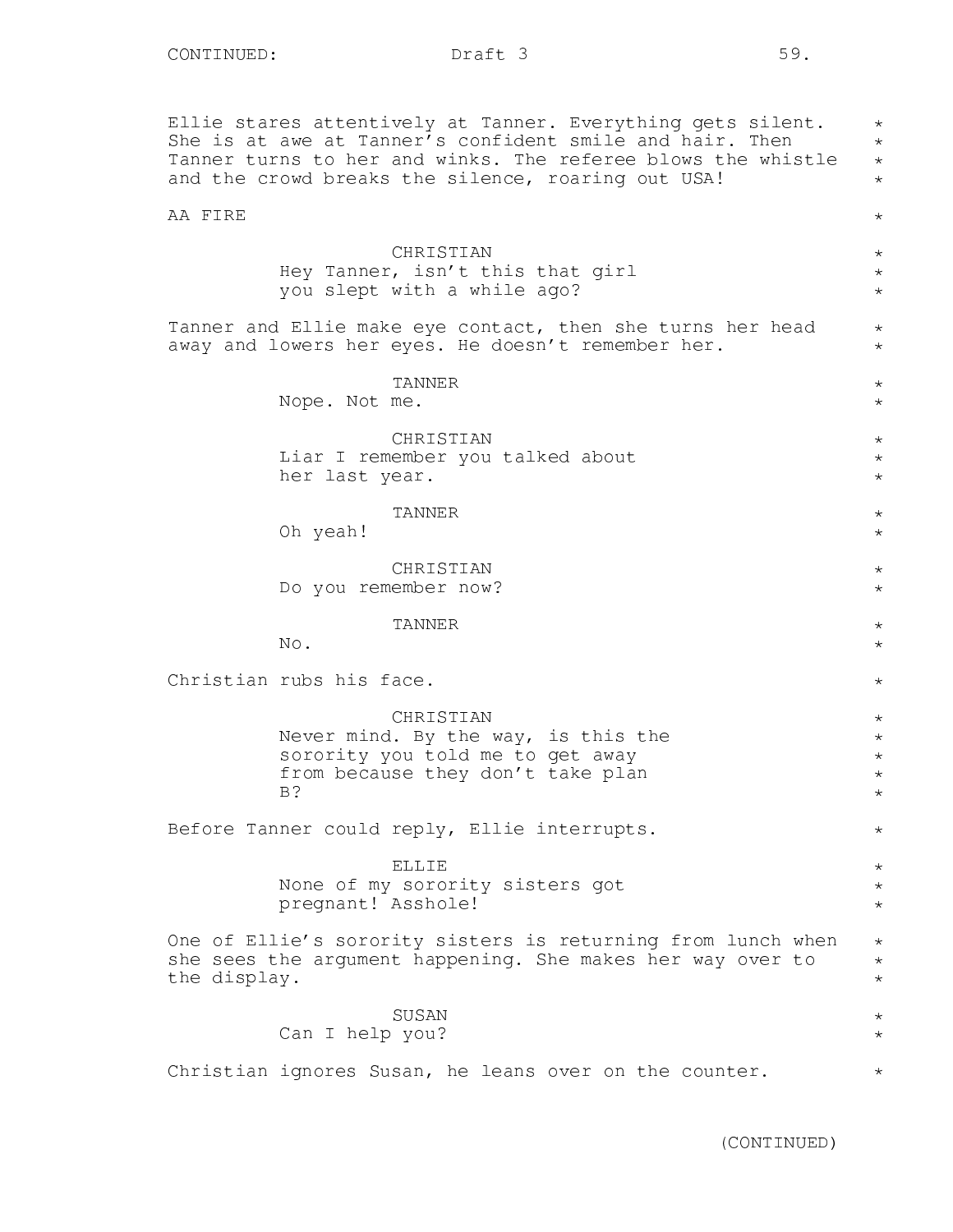CHRISTIAN (To Ellie ) You guys let HER into the sorority? Wow. Susan is shocked. CHRISTIAN (cont'd) (to Susan) Your sorority is the sluttiest on campus, why the hell are you pro life? You shouldn't have babies in the first place, there's a good chance any offspring of yours will be a failure at life. Tanner gets a call from Hans, and walks away as he answers. TANNER Cha. HANS Where the hell are you? I've been waiting here forever. TANNER Hans, I know you're old and don't have a lot of time left, but it's only been like 10 minutes since you last called. HANS Not including the time I was stuck with those dumb broads. TANNER Karma for cock-blocking. Tanner looks over at Christian, who is now standing on a bench preaching. CHRISTIAN Don't listen to these hypocritical skanks, nothing is God's creation. God doesn't exist. Watch. Fuck God, fuck Jesus, and fuck these unborn babies. Christian looks up, waiting to get killed by god. TANNER (On the phone) We're in the compass, you'll see us. \* \* \* \* \* \* \* \* \* \* \* \* \* \* \* \* \* \* \* \* \* \* \* \* \* \* \* \* \* \* \* \* \* \* \* \* \* \* \* \* \* \* \* \* \* \* \* \* \* \* \* \* \* \* \* \* \* \* \* \* \* \* \* \* \* \* \* \* \* \* \* \* \* \* \* \* \* \* \* \* \* \*\*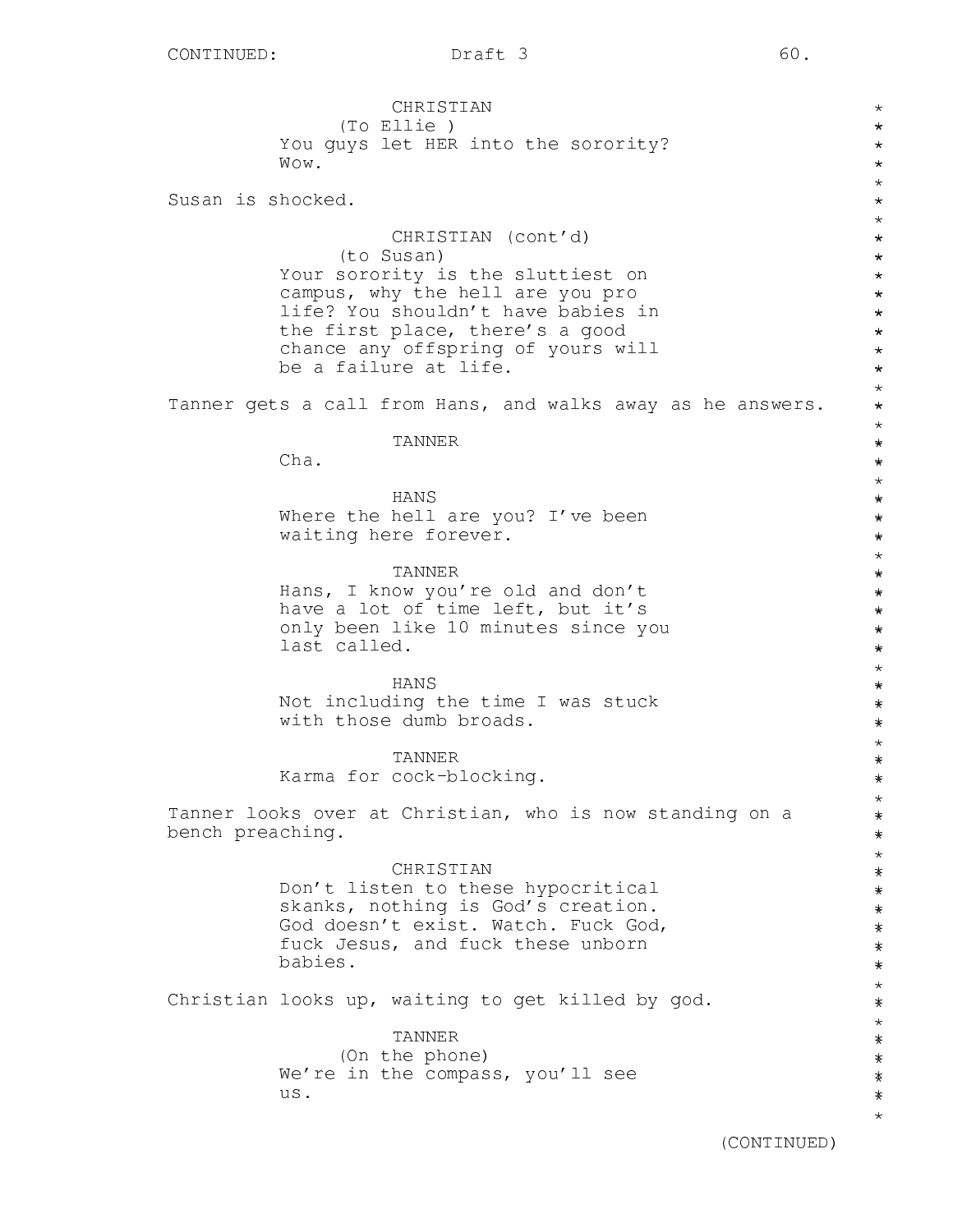|           | Silence. Tanner looks at his phone and notices Hans hung up.                                                               | $\star$                                             |
|-----------|----------------------------------------------------------------------------------------------------------------------------|-----------------------------------------------------|
|           | <b>HANS</b><br>(Behind Tanner)<br>What the fuck is Christian doing?                                                        | $\star$<br>$\star$<br>$\star$                       |
| noticing. | Tanner jumps back, as Hans came up behind him without him                                                                  | $\star$<br>$\star$                                  |
|           | TANNER<br>Where the fuck did you come from?                                                                                | $\star$<br>$\star$                                  |
|           | HANS<br>Doesn't matter, what matters now is<br>that Christian is about to get<br>arrested.                                 | $\star$<br>$\star$<br>$\star$<br>$\star$            |
|           | TANNER<br>Him? No he's fine.                                                                                               | $\star$<br>$\star$                                  |
|           | Hans grabs Tanner and points at two cops slowly riding by.<br>Susan had enough and pushes through the crowd.               | $\star$<br>$\star$                                  |
|           | SUSAN<br>Get down from there and stop<br>harassing us, or I'll call the<br>cops!                                           | $\star$<br>$\star$<br>$\star$<br>$\star$            |
|           | CHRISTIAN<br>Holy shit, the Kool-Aid guy! OH<br>YEAH! OH YEAH! OH YEAH! First<br>amendment bitch, I can do what I<br>want. | $\star$<br>$\star$<br>$\star$<br>$\star$<br>$\star$ |
|           | Christian holds up his index finger representing the 1st<br>amendment, and then flicks Susan off                           | $\star$<br>$\star$                                  |
|           | CHRISTIAN (cont'd)<br>So fuck you, and suck my asshole.                                                                    | $\star$<br>$\star$                                  |
|           | The crowd laughs at Susan. Hans walks over to Christian.                                                                   | $\star$                                             |
|           | <b>HANS</b><br>Christian, get the fuck down from<br>there.                                                                 | $\star$<br>$\star$<br>$\star$                       |
|           | Hans pulls Christian down.                                                                                                 | $^\star$                                            |
|           | HANS (cont'd)<br>Are you trying to ruin yours, and<br>maybe my life?                                                       | $^\star$<br>$^\star$<br>$^\star$                    |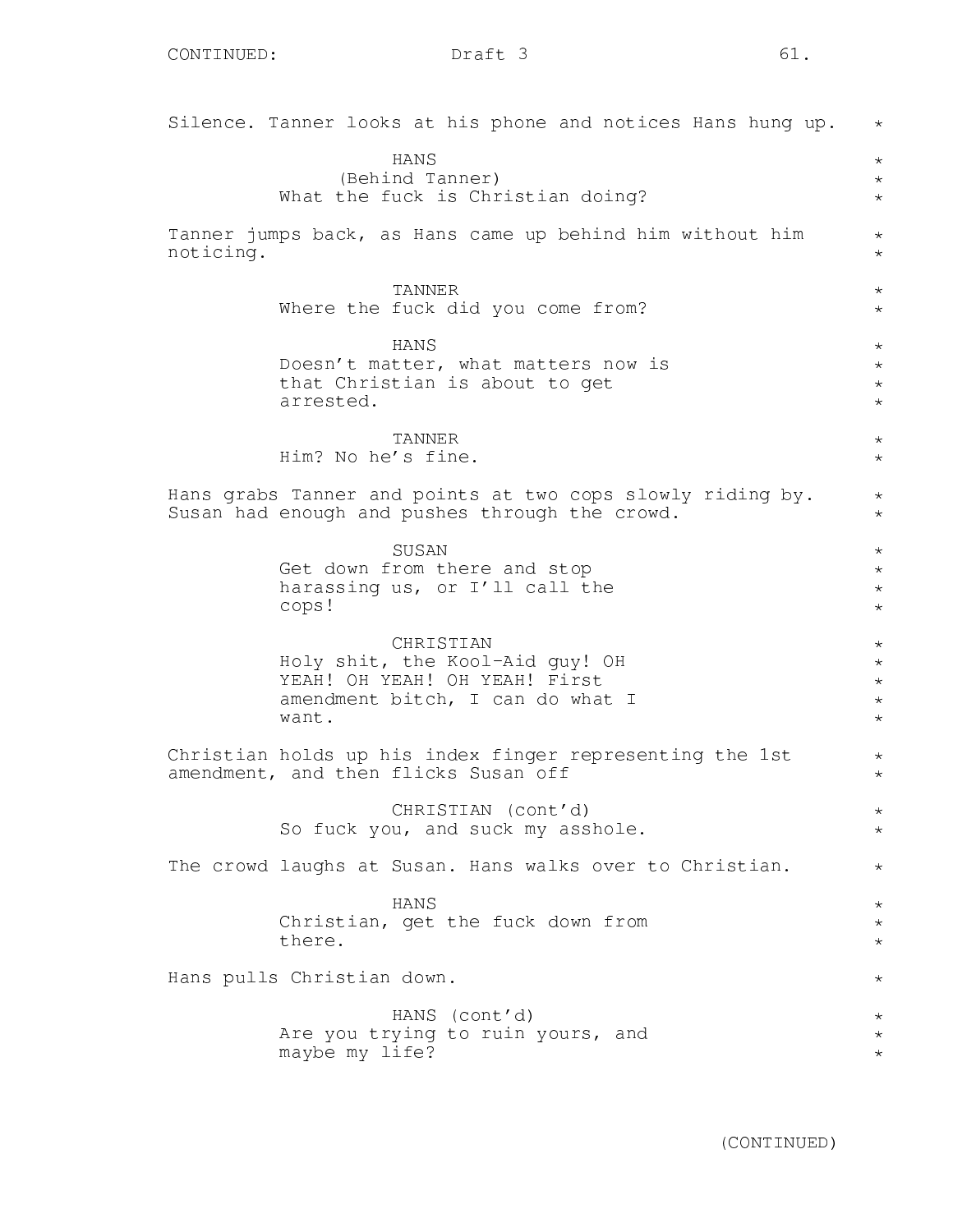| CHRISTIAN                                                    | $\star$    |
|--------------------------------------------------------------|------------|
| No, just their slutty lives.                                 | $\star$    |
| Susan charges Christian and slaps him in the face. They both | $\star$    |
| fall over. Tanner picks up Christian and pulls him away from | $\star$    |
| Susan, who is still rolling around on the ground like a      | $\star$    |
| turtle on its back. Susan is making loud guttural sounds     | $^{\star}$ |
| that I'm sure are supposed to be insults for Christian. Two  | $^{\star}$ |
| campus cops on bikes ride up.                                | $\star$    |
| JUSTIN (COP)                                                 | $\star$    |
| What's going on here students?                               | $\star$    |
| Hans disappears into the crowd silently.                     | $\star$    |
| SUSAN                                                        | $\star$    |
| I can explain! It's his fault!                               | $\star$    |
| Christian softens his voice and points at Susan.             | $^\star$   |
| CHRISTIAN                                                    | $\star$    |
| You saw her, she slapped me in the                           | $\star$    |
| face! I've been assaulted.                                   | $^{\star}$ |
| JUSTIN (COP)                                                 | $\star$    |
| Ma'am, I need you to go over there                           | $\star$    |
| and talk to my fellow officer about                          | $\star$    |
| what just happened.                                          | $\star$    |
| Susan walks to where another officer is a few feet away, she | $\star$    |
| is holding back her tears. Justin walks closer to Christian  | $\star$    |
| and Tanner.                                                  | $\star$    |
| JUSTIN (COP) (cont'd)                                        | $^{\star}$ |
| Okay, Christian, what happened?                              | $^\star$   |
| Justin has dealt with Christian before, and was his Parole   | $\star$    |
| Officer for a year at one point. He takes out his notepad.   | $\star$    |
| The crowd grows silent.                                      | $^{\star}$ |
| CHRISTIAN                                                    | $\star$    |
| I was just here, voicing my                                  | $\star$    |
| opinion, exercising my God-given                             | $^\star$   |
| rights, and she slapped me!                                  | $^{\star}$ |
| Justin looks at Tanner.                                      | $^\star$   |
| JUSTIN (COP)                                                 | $\star$    |
| Tanner, is this true?                                        | $^\star$   |
| TANNER                                                       | $^\star$   |
| I plead the 5th bro.                                         | $^\star$   |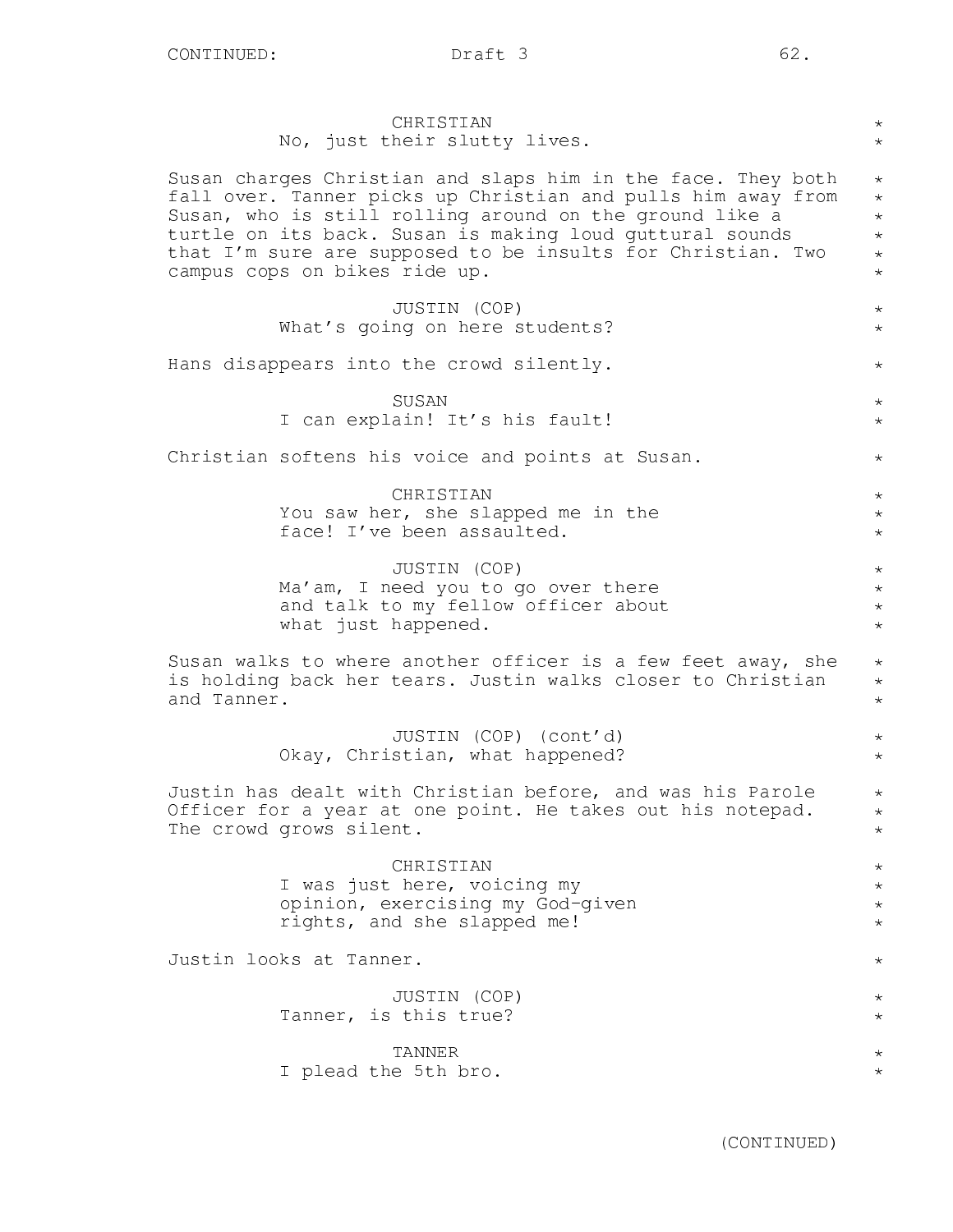Tanner and Christian laugh. Justin buries his face in his notepad, letting out a big sigh. Christian looks over to Susan, who is sitting down talking to a cop. She hasn't started crying, but looks on the verge of tears. Christian smiles, and then groans in agony as he sits down on the ground holding his knee.

# **CHRISTIAN** Hey Justin, could you give me a hand? I think I aggravated my knee when I fell after she hit me.

Justin helps Christian up and he starts to limp towards Tanner. Susan sees this act and gets furious.

> SUSAN (Yelling) Oh come one! He's bullshitting!

Susan tries to stand up and gesture towards him but the cop pushes her back down.

> COP 2 Ma'am, please remain seated.

Susan starts to cry. A wave of satisfaction washes over Christian.

> JUSTIN (COP) Do you want to press charges on her?

CHRISTIAN Nah, I'm good, fuck cops.

Justin sighs and leaves. The crowd is speechless.

CHRISTIAN (cont'd) Alright guys, we can go home now. I want to see how the pledges have cleaned the place anyways.

TANNER Pledges? What are we, a fraternity?

Hans appears at a distance and is walking away.

TANNER (cont'd) (yelling) Hans hold up, the car is this way!

Hans ignores him. Christian takes the opportunity with the attention he has from the crowd.

\* \* \* \* \* \*

 $\star$ \* \* \*

\* \*

\* \* \*

\* \*

\* \*

\* \*

\* \* \*

\* \*

\*

 $\star$ \* \* \*

\* \*

\*

 $\star$ \* \*

 $\star$ \*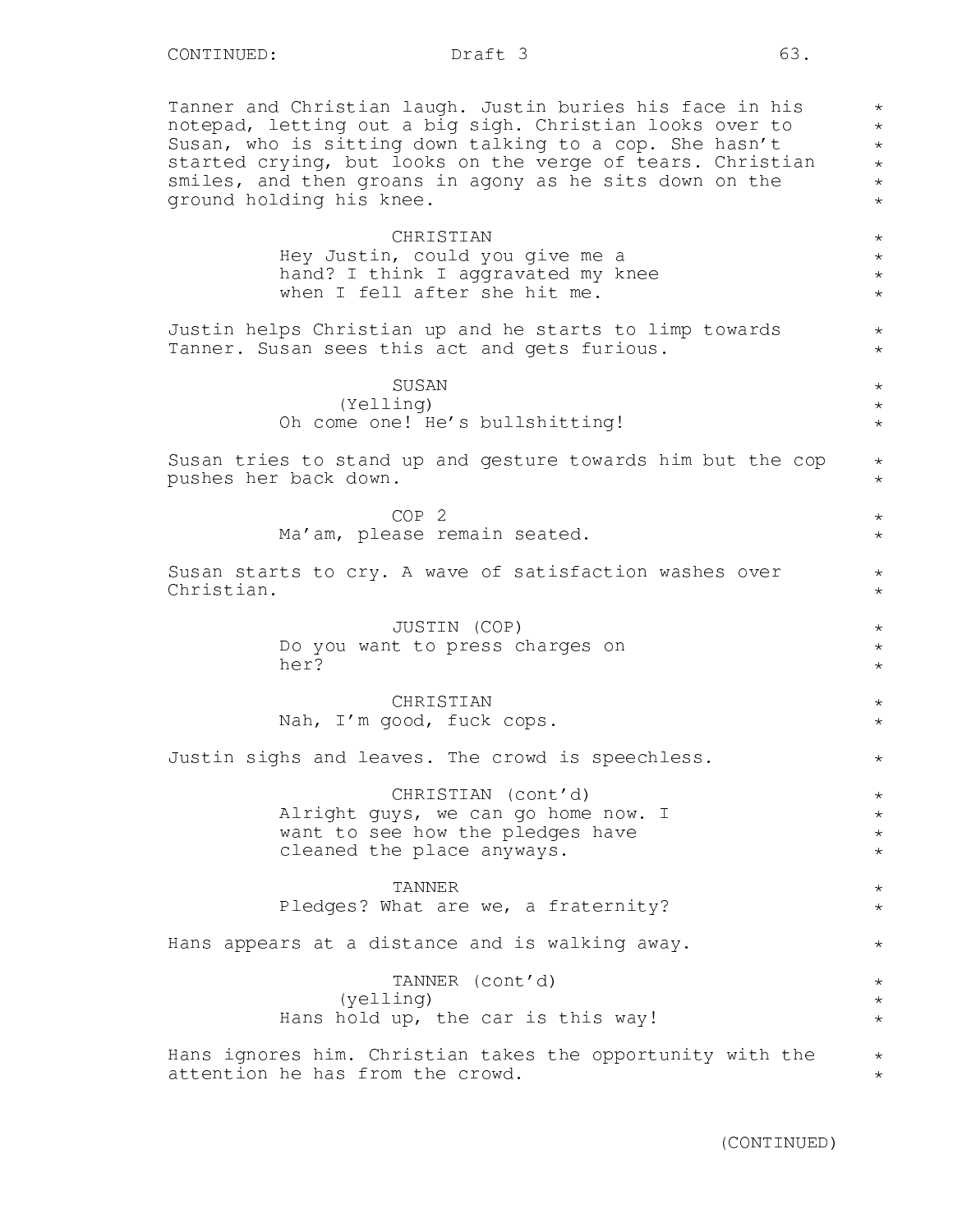|                                                           |         | CHRISTIAN      |                                    |  |  | $\star$            |
|-----------------------------------------------------------|---------|----------------|------------------------------------|--|--|--------------------|
|                                                           |         |                | Hey everyone! See that guy! That's |  |  | $\star$            |
|                                                           |         |                | our friend Hans! He's a single     |  |  | $\star$            |
|                                                           | school! |                | father of two trying to finish up  |  |  | $\star$<br>$\star$ |
|                                                           |         |                |                                    |  |  |                    |
| The crowd disperses. Ellie stares Tanner down as he walks |         |                |                                    |  |  | $\star$            |
| with Christian towards Tanner.                            |         |                |                                    |  |  | $\star$            |
|                                                           |         |                |                                    |  |  | $\star$            |
|                                                           |         | ELLIE          |                                    |  |  | $\star$            |
|                                                           |         | (to herself)   |                                    |  |  | $\star$            |
|                                                           |         | He is so cute. |                                    |  |  | $\star$<br>$\star$ |
|                                                           |         |                |                                    |  |  | $\star$            |
|                                                           |         |                |                                    |  |  | $\star$            |
|                                                           |         |                |                                    |  |  | $\star$            |
|                                                           |         |                |                                    |  |  | $\star$            |
|                                                           |         |                |                                    |  |  | $\star$            |
|                                                           |         |                |                                    |  |  | $\star$            |
|                                                           |         |                |                                    |  |  | $\star$<br>$\star$ |
|                                                           |         |                |                                    |  |  | $\star$            |
|                                                           |         |                |                                    |  |  | $\star$            |
|                                                           |         |                |                                    |  |  | $\star$            |
|                                                           |         |                |                                    |  |  | $\star$            |
|                                                           |         |                |                                    |  |  | $\star$            |
|                                                           |         |                |                                    |  |  | $\star$<br>$\star$ |
|                                                           |         |                |                                    |  |  | $\star$            |
|                                                           |         |                |                                    |  |  | $\star$            |
|                                                           |         |                |                                    |  |  | $\star$            |
|                                                           |         |                |                                    |  |  | $\star$            |
|                                                           |         |                |                                    |  |  | $\star$            |
|                                                           |         |                |                                    |  |  | $\star$            |
|                                                           |         |                |                                    |  |  | $\star$<br>$\star$ |
|                                                           |         |                |                                    |  |  | $\star$            |
|                                                           |         |                |                                    |  |  | $^\star$           |
|                                                           |         |                |                                    |  |  | $\star$            |
|                                                           |         |                |                                    |  |  | $\star$            |
|                                                           |         |                |                                    |  |  | $\star$            |
|                                                           |         |                |                                    |  |  | $\star$<br>$\star$ |
|                                                           |         |                |                                    |  |  | $\star$            |
|                                                           |         |                |                                    |  |  | $\star$            |
|                                                           |         |                |                                    |  |  | $\star$            |
|                                                           |         |                |                                    |  |  | $\star$            |
|                                                           |         |                |                                    |  |  | $\star$            |
|                                                           |         |                |                                    |  |  | $\star$            |
|                                                           |         |                |                                    |  |  | $\star$<br>$\star$ |
|                                                           |         |                |                                    |  |  | $\star$            |
|                                                           |         |                |                                    |  |  | $\star$            |
|                                                           |         |                |                                    |  |  | $\star$            |
|                                                           |         |                |                                    |  |  |                    |
|                                                           |         |                |                                    |  |  |                    |
|                                                           |         |                |                                    |  |  |                    |
|                                                           |         |                |                                    |  |  |                    |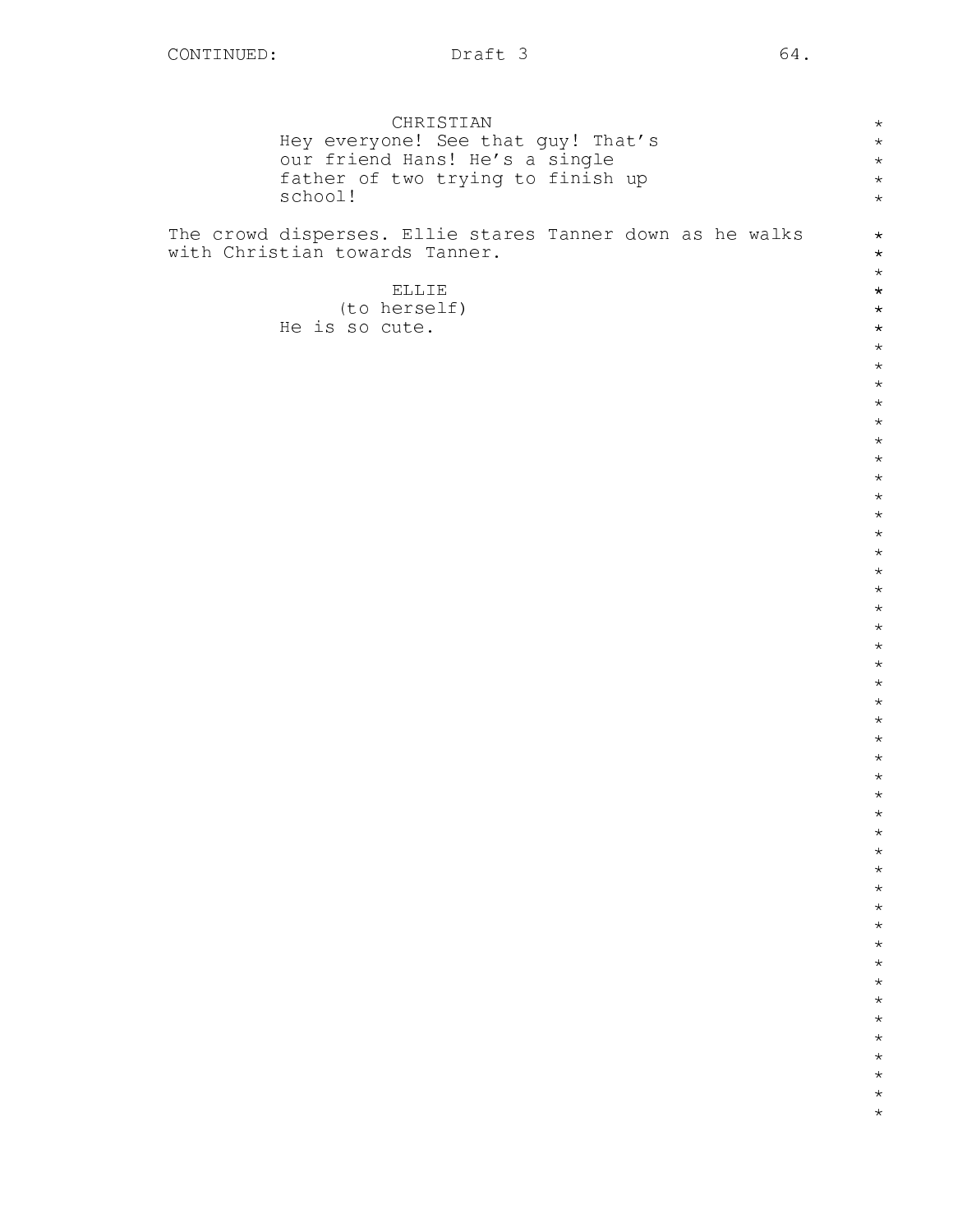| 16 | MARGARET AND TAYLOR<br>16                                                                                                                                                                                                                                                                                                                                                                                                                                                                         | $\star$                                                                                                        |  |  |  |  |  |  |
|----|---------------------------------------------------------------------------------------------------------------------------------------------------------------------------------------------------------------------------------------------------------------------------------------------------------------------------------------------------------------------------------------------------------------------------------------------------------------------------------------------------|----------------------------------------------------------------------------------------------------------------|--|--|--|--|--|--|
|    | Hans knocks heavily twice and then walks into Studio.<br>Christian and Tanner come in behind him, laughing.                                                                                                                                                                                                                                                                                                                                                                                       | $\star$<br>$\star$                                                                                             |  |  |  |  |  |  |
|    | CHRISTIAN<br>Come on man, why are you so mad?                                                                                                                                                                                                                                                                                                                                                                                                                                                     | $\star$<br>$\star$                                                                                             |  |  |  |  |  |  |
|    | <b>HANS</b><br>I'm not talking anyone until I can<br>hit a bowl and relax.                                                                                                                                                                                                                                                                                                                                                                                                                        | $\star$<br>$\star$<br>$\star$                                                                                  |  |  |  |  |  |  |
|    | Hans picks up the grinder from the table and begins grinding<br>without even checking it.                                                                                                                                                                                                                                                                                                                                                                                                         | $\star$<br>$\star$                                                                                             |  |  |  |  |  |  |
|    | CHRISTIAN<br>Woah that's mine, give it here.                                                                                                                                                                                                                                                                                                                                                                                                                                                      | $\star$<br>$\star$                                                                                             |  |  |  |  |  |  |
|    | Tanner is in the kitchen looking around, the apartment is<br>sparkling clean and smells like Lemon Pledge. Tanner notices<br>a note on the fridge.                                                                                                                                                                                                                                                                                                                                                | $\star$<br>$\star$<br>$\star$                                                                                  |  |  |  |  |  |  |
|    | TANNER<br>(reading out loud)<br>Be right back, buying party<br>supplies.                                                                                                                                                                                                                                                                                                                                                                                                                          | $\star$<br>$\star$<br>$\star$<br>$\star$                                                                       |  |  |  |  |  |  |
|    | He takes the note off the door, walks over and sticks on on<br>Christians back.                                                                                                                                                                                                                                                                                                                                                                                                                   | $\star$<br>$\star$                                                                                             |  |  |  |  |  |  |
|    | TANNER (cont'd)<br>The pledges are going to get party<br>supplies. Whatever that means.                                                                                                                                                                                                                                                                                                                                                                                                           | $\star$<br>$\star$<br>$\star$                                                                                  |  |  |  |  |  |  |
|    | The two are still fighting over the grinder.                                                                                                                                                                                                                                                                                                                                                                                                                                                      |                                                                                                                |  |  |  |  |  |  |
|    | HANS<br>Fuck off, don't make me bust out<br>some Jujitsu older than you are.                                                                                                                                                                                                                                                                                                                                                                                                                      | $^{\star}$<br>$\star$                                                                                          |  |  |  |  |  |  |
|    | CHRISTIAN<br>Hans, you're a dad with two kids<br>and taking classes, I know you<br>don't have time to learn Jujitsu.                                                                                                                                                                                                                                                                                                                                                                              | $\star$<br>$\star$<br>$\star$<br>$\star$                                                                       |  |  |  |  |  |  |
|    | Hans tackles Christian onto the couch sending the grinder<br>flying into the air. It breaks open when it hits the floor,<br>spilling its contents everywhere. The two stop fighting and<br>just stare at the lost weed on the floor. Tanner is busy<br>with his head stuck in the fridge getting a beer. Carlos and<br>Jeffrey walk in the door and see Hans on top of Christian on<br>the couch. Tanner gets a text, it's from Ellie. It says<br>"Hey." He then remembers where how she met her. | $\star$<br>$\star$<br>$\star$<br>$\star$<br>$\star$<br>$\star$<br>$\star$<br>$\star$<br>$^{\star}$<br>$^\star$ |  |  |  |  |  |  |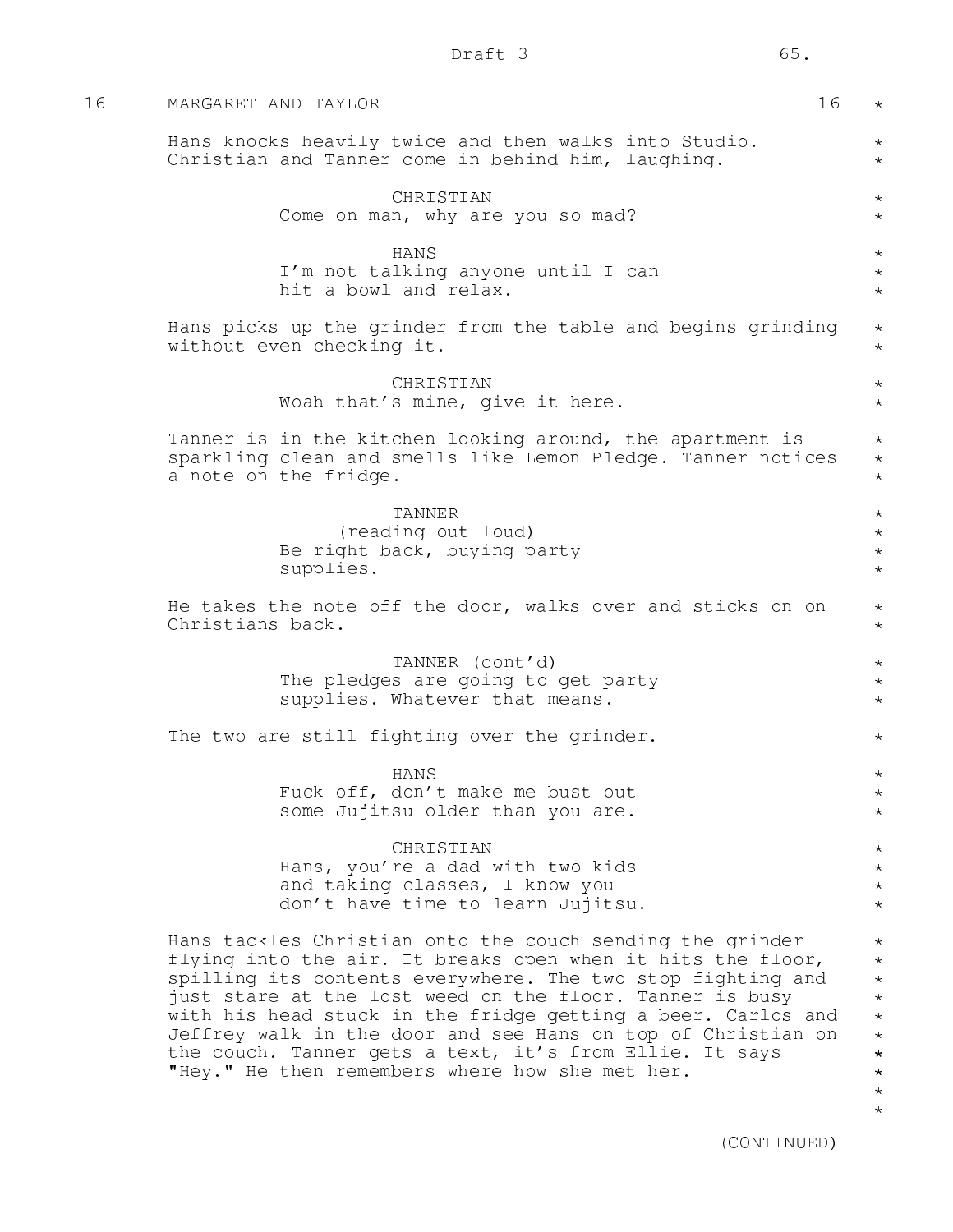Jeffrey!

floor.

Christian laughs.

CONTINUED: Draft 3 66. CARLOS If you two wanted some alone time you coulda just locked the door. Hans pushes himself off Christian. HANS Look at what you did. CHRISTIAN (Between laughs) Me? You're the one that tackled me. I was just messing with you. Jeffery walks into the room, kicking the grinder pieces and spreading the weed. He doesn't even notice. HANS Jeffery walks over to Tanner. JEFFERY Can I get a beer Tanner? Tanner nods while chugging his beer. Jeffery opens the fridge to a golden glow. He looks inside and is amazed at how organized it is. Beer is neatly stacked by brand. HANS Dude, you just kicked all the weed. JEFFERY It shouldn't have been on the CHRISTIAN

It's my weed anyways, why are you mad Hans?

TANNER Hans is 1/32nd Cherokee, he's native american with the weed. No part of the plant is wasted. Right, Hans?

HANS I am Cherokee, but fuck off. Since it's your weed why don't you pick it up Christian?

(CONTINUED)

\* \* \*

\*

\* \*

\* \* \* \*

\* \*

\*  $\star$ 

 $\star$ 

\* \*

 $\star$ \* \*

\*  $\star$ 

\* \* \*

\*

\* \* \*

 $\star$ \* \* \* \*

\* \* \* \*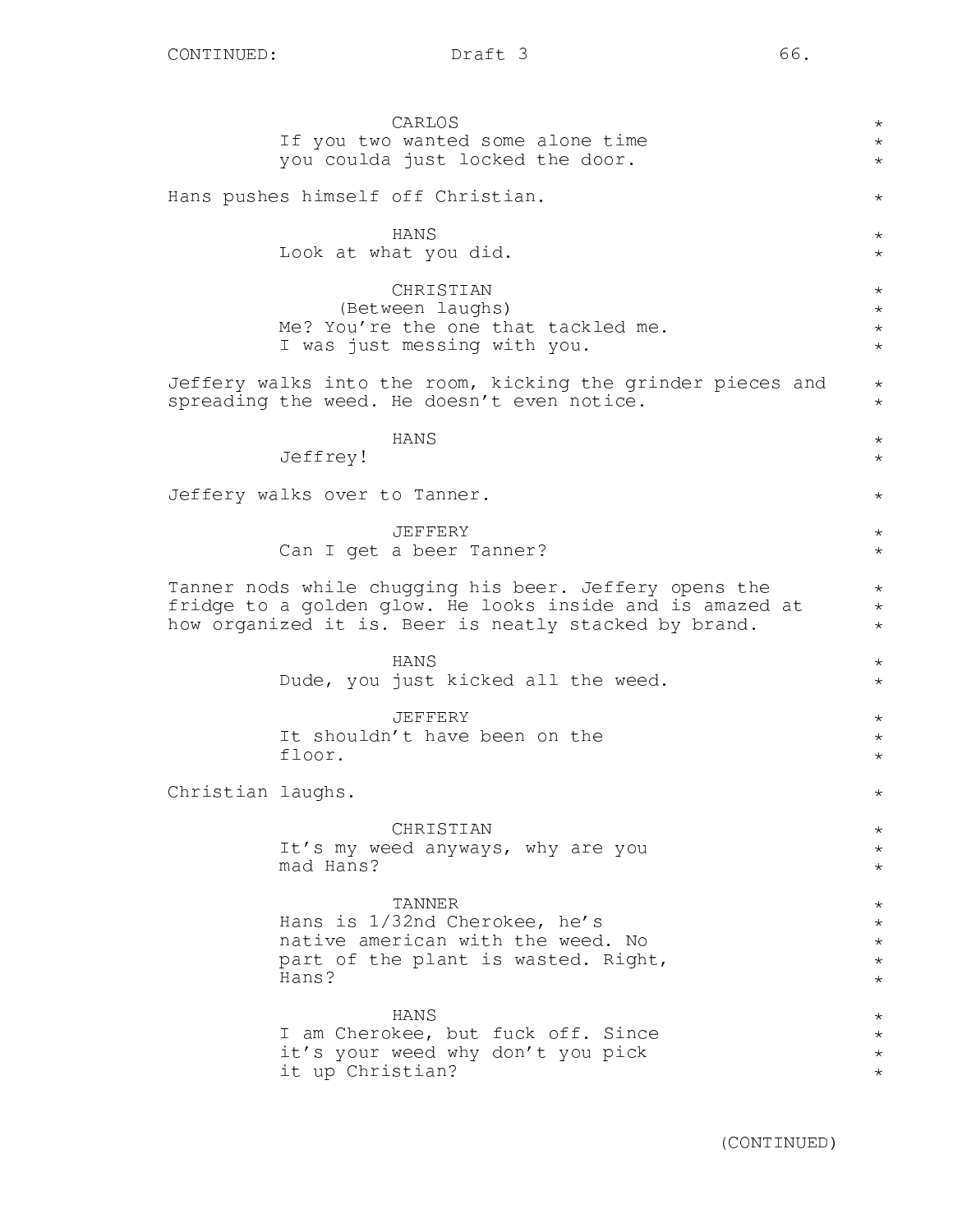|                                | CHRISTIAN<br>You dropped it fucker!                                                                                                                                                                                                                                                                                                                                                                                                                                                                       | $^\star$<br>$^\star$                                                                               |
|--------------------------------|-----------------------------------------------------------------------------------------------------------------------------------------------------------------------------------------------------------------------------------------------------------------------------------------------------------------------------------------------------------------------------------------------------------------------------------------------------------------------------------------------------------|----------------------------------------------------------------------------------------------------|
| Carlos smokes out of the bong. |                                                                                                                                                                                                                                                                                                                                                                                                                                                                                                           | $^\star$                                                                                           |
| Not my problem.                | HANS                                                                                                                                                                                                                                                                                                                                                                                                                                                                                                      | $^\star$<br>$^\star$                                                                               |
| Marco                          | CARLOS                                                                                                                                                                                                                                                                                                                                                                                                                                                                                                    | $^\star$<br>$\star$                                                                                |
| Polo.                          | CHRISTIAN                                                                                                                                                                                                                                                                                                                                                                                                                                                                                                 | $^{\star}$<br>$\star$                                                                              |
| Hold on.                       | HANS                                                                                                                                                                                                                                                                                                                                                                                                                                                                                                      | $^\star$<br>$\star$                                                                                |
| left in it.                    | Carlos passes the bong to Christian, who immediately starts<br>to smoke. The Pledges walk in the apartment with bags of<br>party supplies, followed by two girls. The girls are Taylor<br>and Margaret. Taylor is one of Christians "girls" that he<br>takes on dates and hooks up with, but isn't dating. Margaret<br>is her friend. Everyone walks in and crowds the room,<br>further stepping on the weed. Christian finally passes the<br>bong to Hans. The bowl is almost dead but has one small hit | $^\star$<br>$^\star$<br>$\star$<br>$\star$<br>$\star$<br>$^\star$<br>$\star$<br>$\star$<br>$\star$ |
| for the party.                 | CHRISTIAN<br>I'll give you guys some more<br>Adderall if you clean and set up                                                                                                                                                                                                                                                                                                                                                                                                                             | $^\star$<br>$\star$<br>$\star$<br>$\star$                                                          |
| Clean?                         | SIMON                                                                                                                                                                                                                                                                                                                                                                                                                                                                                                     | $\star$<br>$\star$                                                                                 |
| They are confused.             |                                                                                                                                                                                                                                                                                                                                                                                                                                                                                                           | $^\star$                                                                                           |
|                                | PETER<br>This place is spotless.                                                                                                                                                                                                                                                                                                                                                                                                                                                                          | $^\star$<br>$^\star$                                                                               |
|                                | JOHN                                                                                                                                                                                                                                                                                                                                                                                                                                                                                                      | $^\star$                                                                                           |

(quietly)

Yeah.

They walk all over the weed on the floor examining everything but what they are walking on.

> CARLOS He wants you guys to pick up the weed you just stomped into the floor.

\* \*

\* \*

\* \* \*  $\star$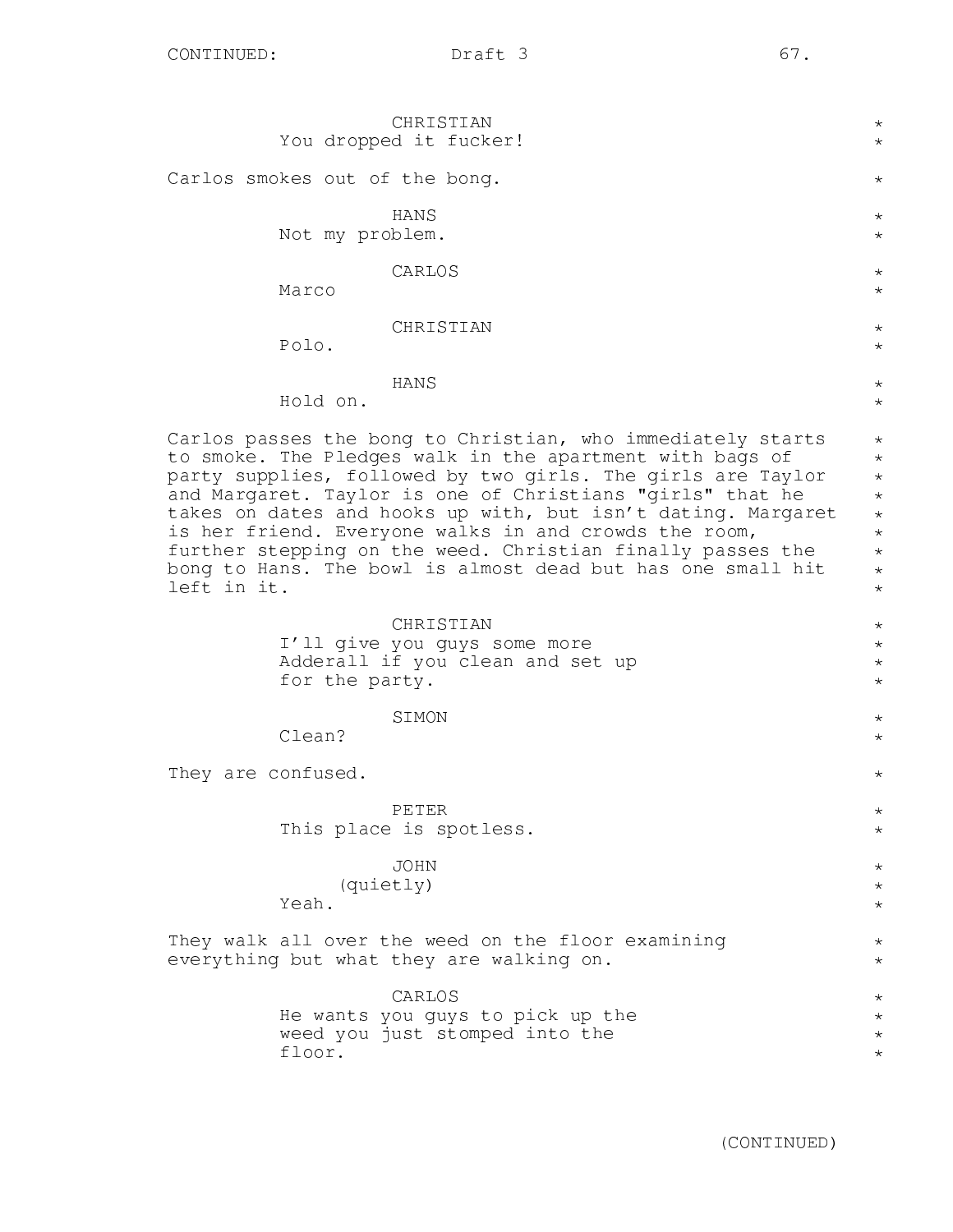Christian sinks deep into the couch covered in pillows and blankets so he can only be seen from the knees down. He thrusts his hand out of the pile and opens it up displaying six red Adderall pills.

## CHRISTIAN (Muffled) Enter the Matrix.

Taylor and Margaret walk up to Tanner, who is still in the kitchen making a playlist.

## TAYLOR

Tanner, is that you!?

Tanner looks down at himself, as if he's checking himself out.

> TANNER It should be.

TAYLOR Wow, you look much bigger!

#### TANNER

No pain no gain.

Tanner flexes his arm as he raises his beer to his mouth. He chugs the whole beer, burps, and grabs another one from the fridge. When he turns back around Taylor throws her arms around his neck and embraces him in a deep hug.

> TAYLOR I missed you! We need to hang out more.

Tanner looks down at his watch.

TANNER You have five minutes.

Taylor laughs and grabs Margaret.

TAYLOR This is my friend Margaret, by the way.

MARGARET Hello! This place is nice! So clean!

Tanner bear hugs her, picking her up and spinning around.Carlos notices Tanner and Margaret and taps Hans on the shoulder.

\* \* \* \*

\* \* \*

 $\star$  $\star$ 

\* \*

\* \*

 $\star$  $\star$ 

> \* \*

> $\star$ \*

\* \* \* \*

\* \* \*

 $\star$ 

\* \*

\*

\* \* \*

\* \* \*

\* \* \*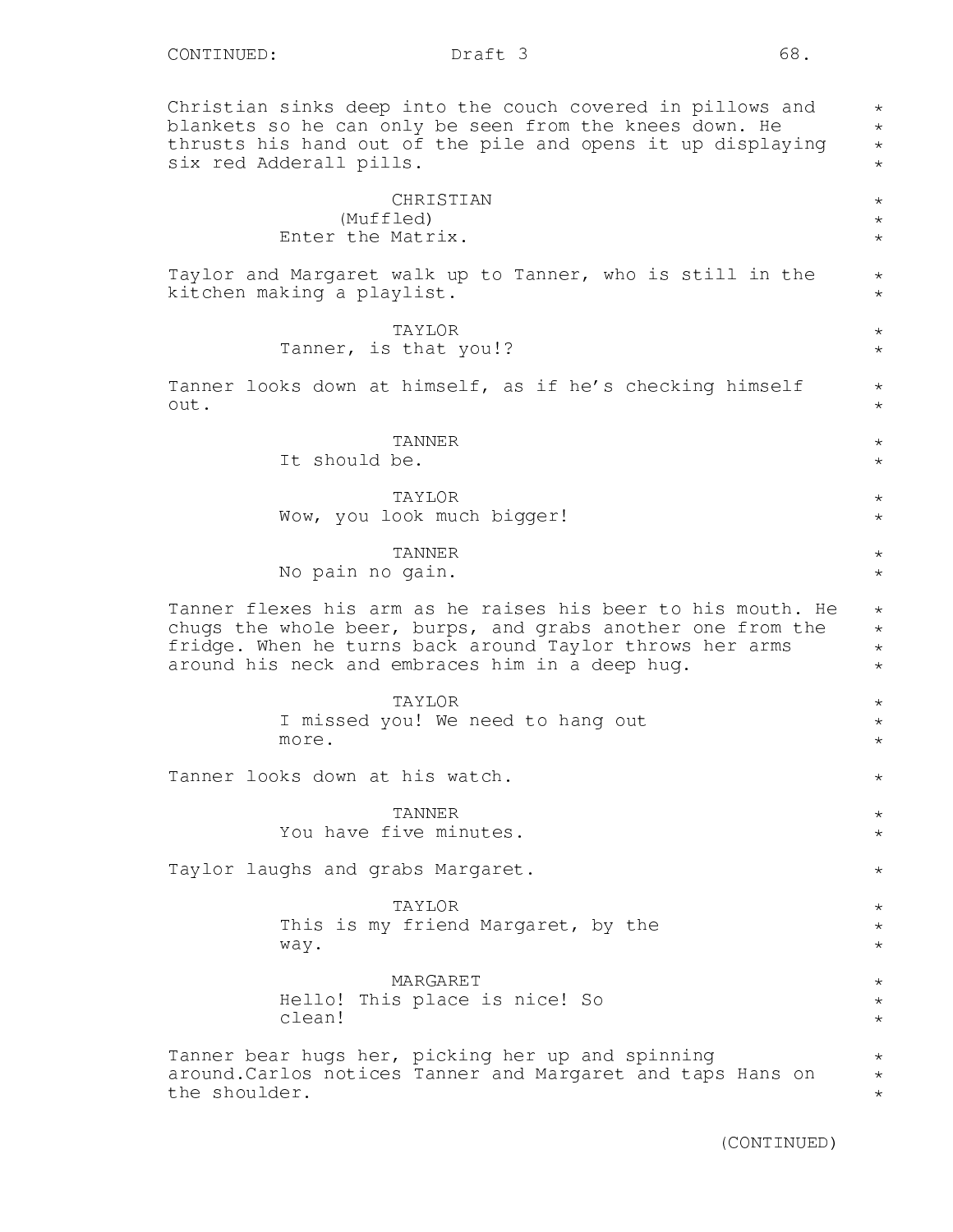CARLOS Check it out, my nigga just planted the seed. Hans looks over. HANS Get it! Tanner looks over Margarets' shoulder and winks at them as he laughs. Tanner puts her down and she rushes towards the bathroom. MARGARET Be right back. Christian looks over to see what Hans and Carlos are laughing at and sees Tanner and Taylor talking together. A wave of jealousy rushes over Christian as he thinks Tanner is talking to another one of his "girls". He bursts out of the pillows spilling the weed the Pledges have collected. They don't notice. TANNER Is your friend okay? Christian walks over and places his arm around Taylor. TAYLOR Christian! I miss you! She hugs him and kisses him on the cheek. **CHRISTIAN** Can you pass me a beer? Tanner hands him a beer. CHRISTIAN (cont'd) Can you open it? TANNER Fuck no, you're a big boy, you can do it yourself. Tanner walks away. CHRISTIAN Jeffery my boy, can you open this? \*  $\star$ \* \* \*  $\star$ \* \* \* \* \* \* \* \* \* \* \* \* \* \*  $\star$ \* \*  $\star$ \* \* \* \* \* \* \*  $\star$ \* \*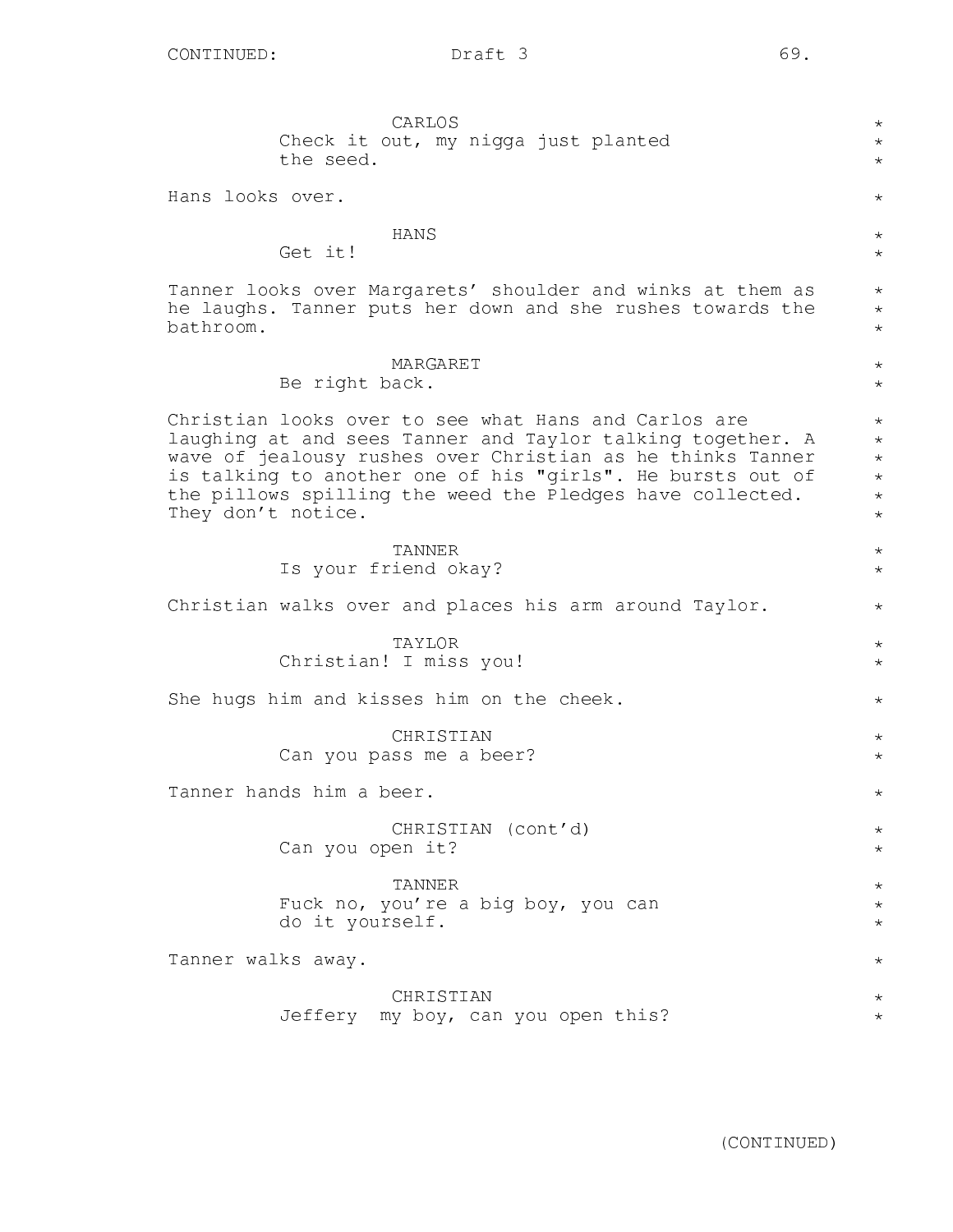Jeffery stumbles over to the bottle and attempts to open it by holding the cap on the edge of the counter and hitting the bottle. He's too drunk and ends up breaking the neck of the bottle, spilling it all over the floor. He hands Christian the broken bottle with half the beer still in it. CHRISTIAN (cont'd) What the fuck is this? JEFFERY You said you wanted it open? Simon is already cleaning up the spill. **STMON** Don't worry I got it. Tanner knocks on the bathroom door. TANNER Everything okay in there? MARGARET Yeah sorry, just girl things. TANNER Gross. Margaret wipes her mouth and flushes the toilet. She washes her hands and rushes out, walking full speed into Tanner. MARGARET Oh, sorry. Margaret took the chance to fill out tight his body is and turns red. Taylor rushes over to Margaret. TAYLOR Are you okay She enters the bathroom to see if her make up got messed up from the beer. MARGARET Yeah, I am fine you know me Taylor smiles as he checks herself out in the mirror. TAYLOR Come take a selfie with me. Taylor tries to find the best lighting. \*  $\star$ \* \* \* \*  $\star$ \* \* \* \* \* \* \* \* \* \*  $\star$ \* \* \* \* \* \* \*  $\star$ \* \* \* \* \*  $\star$ \* \* \*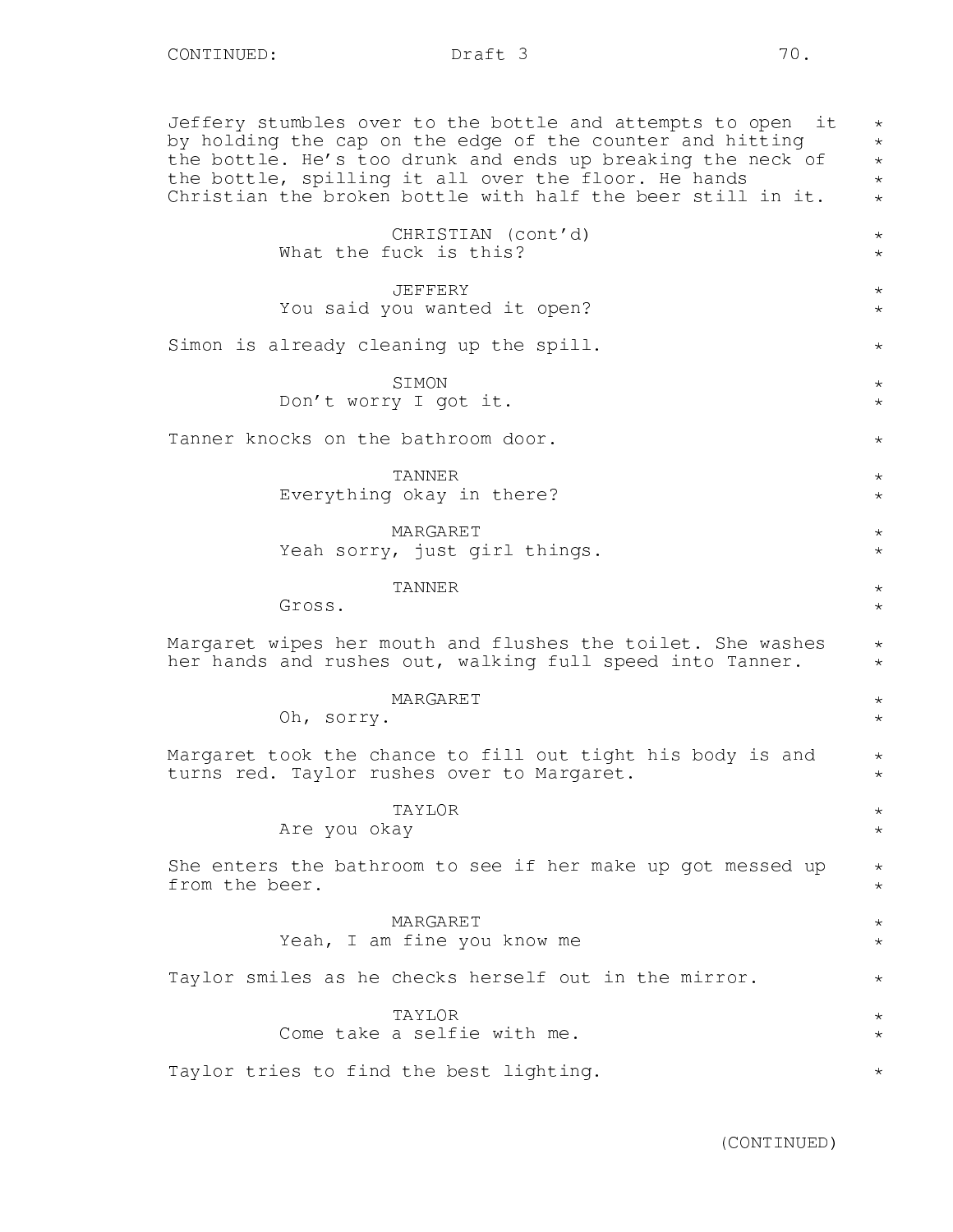| MARGARET<br>In the bathroom?                                                    | $\star$<br>$\star$            |
|---------------------------------------------------------------------------------|-------------------------------|
| TAYLOR                                                                          | $\star$                       |
| Yeah, my phone's front camera, so I                                             | $\star$                       |
| have to use the mirror to take a                                                | $\star$                       |
| selfie.                                                                         | $\star$                       |
| Margaret has a confused face. Taylor pulls her in and closes                    | $\star$                       |
| the door. The pledges are done cleaning. Carlos rocks                           | $\star$                       |
| himself up and stretches                                                        | $\star$                       |
| CARLOS                                                                          | $\star$                       |
| I am fucking hungry mayne.                                                      | $\star$                       |
| He rubs on his belly. The Pledges all perk up.                                  | $\star$                       |
| PETER                                                                           | $\star$                       |
| We can swipe you guys into the                                                  | $\star$                       |
| cafeteria.                                                                      | $\star$                       |
| CHRISTIAN                                                                       | $\star$                       |
| Woooo! You guys are awesome.                                                    | $\star$                       |
| Tanner gets another text, again from Ellie. "I miss you" He<br>doesn't respond. | $\star$<br>$\star$<br>$\star$ |
|                                                                                 | $\star$                       |
|                                                                                 | $\star$                       |
|                                                                                 | $\star$                       |
|                                                                                 | $\star$                       |
|                                                                                 | $\star$<br>$\star$            |
|                                                                                 | $\star$                       |
|                                                                                 | $\star$                       |
|                                                                                 | $\star$                       |
|                                                                                 | $\star$                       |
|                                                                                 |                               |
|                                                                                 | $^\star$<br>$\star$           |
|                                                                                 | $^\star$                      |
|                                                                                 | $^\star$                      |
|                                                                                 | $^\star$                      |
|                                                                                 | $\star$                       |
|                                                                                 | $\star$                       |
|                                                                                 | $\star$<br>$^\star$           |
|                                                                                 | $^\star$                      |
|                                                                                 | $^\star$                      |
|                                                                                 | $^\star$                      |
|                                                                                 | $^\star$                      |
|                                                                                 | $^\star$                      |
|                                                                                 | $^\star$<br>$^{\star}$        |
|                                                                                 |                               |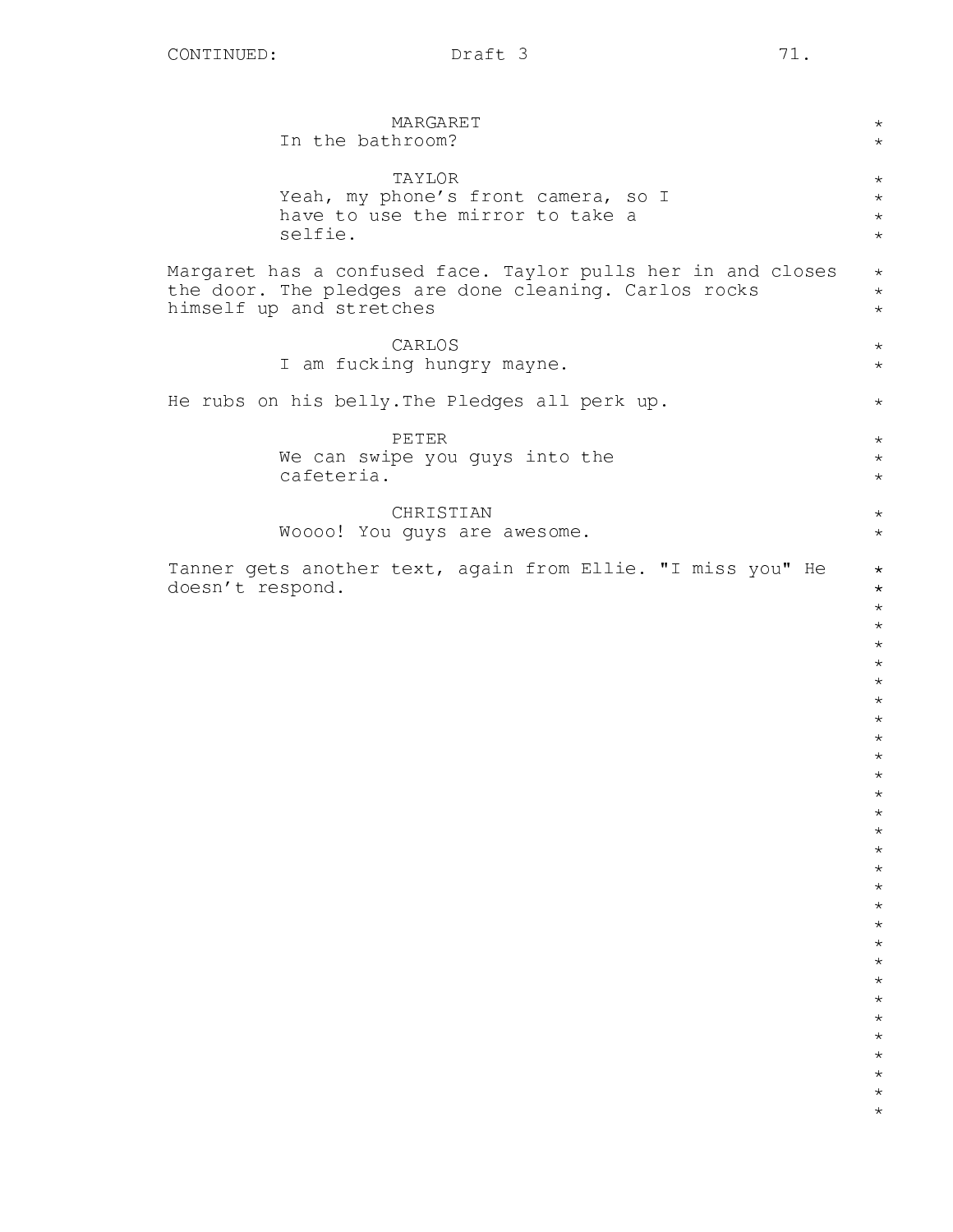## 17 CAFETERIA 17

Tanner, Christian, the Pledges, and Carlos walk up the stairs to enter the cafeteria. It's crowded, filled with freshman as far as the eye can see. Tanner and Christian push by and run into the cafeteria. The cashier at the entrance stops them. They recognize the cashier as their friend, Audee. In the middle of all the hustle Audee doesn't recognize them. Audee is a half Jamaican, half Filipina, and is gorgeous.

> AUDEE Hey, you two have to pay here.

Tanner and Christian don't respond, and keep racing thru the cafeteria. Peter quickly jumps in.

> PETER Don't worry, they're with me.

Audee is startled, and before she can speak again Simon jumps in front of Peter.

SIMON

Yeah, and these two are with me.

Audee looks as Simon points to Carlos and Hans walking up the stairs. They smile and wave at her.

AUDEE

Oh, Carlos! I thought I recognized those two who ran in. That's Tanner and Christian!

Carlos winks at Audi and daps her up.

CARLOS

Ayeeeee.

HANS Hey Audi, did you get a haircut?

An awkward silence.

AUDI No. It's been a few months actually.

Carlos cuts off Hans, as Hans is never good with women.

CARLOS So is it cool if we go in and eat? We gotta keep track of those two turds.

(CONTINUED)

 $\star$ \* \* \* \* \* \* \* \* \* \* \* \* \* \* \* \* \* \* \* \* \* \* \* \* \* \* \* \* \* \* \* \* \* \* \* \* \* \* \* \* \* \* \* \* \* \* \* \* \* \* \* \* \* \* \* \* \* \* \* \* \* \* \* \* \* \* \* \* \* \* \* \* \* \* \* \* \* \*\*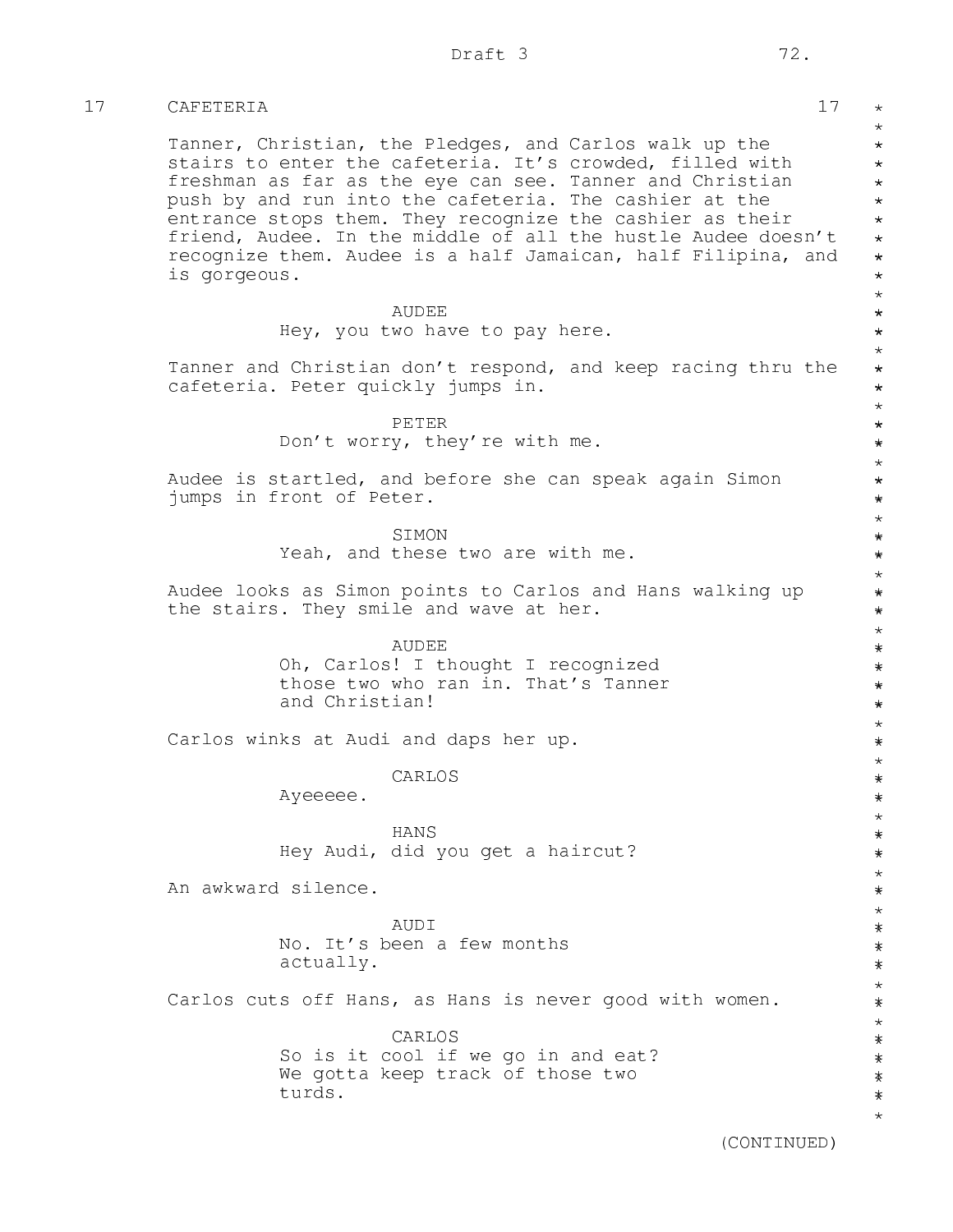Carlos points out Tanner and Christian behind him. Audee waves her hand in agreement. AUDEE Yeah ya'll good, go inside. Carlos and Hans walk in, followed by the Pledges. AUDEE (cont'd) Hold up, I didn't say ya'll could go in. **STMON** But we're with them! Audi tucks in her front lip and moves her head/neck like a sassy black girl does. AUDEE Fuck I look like, I don't know ya'll. SIMON Oh. Woah. Sorry. Simon steps back. All three Pledges hand Audi their cards at the same time. AUDEE Ya'll on crack? PLEDGES No. Audi looks each one of them in the eyes. None of them blink. She smacks her gum and takes one of their cards, swiping it three times. PETER You only used one of our cards. AUDEE Ya'll lucky I didn't call the cops on you for being crackheads. They walk inside. Taylor and Margaret walk up the stairs, late because they are women and move slower than men do. Taylor already knows Audee as well, through Tanner and Christian. They aren't really friends, but act friendly. TAYLOR Hey girl! \*  $\star$  $\star$ \* \*  $\star$ \* \* \*  $\star$ \* \*  $\star$ \* \* \* \*  $\star$ \* \* \* \* \* \* \* \* \* \* \* \* \* \* \* \* \*  $\star$ \*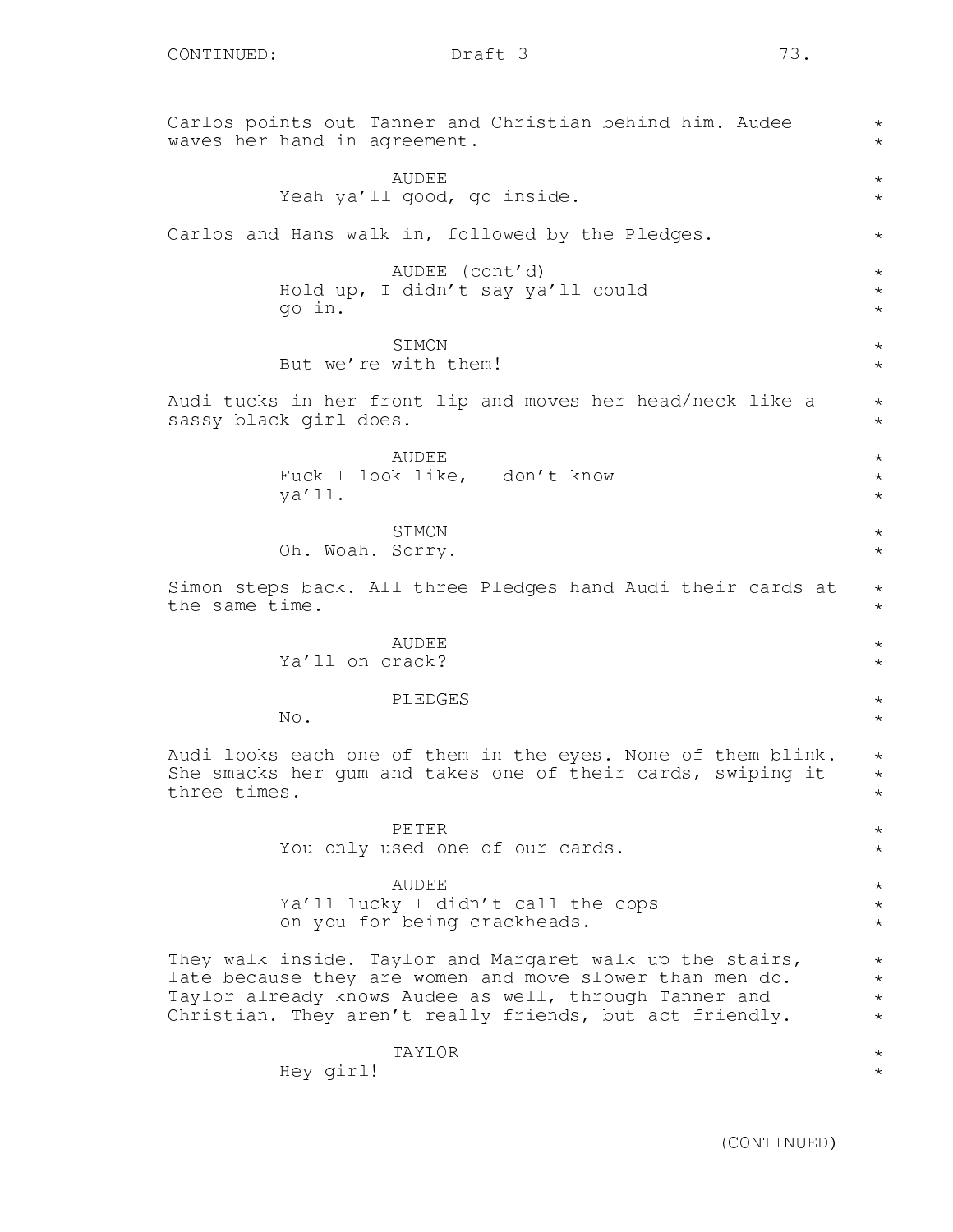\* \* \*

\*

\* \* \*

\* \*

\*

\* \*

\* \*

\*

\*

\*

\* \* \*

\*

 $\star$ 

\*

## AUDEE Hey doll, I like your make up. Tanner has slight lead, he pulls a chair behind him to get in Christians way. Christian doesn't have enough time to react and runs into the chair, stubbing his toe and falling over. CHRISTIAN Aaaaaow! Tanner is looking back and laughing at Christian when the next thing he knows he's on the ground. He looks up to see a six foot four inch black guy, wearing an African dashiki, thick rimmed glasses, and black skinny jeans with a pear shaped body. ME'EYN (Deep scary voice) Nigga! If you don't... Me'Eyn snaps his fingers as he yells. He looks down and sees Tanner. Suddenly he isn't so angry anymore. ME'EYN (Soft flamboyant voice) I'm sorry boo, you're not the first guy who couldn't handle all this. Me'Eyn reaches down to help Tanner up. Tanner, who is still focused on winning the race, doesn't even look at Me'Eyn. After getting helped up he slaps him on the shoulder and keeps running towards the bathroom. TANNER Thanks bro! Me'Eyn stares down Tanner as he runs away. He sighs. ME'EYN (To himself) He could get it. Christian is opening the bathroom door when Tanner runs full speed into him, blindsiding him into a wall. Tanner enters the stall and locks it. TANNER Suck it, bitch! The next thing Tanner sees is a hand under his stall holding a small spray bottle. The hand pumps the bottle a few times, spraying into the stall. Tanner hears laughing and somebody \*  $\star$ \*  $\star$ \* \* \* \* \* \* \* \* \* \* \* \* \* \*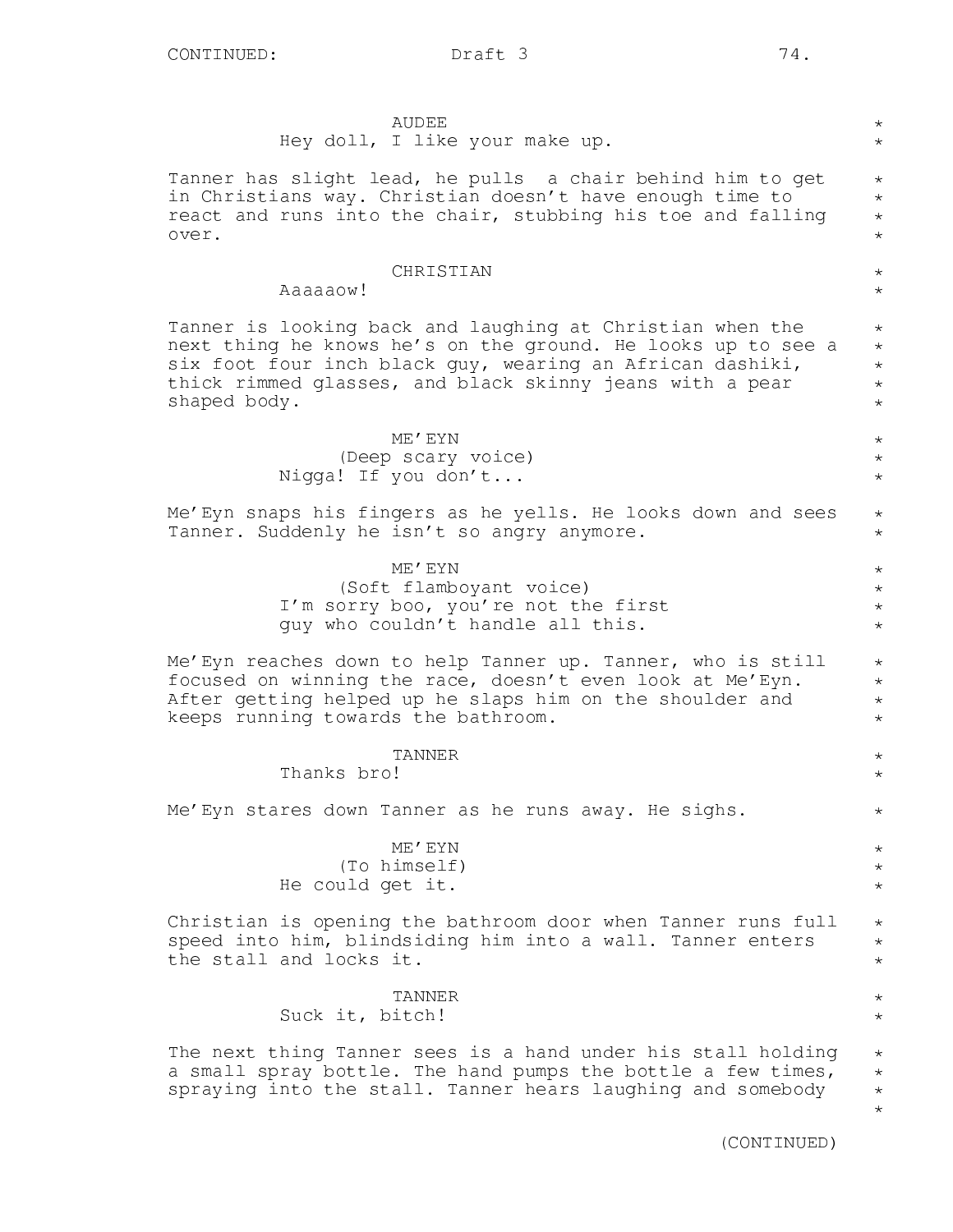exiting the bathroom. Me'Eyn enters as Christian leaves, not making a sound. Tanner doesn't notice. Suddenly, his nose wrinkles up and he starts to hold his breath. The spray smells terrible, worse than a normal college cafeteria bathroom. Tanner gets up without putting his pants on to run away from the smell. He runs into Me'Eyn pantsless in the middle of the bathroom.

> ME'EYN I don't care if your dick smells like cream cheese, mama will eat that shit up.

CARLOS, HANS, AND THE DISCIPLES HAVE PUSHED THREE TABLES TOGETHER IN THE MIDDLE OF THE CAFETERIA

Tanner and Christian approach the table together, as if nothing had happened.

> CHRISTIAN Honestly, I didn't even have to shit. I just wanted to see if you would shit your pants.

Tanner pulls out another chair in front of Christian. Again, he trips on it, spilling his food.

> CHRISTIAN (cont'd) God daaaamn it, stop doing that!

Hans hears the noise and looks back. He sees Tanner laughing and Christian on the ground next to spilled food. The Disciples notice and rush over and begin to clean the mess up.

> HANS Christian, this is why we can't take you anywhere. Quit fucking around.

CHRISTIAN That fucker tripped me!

Christians sees the disciples cleaning up. CHRISTIAN (cont'd) What the fuck?

Christian looks around, lightly laughing.

CHRISTIAN (cont'd) How did you guys get here so fast?

(CONTINUED)

\* \* \* \* \* \* \* \*

\* \* \* \*

\* \*

\* \*

\* \* \* \*

> \* \*

> \*  $\star$

\* \* \* \*

\* \* \* \*

\* \*

\*

\* \*

\*

 $\star$ \*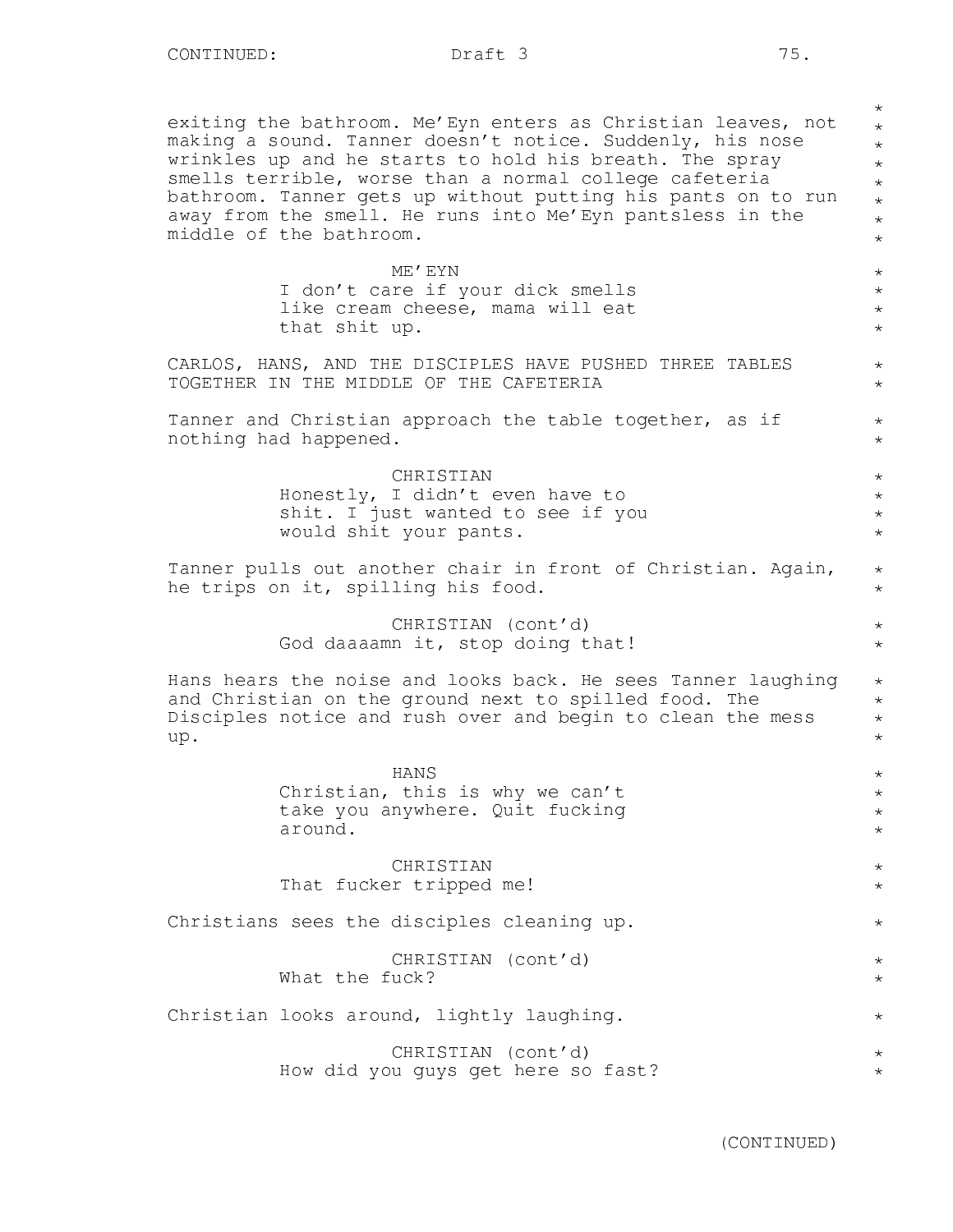|        | THE DISCIPLES<br>I don't know.                                                                                                                                                                                                                                                                                                                                                                                                     | $^{\star}$<br>$\star$                                                        |  |  |
|--------|------------------------------------------------------------------------------------------------------------------------------------------------------------------------------------------------------------------------------------------------------------------------------------------------------------------------------------------------------------------------------------------------------------------------------------|------------------------------------------------------------------------------|--|--|
|        | Tanner looks at the table. Hans has a bowl full of<br>vegetables, as he is a vegetarian. The Disciples all have<br>full plates, well organized with every food group.                                                                                                                                                                                                                                                              | $^{\star}$<br>$\star$<br>$\star$                                             |  |  |
|        | TANNER<br>Are you taking that home for your<br>guinea pig, Hans?                                                                                                                                                                                                                                                                                                                                                                   | $^{\star}$<br>$^\star$<br>$\star$                                            |  |  |
|        | HANS<br>Fuck off dude, humans intestines<br>aren't made for eating meat, I've<br>told you thi-                                                                                                                                                                                                                                                                                                                                     | $^{\star}$<br>$^\star$<br>$\star$<br>$^{\star}$                              |  |  |
|        | TANNER<br>I don't care Hans.                                                                                                                                                                                                                                                                                                                                                                                                       | $\star$<br>$\star$                                                           |  |  |
|        | Tanner has three plates. The first plate has a chicken<br>sandwich, fries, ketchup, and mayonnaise. The second plate<br>has rice, chicken, broccoli, and mushrooms. The third plate<br>has two pieces of pizza. Christian reappears holding a plate<br>and a bowl. The plate has a piece of pizza, two cookies and<br>two brownies. Everything is stacked on top of each other.<br>The bowl has ice cream in it. Christian smiles. | $\star$<br>$\star$<br>$\star$<br>$\star$<br>$\star$<br>$\star$<br>$^{\star}$ |  |  |
|        | CHRISTIAN<br>Sup guys? Hans I see you're on a<br>diet. Me too.                                                                                                                                                                                                                                                                                                                                                                     | $^\star$<br>$^{\star}$<br>$^{\star}$                                         |  |  |
| table. | Before Hans can reply Margaret and Taylor walk up to the                                                                                                                                                                                                                                                                                                                                                                           |                                                                              |  |  |
|        | TAYLOR<br>We've been looking for you guys! We<br>thought you ditched us!                                                                                                                                                                                                                                                                                                                                                           | $\star$<br>$\star$<br>$\star$                                                |  |  |
|        | CHRISTIAN<br>We thought you left.                                                                                                                                                                                                                                                                                                                                                                                                  | $^\star$<br>$^\star$                                                         |  |  |
|        | Christian and Tanner laugh. Hans sighs.                                                                                                                                                                                                                                                                                                                                                                                            | $^\star$                                                                     |  |  |
|        | HANS<br>We would never leave two ladies<br>alone.                                                                                                                                                                                                                                                                                                                                                                                  | $^\star$<br>$^\star$<br>$^\star$                                             |  |  |
|        | TAYLOR<br>Aww you guys are such gentleman.                                                                                                                                                                                                                                                                                                                                                                                         | $^\star$<br>$^\star$                                                         |  |  |
|        | Tanner and Christian speak at the same time.                                                                                                                                                                                                                                                                                                                                                                                       | $^\star$                                                                     |  |  |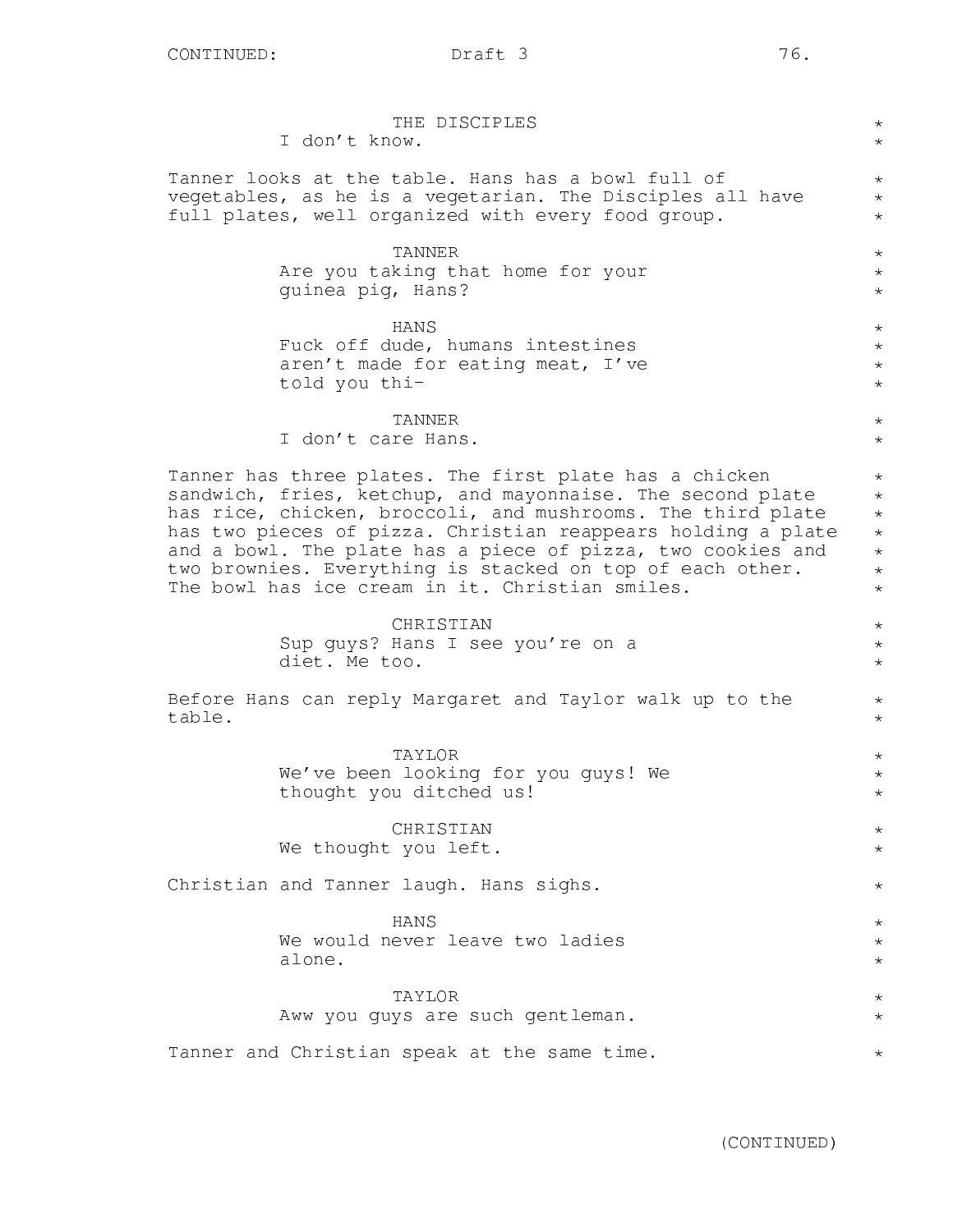| <b>BOTH</b><br>$^\star$<br>We try.<br>$\star$                                                                                                                                                                                                                                                                                |
|------------------------------------------------------------------------------------------------------------------------------------------------------------------------------------------------------------------------------------------------------------------------------------------------------------------------------|
| The Disciples return to the table. Tanners phone starts<br>$\star$<br>buzzing, it's a call from his dad. He answers as he leaves<br>$\star$<br>the table. Margaret notices Tanner leave. Christian looks<br>$\star$<br>over at the disciples food and notices they haven't touched<br>$\star$<br>any of the food.<br>$\star$ |
| CHRISTIAN<br>$^{\star}$<br>Are you guys on a diet too?<br>$\star$                                                                                                                                                                                                                                                            |
| Christian begins eating the pizza with a cookie stacked on<br>$^{\star}$<br>top of it.<br>$\star$                                                                                                                                                                                                                            |
| TANNER IS ON THE PHONE IN THE CORNER BY THE ICE CREAM<br>$\star$<br>MACHINE<br>$\star$                                                                                                                                                                                                                                       |
| Margaret makes her way over to where Tanner is. He doesn't<br>$\star$<br>notice as he is wrapped up in his phone conversation.<br>$\star$                                                                                                                                                                                    |
| TANNER<br>$\star$<br>What's up, dad?<br>$\star$                                                                                                                                                                                                                                                                              |
| MR KELLY<br>$^\star$<br>I have good news and bad news, son.<br>$\star$<br>The good news is I'm divorcing your<br>$\star$<br>mother.<br>$\star$                                                                                                                                                                               |
| TANNER<br>$\star$<br>What's the bad news!?<br>$\star$                                                                                                                                                                                                                                                                        |
| MR KELLY<br>$\star$<br>I'd like to tell you in person. I'm<br>$\star$<br>in the area, could you meet me in<br>$\star$<br>thirty minutes? At the coffee shop?<br>$\star$                                                                                                                                                      |
| TANNER<br>$^\star$<br>Sure<br>$^{\star}$                                                                                                                                                                                                                                                                                     |
| Tanner and his dad talk over each other.<br>$\star$                                                                                                                                                                                                                                                                          |
| MR KELLY<br>$\star$                                                                                                                                                                                                                                                                                                          |
| Great, see you soon son.<br>$\star$                                                                                                                                                                                                                                                                                          |
| <b>TANNER</b><br>$\star$<br>I thought you hated coffee though<br>$\star$                                                                                                                                                                                                                                                     |
| Mr Kelly hangs up halfway through Tanners sentence. Tanner<br>$\star$<br>grabs an ice cream cone and starts to fill it up with ice<br>$\star$<br>cream. Margaret appears out of nowhere, surprising Tanner.<br>$\star$                                                                                                       |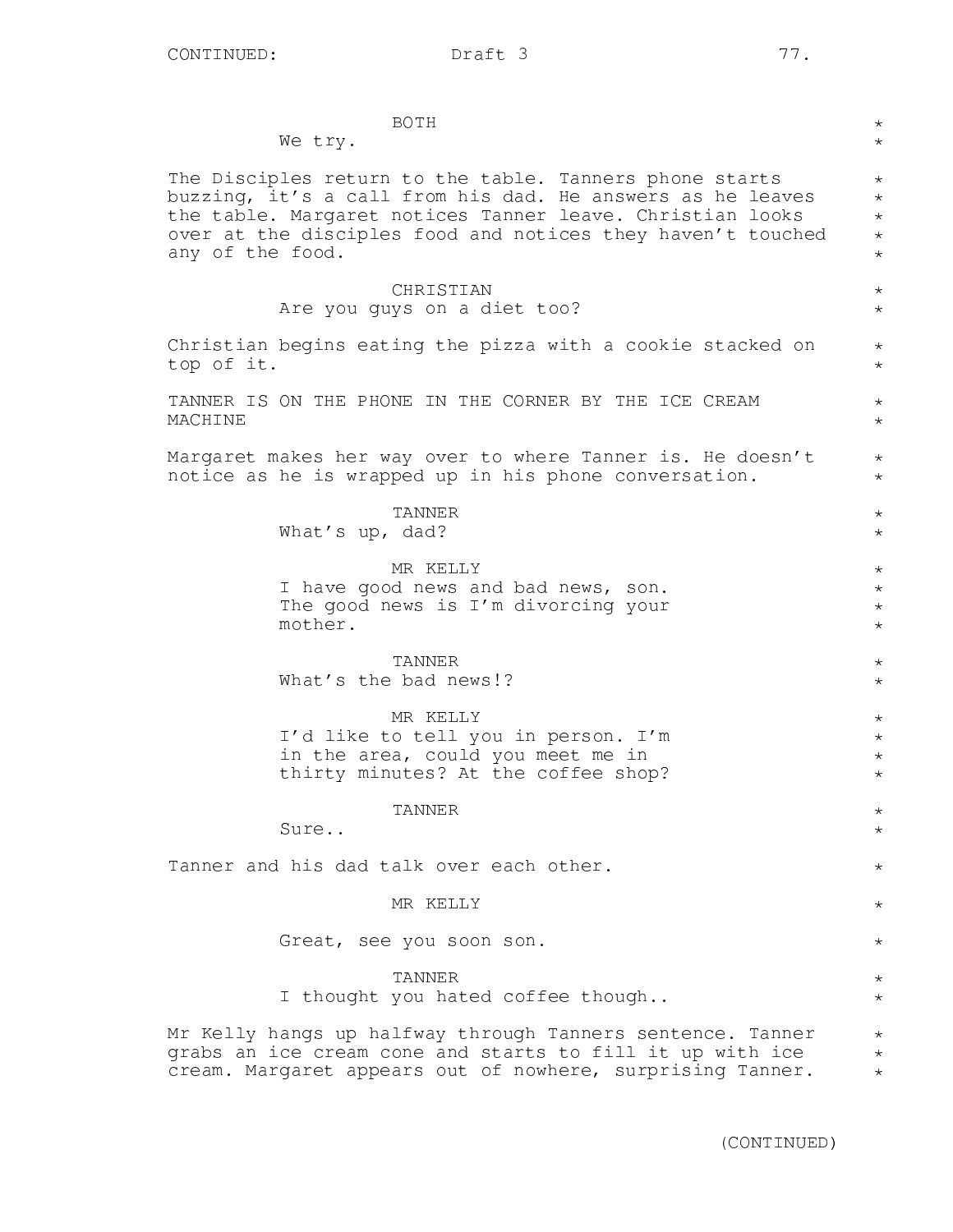MARGARET What're you doing over here? TANNER Oh, I was just getting you this. Tanner hands her the ice cream. TANNER (cont'd) It was a surprise but you ruined it. Margaret stands there in confusion. No one has ever given her a present. A sudden rush of love and passion flows through he veins as she looks into Tanner's eyes. She imagines Tanner rescuing her from a dragon. Tanner waves at Margaret to get her attention, she was just standing there staring at him. TANNER (cont'd) Hello? MARGARET Yeah TANNER Tell everyone I have to see my dad. MARGARET Yeah Tanner walks away as Margaret stares at him from a distance. MARGARET (cont'd) Oh Tanner. \* \* \* \* \* \* \* \* \* \* \* \* \* \* \* \* \* \* \* \* \* \* \* \* \*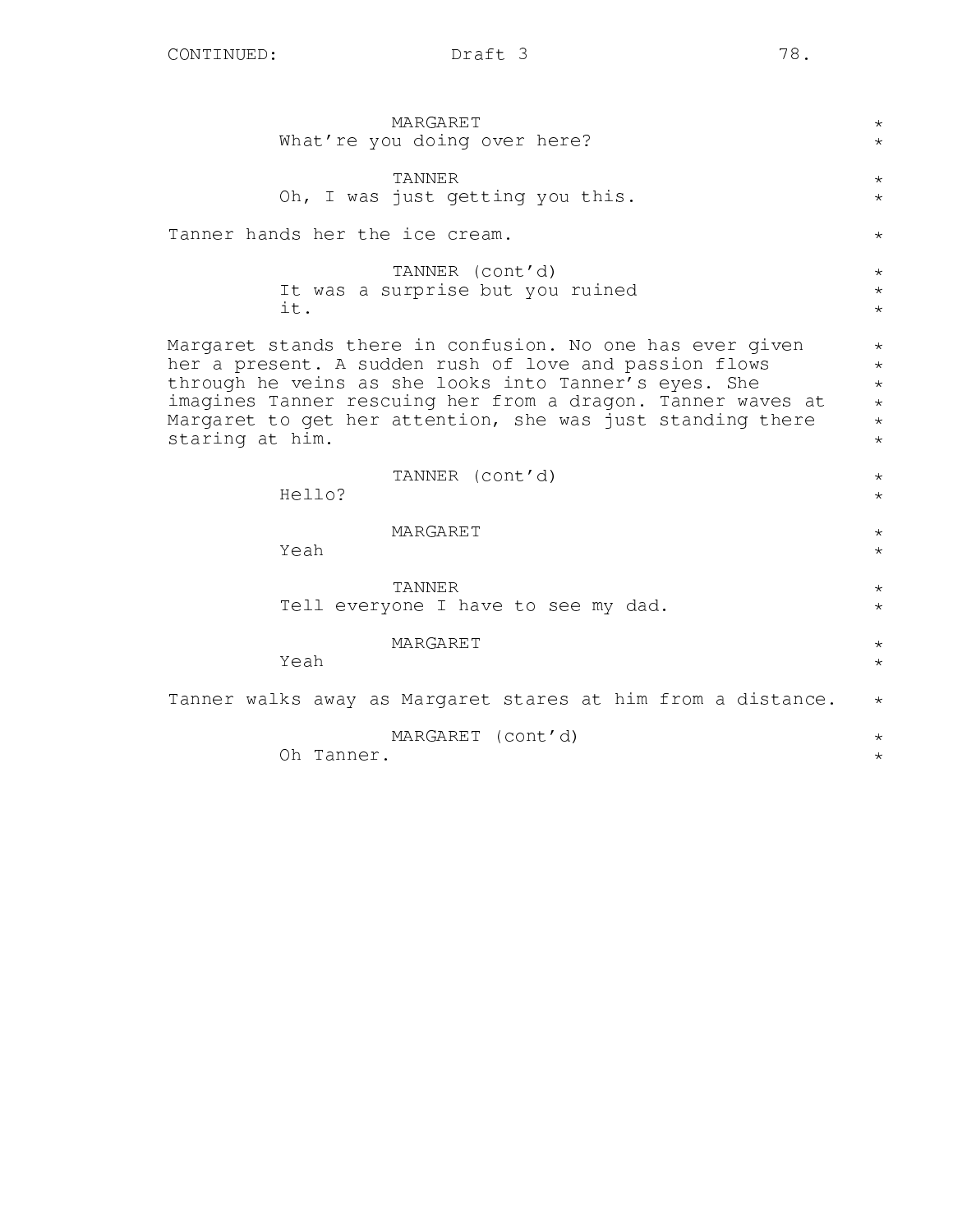| 18 | COMING OUT OF THE COFFEEHOUSE<br>18                                                                                                                                                                                                  | $\star$                                       |
|----|--------------------------------------------------------------------------------------------------------------------------------------------------------------------------------------------------------------------------------------|-----------------------------------------------|
|    | TANNER AND MR KELLY ARE SITTING INSIDE A HIPSTER COFFEE<br>HOUSE                                                                                                                                                                     | $\star$<br>$\star$                            |
|    | Mr Kelly is walking back with his coffee, Tanner is already<br>sitting.                                                                                                                                                              | $\star$<br>$\star$                            |
|    | <b>TANNER</b><br>Dad, why did you even buy coffee?<br>This is the weirdest day of my<br>life.                                                                                                                                        | $\star$<br>$\star$<br>$\star$<br>$\star$      |
|    | Mr Kelly takes a small sip from the coffee and sighs as he<br>relaxes his shoulders.                                                                                                                                                 | $\star$<br>$\star$                            |
|    | MR KELLY<br>The weirdest day of your life, so<br>far.                                                                                                                                                                                | $\star$<br>$\star$<br>$\star$                 |
|    | <b>TANNER</b><br>And you did say you were divorcing<br>mom. So, that's a thing.                                                                                                                                                      | $\star$<br>$\star$<br>$\star$                 |
|    | Mr Kelly winks at Tanner.                                                                                                                                                                                                            | $\star$                                       |
|    | TANNER (cont'd)<br>Wait are you coming on to me.                                                                                                                                                                                     | $\star$<br>$\star$                            |
|    | Mr Kelly spits out his coffee.                                                                                                                                                                                                       | $\star$                                       |
|    | MR KELLY<br>Oh heavens no.                                                                                                                                                                                                           | $\star$<br>$\star$                            |
|    | Mr Kelly waves at him in a feminine way as he crosses his<br>legs.                                                                                                                                                                   | $\star$<br>$\star$                            |
|    | MR KELLY (cont'd)<br>Your mother is a dear and you know<br>that but there comes a time in a<br>man's life when you have to decide<br>whats best for yourself.                                                                        | $\star$<br>$\star$<br>$\star$<br>$\star$      |
|    | TANNER<br>So divorcing the woman you truely<br>love will solve that?                                                                                                                                                                 | $\star$<br>$\star$<br>$\star$                 |
|    | Mr Kelly stares outside while drinking his cup of<br>coffee. He focuses on a particular bird that flew away from<br>his flock. A sense of freedom consumed his mind. Thenn that<br>bird got eaten by an eagle. Mr Kelly jolted back. | $^\star$<br>$^{\star}$<br>$\star$<br>$^\star$ |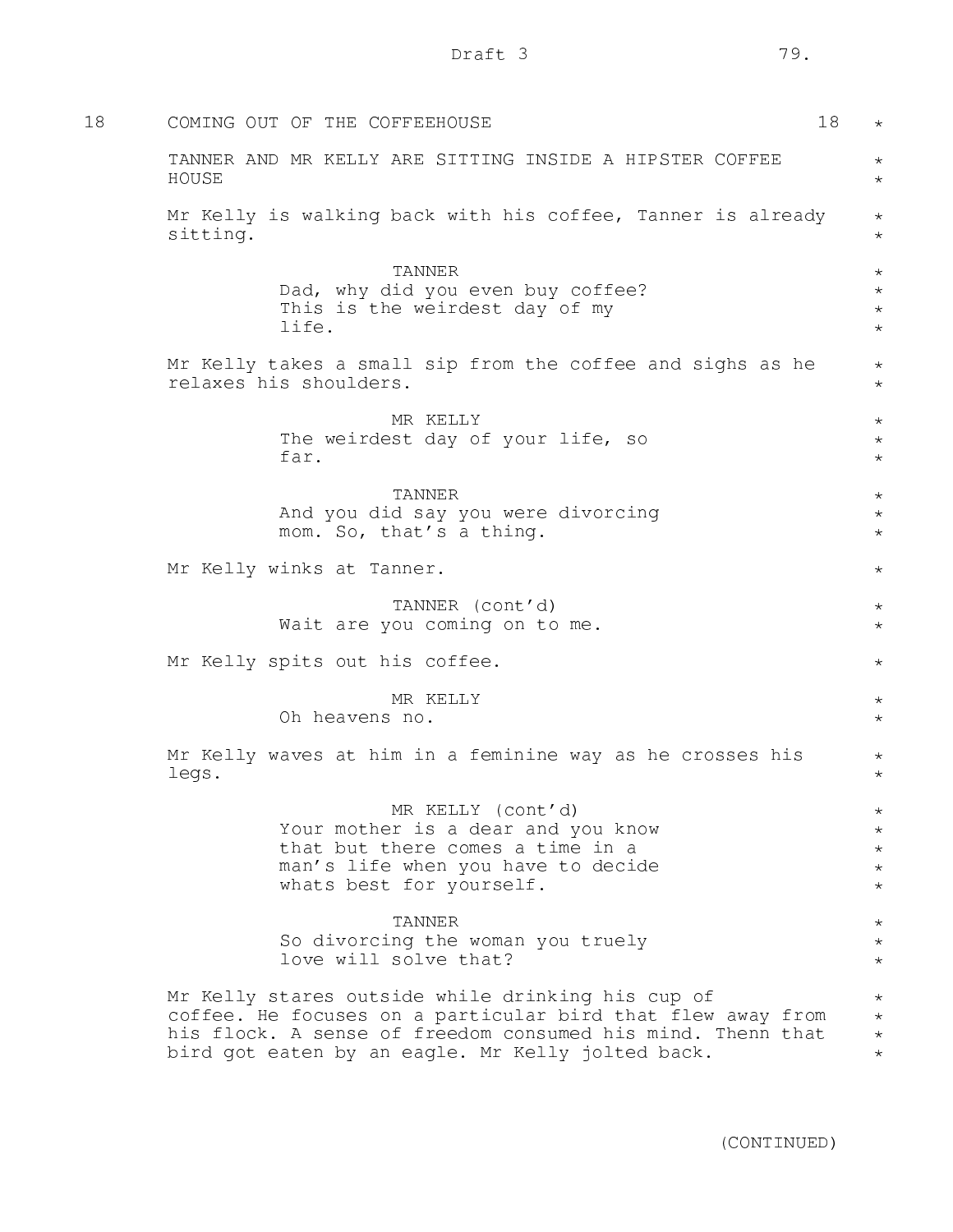|                                |                   | MR KELLY<br>Tanner did you see that bird?                                                                                                                                           | $\star$<br>$\star$                     |  |
|--------------------------------|-------------------|-------------------------------------------------------------------------------------------------------------------------------------------------------------------------------------|----------------------------------------|--|
|                                | right now.        | TANNER<br>Dad we're talking about my Mom                                                                                                                                            | $\star$<br>$\star$<br>$\star$          |  |
|                                |                   | Mr Kelly taps Tanner on his shoulder.                                                                                                                                               | $^{\star}$                             |  |
|                                |                   | MR KELLY<br>Quit being such a bore, you don't<br>want to hear the other news first?                                                                                                 | $^{\star}$<br>$^{\star}$<br>$^{\star}$ |  |
|                                | Not really.       | TANNER                                                                                                                                                                              | $\star$<br>$\star$                     |  |
|                                |                   | Mr Kelly receives a text from Juilio then turns his phone<br>over and looks into Tanner's eyes.                                                                                     | $\star$<br>$\star$                     |  |
|                                | Who was that.     | TANNER (cont'd)                                                                                                                                                                     | $\star$<br>$\star$                     |  |
| Juilio walks in.               |                   |                                                                                                                                                                                     |                                        |  |
|                                | You know, Tanner. | MR KELLY                                                                                                                                                                            | $^{\star}$<br>$\star$                  |  |
| Mr. Kelly inspects his coffee. |                   |                                                                                                                                                                                     |                                        |  |
|                                | women.            | MR KELLY (cont'd)<br>I like my coffee like how I like my                                                                                                                            | $^{\star}$<br>$\star$<br>$\star$       |  |
| shoulder.                      |                   | Juilio walks up to Mr. Kelly and puts his hand on his                                                                                                                               | $^{\star}$<br>$\star$                  |  |
|                                | I hate coffee!    | MR KELLY (cont'd)                                                                                                                                                                   | $\star$                                |  |
|                                |                   | Mr. Kelly throws his coffee into the trash while standing<br>up. Simultaneously, Juilio unzips his jacket. Revealing a<br>shirt which says "We're gay." Tanner stands there in awe. | $^\star$<br>$\star$<br>$^\star$        |  |
|                                | You're gay?       | TANNER                                                                                                                                                                              | $^\star$<br>$^\star$                   |  |
|                                |                   | MR KELLY<br>You don't know what true love is<br>until you wrestled with a bear.                                                                                                     | $^\star$<br>$^\star$<br>$^\star$       |  |
| Tanner stands up.              |                   |                                                                                                                                                                                     | $^\star$                               |  |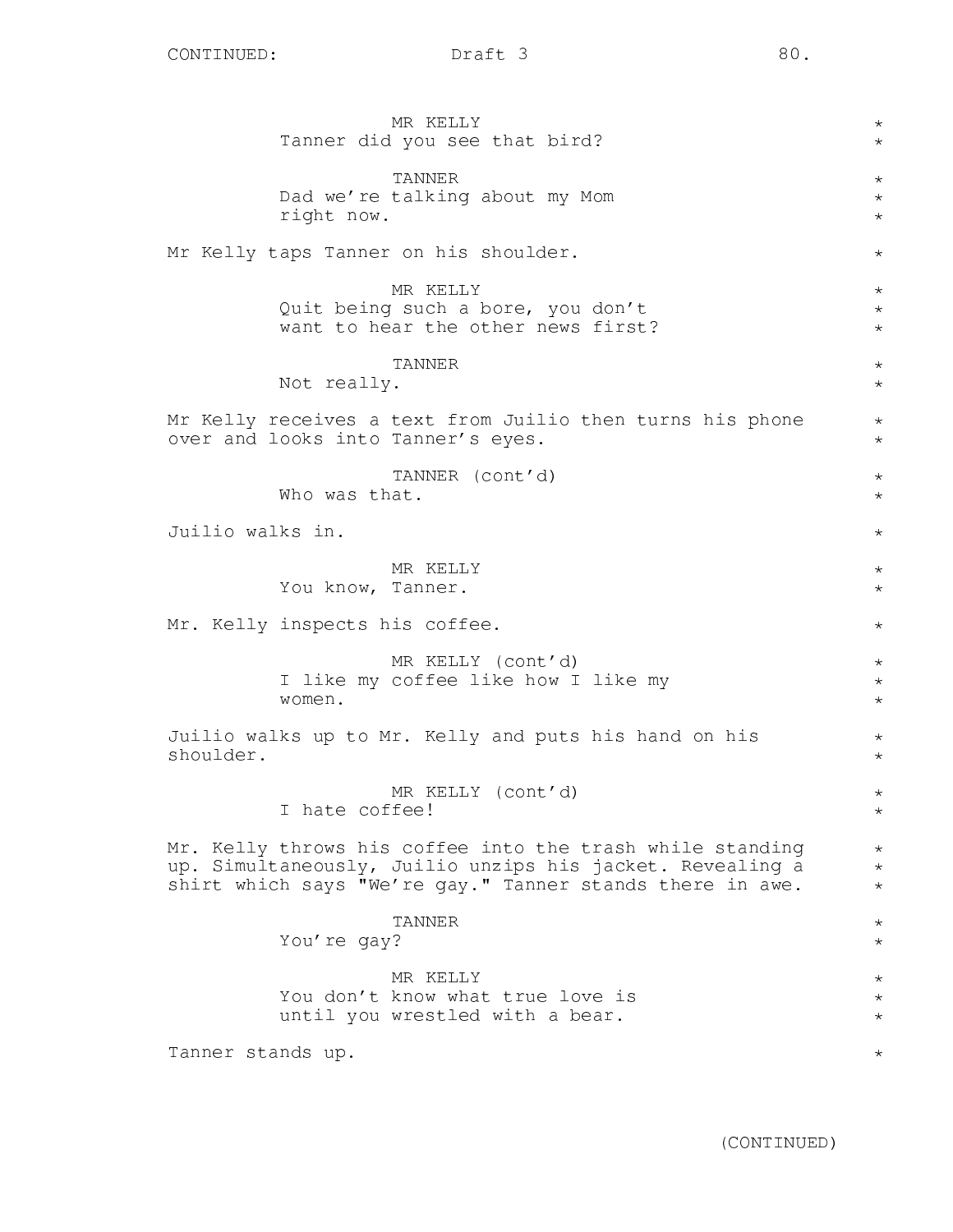TANNER Dad, these are funny jokes but we are talking about something serious. Where is mom? What are you going to do with my brother and sister? Julio tries to help. JULIO Please Tanner, you have to understand Mr Kelly steps in front of Julio. MR KELLY Its okay babe, I got this one. Tanner awaits his father's response. MR KELLY (cont'd) Your mother did not receive the news that well. Her religious belief failed to see the true glory of god's work which is love. She said terrible things to me, words I wouldn't say to anyone. TANNER Terrible? Mom wouldn't do such a thing. MR KELLY Tanner, your mother is insane. She just loved you enough to hide it from you. Mr Kelly looks back at Tanner, remember his mother's beautiful smile. MR KELLY (cont'd) The divorce isn't going so well. TANNER What do you mean? Who is getting my siblings? MR KELLY That is yet to be determined. But I shouldn't worry about them right now. \*  $\star$ \* \* \* \* \* \* \* \* \* \*  $\star$ \* \* \* \* \* \* \* \*  $\star$ \* \* \* \* \* \* \* \* \* \* \* \* \* \* \* \* \*